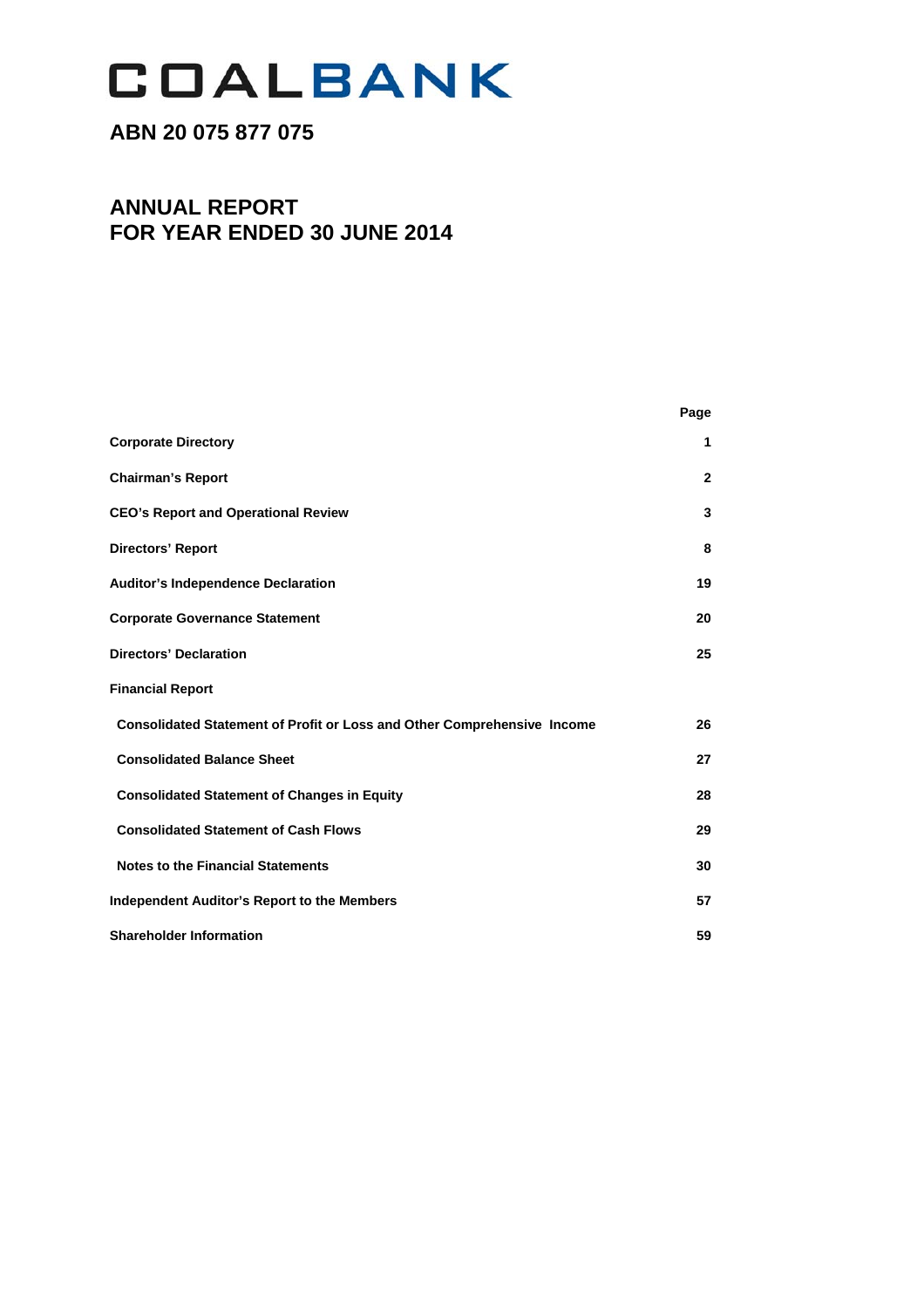## **CORPORATE DIRECTORY**

| <b>Directors</b>                         | Anthony Chan (Chairman)<br>Nick Bolkus (Deputy Chairman)<br>George Lam<br>Daniel Chan<br><b>Ronald Marks</b> |
|------------------------------------------|--------------------------------------------------------------------------------------------------------------|
| <b>Executives</b>                        | Andrew Fogg (Chief Executive Officer)<br>Bruce Patrick (Chief Operating Officer)                             |
| <b>Company Secretary</b>                 | Leni Stanley                                                                                                 |
| Principal registered office in Australia | Level 6, 344 Queen Street<br>Brisbane QLD 4000<br>$(07)$ 3229 6606                                           |
| <b>Share register</b>                    | <b>Link Market Services Limited</b><br>Level 19, 324 Queen Street<br>Brisbane QLD 4000<br>(02) 8280 7454     |
| Auditor                                  | <b>BDO Audit Pty Ltd</b><br>Level 10, 12 Creek Street<br>Brisbane QLD 4000<br>(07) 3237 5999                 |
| <b>Bankers</b>                           | <b>Westpac Banking Corporation</b><br>388 Queen Eagle Street<br>Brisbane QLD 4000                            |
| <b>Stock exchange listing</b>            | COALBANK Limited shares are listed on the Australian<br>Securities Exchange – using the stock code 'CBQ'.    |
| <b>Website address</b>                   | www.coalbank.com                                                                                             |

#### COMPETENT PERSON'S STATEMENT

The information in this Annual Report that relates to the Resources Statement for COALBANK'S Blackall Coal Project has been based on information compiled by Mr. Rowan Johnson who is a member of the Australasian Institute of Mining and Metallurgy and is a senior geologist employed by McElroy Bryan Geological Services Pty Ltd (MBGS).

Mr. Johnson has more than 30 years' experience as a geologist in the resources industry and more than 15 years in the estimation of coal resources for coal projects and coal mines in Australia and overseas. This expertise has been acquired principally through exploration and evaluation assignments at operating coal mines and for exploration areas in Australia's major coal basins and in other coal basins overseas. This experience is more than adequate to qualify him as a Competent Person for the purpose of Resource Reporting as defined in the 2004 edition of the JORC Code. Mr. Johnson consents to the inclusion in this announcement of the matters based on his information in the form and context in which it appears.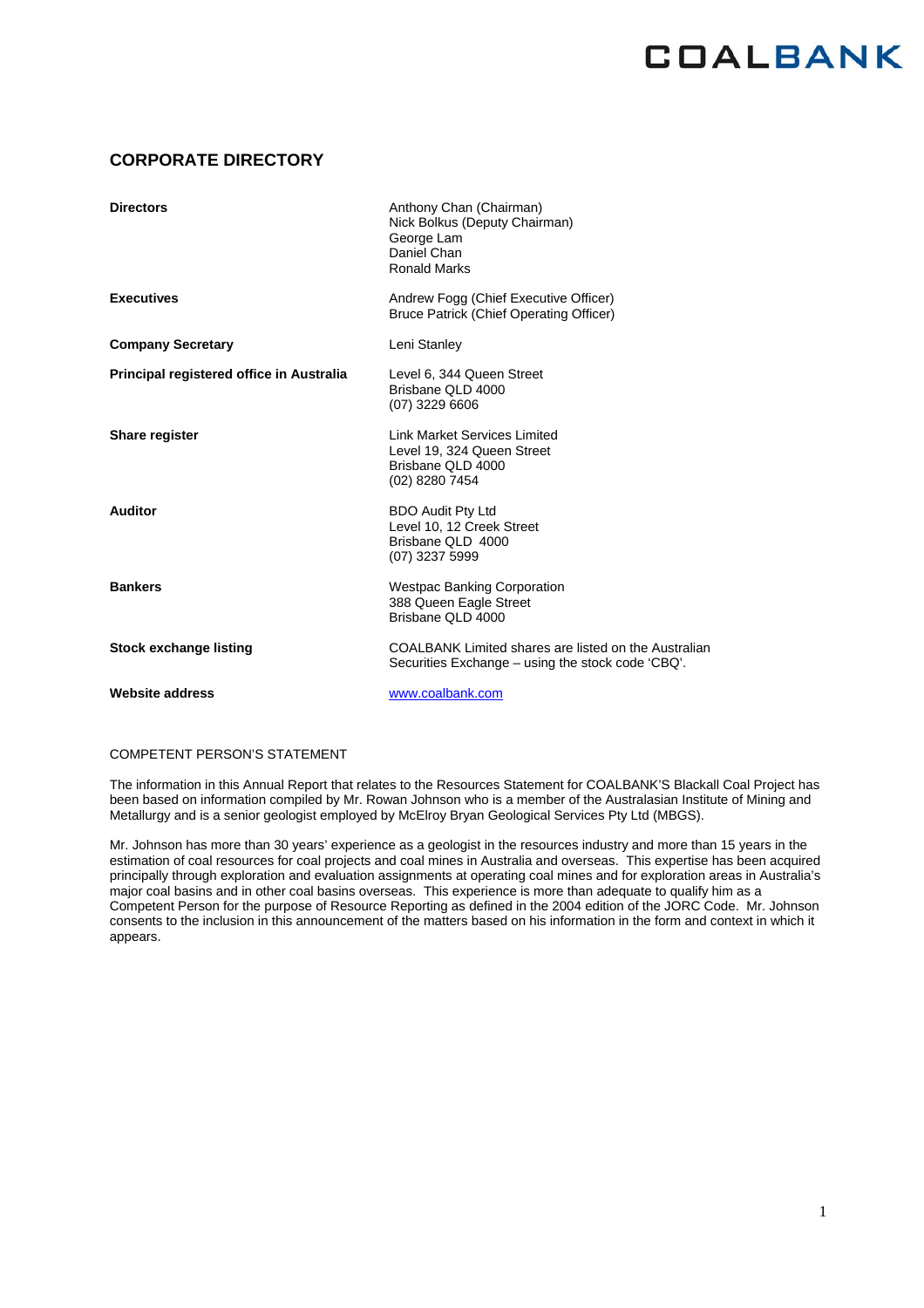### **Operational Review**

#### **The Chairman's Report**

#### *On behalf of the COALBANK Board I am pleased to introduce the Company's 2014 Annual Report.*

During the first half of the year in review, the Board and Executive team focused on finalising the proportional takeover by Treasure Wheel Global Limited (Treasure Wheel) resulting in a smooth handover to the new Board on 22<sup>nd</sup> November 2013. Treasure Wheel is a 100%-owned subsidiary of Loyal Strategic Investment Limited (Loyal Strategic) of Hong Kong.

The proportional takeover was the outcome of corporate dealings beginning on 26 April 2013, when the Board was pleased to announce a corporate transaction with Loyal Strategic. In this regard, the Company executed a Scheme Implementation Deed with Loyal Strategic for a whole-of-company transaction.

On 27 July 2013, following feedback from COALBANK shareholders and further discussions with Loyal Strategic, COALBANK advised that it was in the process of restructuring the change-of-control transaction with Loyal Strategic.

On 27 August 2013, Loyal Strategic, COALBANK and others entered into an agreement for the proposed takeover bid by Loyal Strategic of 75% of all the COALBANK Shares for 1 cent cash per COALBANK Share (Variation Deed). This Variation Deed amended the Scheme Implementation Agreement to restructure the whole-of-company transaction from a scheme of arrangement to a proportional takeover bid.

Treasure Wheel submitted its Bidder's Statement on 12th September 2013 and COALBANK's Target's Statement was lodged on 20 September 2013.

The proportional bid was approved by COALBANK's shareholders on 16 October 2013. At the close of the offer period on 31 October 2013, acceptances totaled 62.29% of the shares in the Company and Treasure Wheel became the company's largest shareholder.

The Company also finalised the sale of its non-core EPCs - Biloela South, Coalbank South, Chinchilla East EPCs, and Harvest Metals Pty Ltd for \$2,000,000. All proceeds of the sale have been received.

Over recent years, junior coal exploration companies, including COALBANK have been affected by the continual decline in worldwide thermal coal prices. This has impacted on share prices and has affected the ability to raise funds for projects and corporate overheads.

The board is encouraged to see continued progress with regard to approvals for planned mine and infrastructure developments in the Galilee Basin. These developments will provide opportunity for the Company to progress its 1.3 Bt thermal coal Inferred Coal Resource at the Blackall Coal Project by expanding rail infrastructure in the region. The Company continues to review its other current tenement holdings.

During the year, the company commenced exploration in its Esk Basin tenement, EPC 2239. This tenement is close to existing infrastructure. Further drilling is planned in the coming year.

With the global downturn of coal prices, the Company announced at last year's Annual General Meeting that to enhance its operating position it would introduce commodity trading to help improve cashflow to the business without diluting equity, whilst maintaining a focus on reviewing existing tenements and seeking new projects and opportunities.

The company has begun establishing links buyers in Asia. In the current market gradual progress is being made in establishing relationships with suppliers.

On behalf of the Board, I welcome new shareholders to the Company who joined during the year, and again thank existing shareholders for your continued support.

I also take this opportunity to thank the previous Board of Directors for their past contribution to the company and welcome the current Board of Directors and personnel whose goal it is to move the company forward in these challenging times.

reagaing

**Anthony Chan**  *Chairman*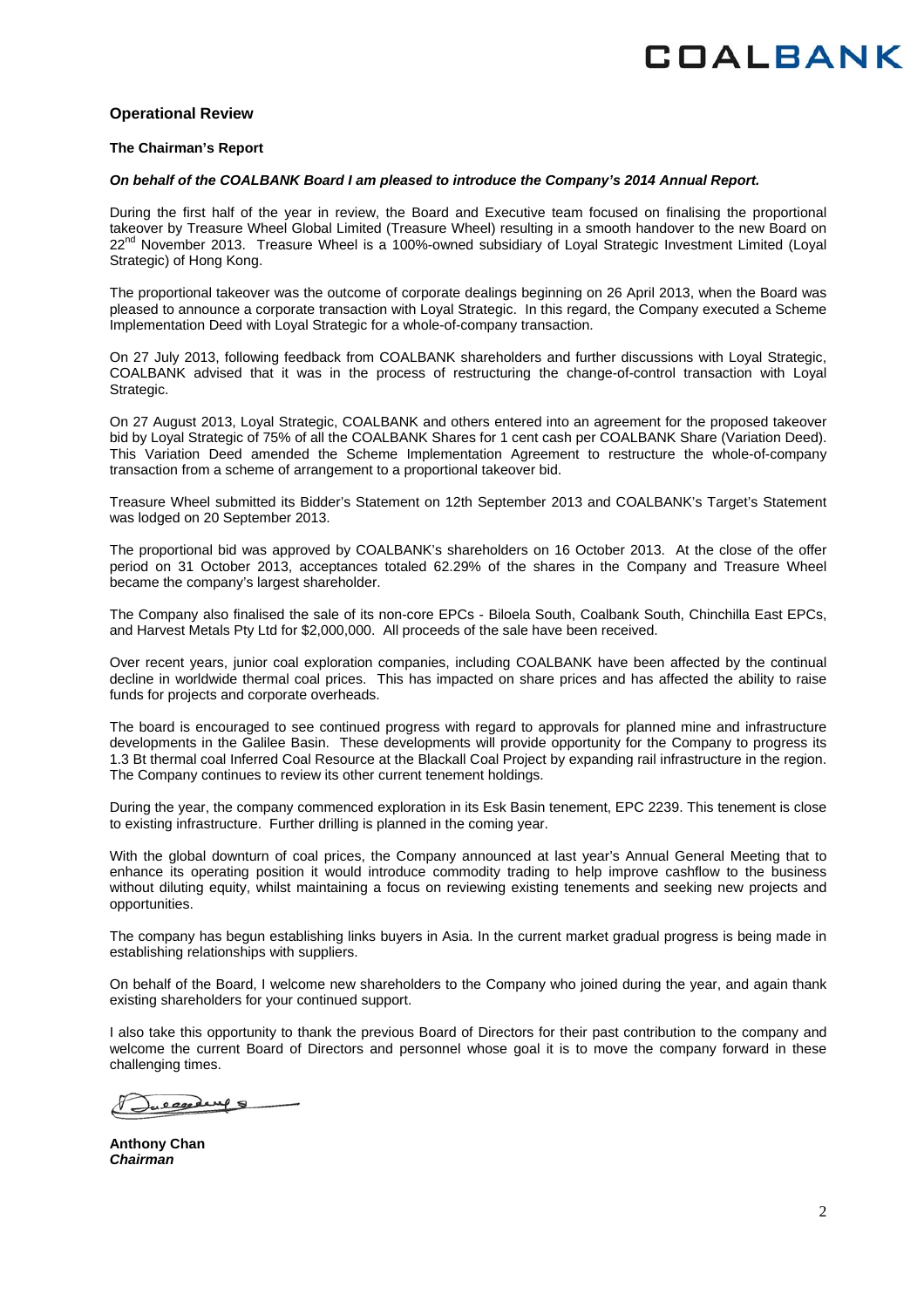### **CEO'S REPORT AND OPERATIONAL REVIEW**

In the current economic and investment climate (particularly in relation to the coal industry) operational expenditure was contained to preserve capital.

The corporate focus during the first half of the year in review was on completion of the proportional takeover of Coalbank.

In the second half of the year exploration commenced with a scout drilling programme at EPC 2239.

### **EPC2239 (Coal Creek) Exploration**

The Company commenced its scout drilling programme in mid-February 2014 with drilling completed at 5 sites (Figure 1).



**Figure 1: Location Map EPC 2239 Drill Sites**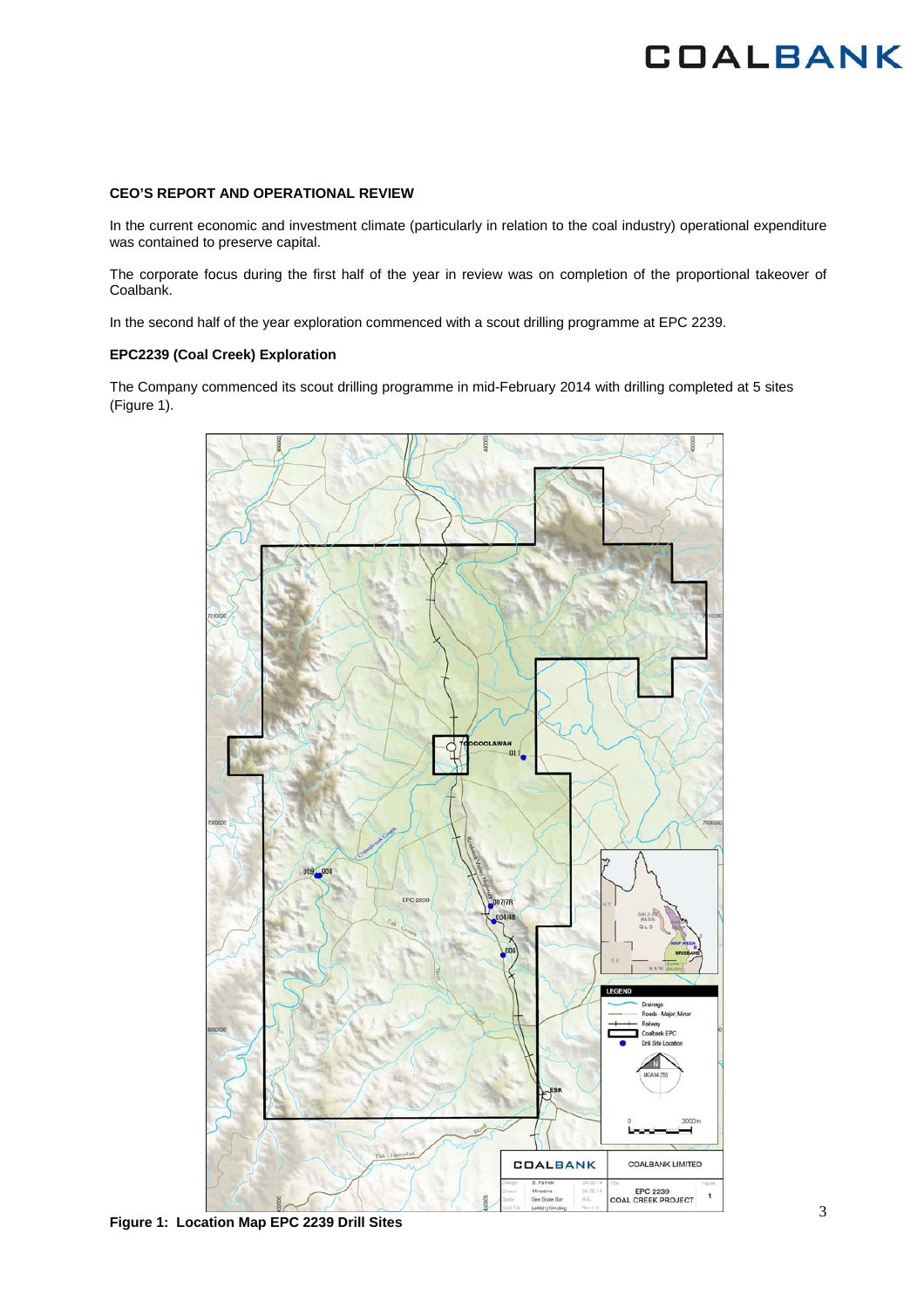

### **Figure 2: Drill Rig on Site EPC 2239**.

Some coal seams were identified at several of these sites and two chip samples of coal sent for analysis to establish the rank of the coal. Results of that analysis indicated that the Mean Maximum Reflectance (%) of vitrinite (a measure of coal rank) were 0.73 and 0.90 for these samples. Further work including cored samples from the permit will be required to support these initial coal rank results.

The Company is undertaking planning for further exploration in EPC 2239 in the 2014-2015 year.

#### **The Blackall Project**

COALBANK'S Blackall Coal Project is located approximately 130 kilometres south west of Waratah Coal's China First Project and GVK-Hancock's Alpha Project, and 112 kilometres from Jericho on the Blackall – Jericho rail corridor.

The Blackall Coal Project contains an extensive, shallow coal resource suitable for a low cost, low stripping ratio open cut mining operation. The Inverness Deposit is situated within a broad synclinal structure trending northnorthwest throughout the 25-kilometre length of the deposit. The coal seams are relatively flat-lying and the upper seams sub-crop locally, controlled by the gentle structure.

The project contains an Inferred Coal Resource of 1.3 Billion Tonnes of thermal coal reported in compliance with the JORC Code 2004 (Table 1 below). No material change has occurred requiring an update on the resource statement since Coalbank Limited's announcement to the ASX in June 2012 ("Maiden Resource Statement Confirms 1.3 billion Tonnes JORC Resource at Blackall Coal Project"). At report date the Blackall Coal Project resource is the only coal resource reported by the company.

COALBANK reviews its mineral resource statements each 6 months. It currently utilizes external persons deemed competent under the JORC Code to generate its coal reserve statements.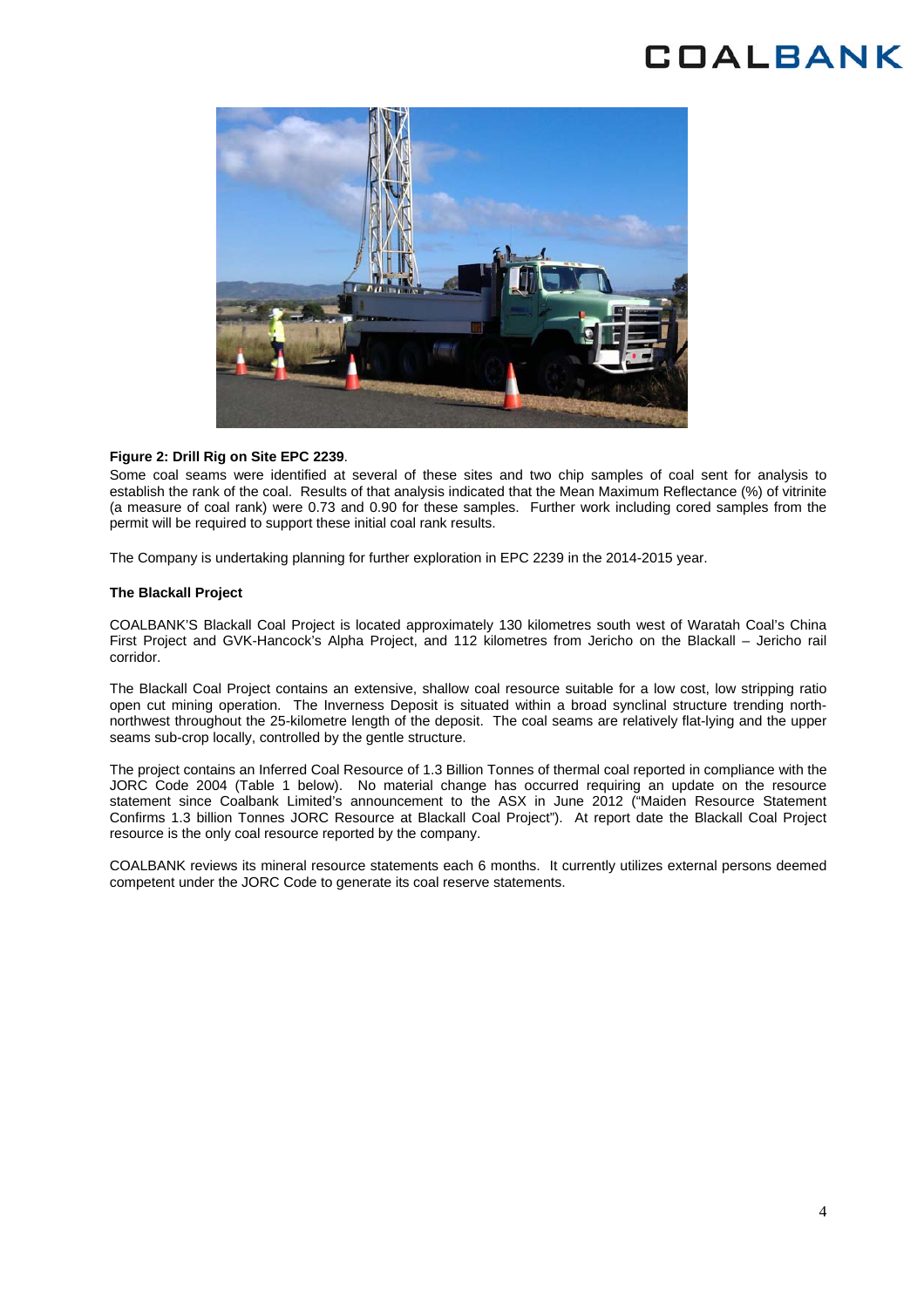### **TABLE 1: BLACKALL COAL RESOURCE – INVERNESS DEPOSIT**

| <b>Total Inferred Coal Resource</b> | 1.3 Bt |
|-------------------------------------|--------|
| < 50 metres depth                   | 825 Mt |
| 50 - 100 metres depth               | 425 Mt |

*Source: Competent Person Report, Blackall Coal Project, Inverness Deposit, McElroy Bryan Geological Services, June 2012* 

No new field exploration was completed during the 2013-2014 year.

The Company's Blackall Project is relatively close to several major coal mine and infrastructure development projects planned for the Galilee Basin (Figure 3).



**Figure 3: Project Location & Emerging Coal & Infrastructure Projects in Qld** 

Coalbank's Blackall Project coal resource is prominently located in the eastern Eromanga Basin coal province.

Potential uses for coal from COALBANK's Blackall Project include export thermal coal, blending, domestic power generation, and coal-to-liquids applications.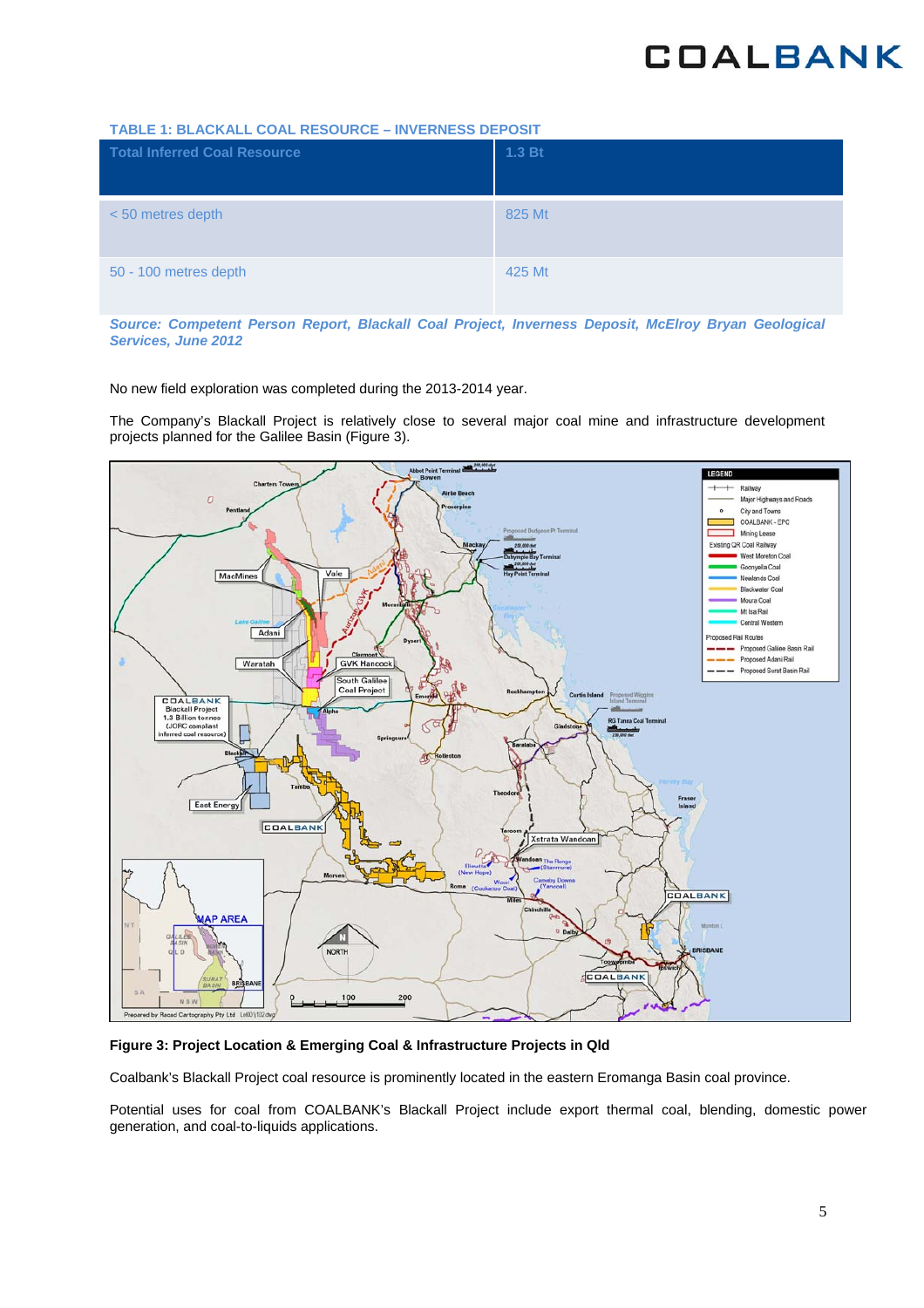#### **Blackall Project Infrastructure**

Options for rail and port infrastructure for Coalbank's Blackall Project include the potential to link in to new rail infrastructure to Abbot Point when planned developments in the Galilee Basis proceed. This would require a spur line from the GVK-Hancock Alpha Coal Project to Blackall using the existing Blackall-Jericho rail corridor.

An alternative option for the Blackall Coal Project is to connect via the Central West line to the Blackwater rail network to the Wiggins Island Coal Export Terminal in Gladstone.

Major Galilee Basin mine development proponents are continuing to progress their proposals and have received further key approvals from State and Federal governments.

#### **Tenement Update**

In November 2013 COALBANK completed the sale of non-core EPCs (Biloela South, Coalbank South, and Chinchilla East) and its 100% shareholding in Harvest Metals Pty Ltd to Treasure Wheel Global Limited.

Figure 4 shows Coalbank's current coal exploration permit portfolio. At the end of June 2014 the company held 31 EPCs (Table 2) covering approximately 11,312 square kilometres.

COALBANK received the grant in November 2013 of EPC2376 in the West Moreton coalfield.

Holding costs for tenements have reduced through compliance with statutory relinquishment conditions for its permit portfolio where required during the year.

Rationalization of the Company's coal portfolio in the Moreton area is progressing with EPC1313 now relinquished and relinquishment of EPC 1302 in progress.

Further steps will be considered towards rationalizing the Company's exploration portfolio taking into account holding costs and the development status of the infrastructure for Galilee Basin mining projects.



**Figure 4: COALBANK Coal Exploration Portfolio in Queensland.**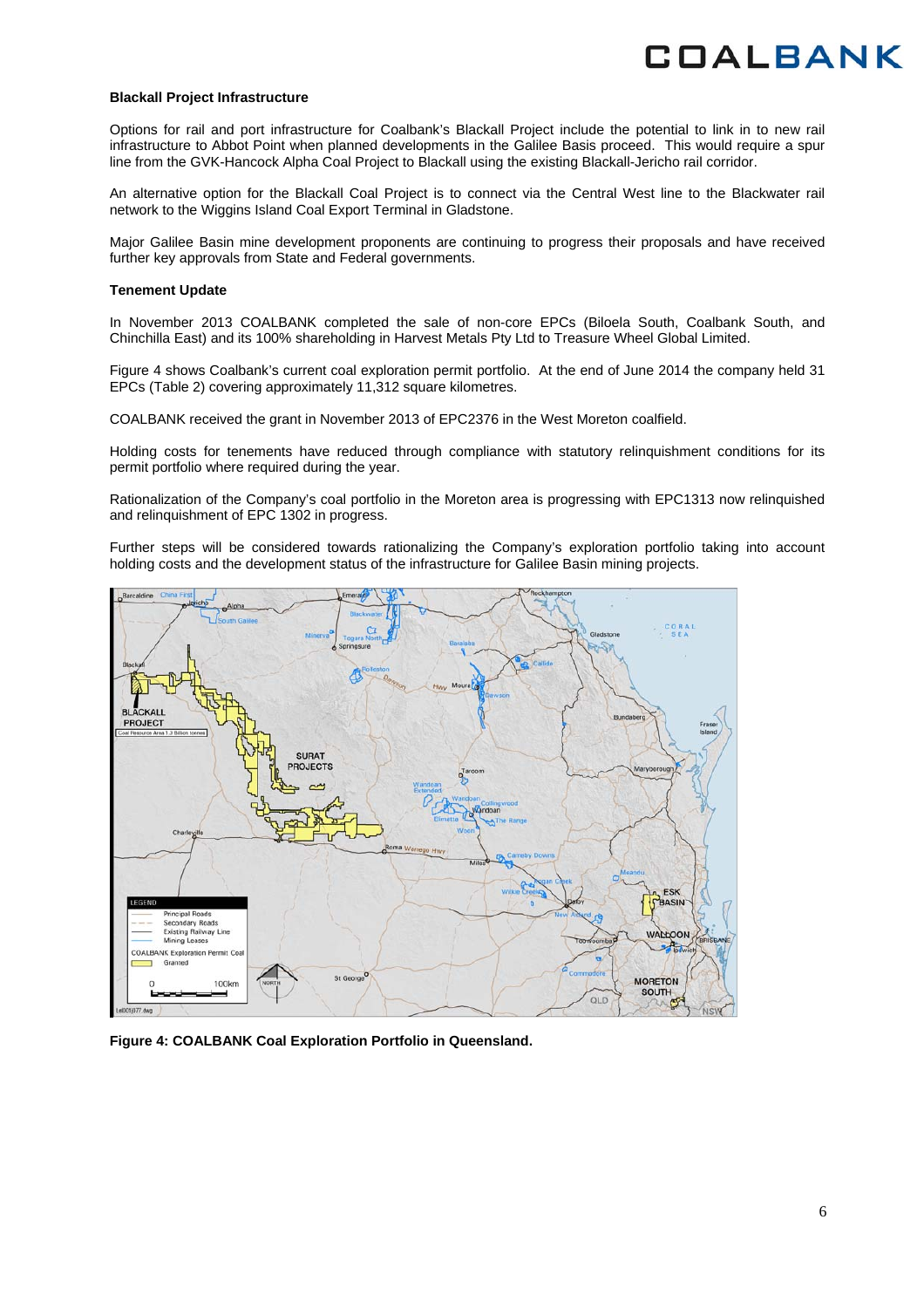| <b>TABLE 2: COALBANK LIMITED: TENEMENT SCHEDULE</b> |                                |                    |                     |                    |
|-----------------------------------------------------|--------------------------------|--------------------|---------------------|--------------------|
| <b>TENEMENT</b>                                     | <b>PROJECT NAME</b>            | <b>OWNERSHIP %</b> | <b>DATE GRANTED</b> | <b>EXPIRY DATE</b> |
| <b>EPC 1249</b>                                     | <b>BARNEY VIEW</b>             | 100                | 8/10/2009           | 7/10/2015          |
| <b>EPC 1414</b>                                     | <b>MARANOA RIVER</b>           | 100                | 10/05/2010          | 9/05/2015          |
| <b>EPC 1415</b>                                     | <b>WARREGO</b>                 | 100                | 21/05/2010          | 20/05/2015         |
| <b>EPC 1417</b>                                     | <b>TAMBO EAST1</b>             | 100                | 24/05/2010          | 23/05/2015         |
| <b>EPC 1418</b>                                     | <b>TAMBO EAST 2</b>            | 100                | 21/05/2010          | 20/05/2015         |
| <b>EPC 1481</b>                                     | <b>AUGATHELLA EAST 1</b>       | 100                | 28/04/2010          | 27/04/2015         |
| <b>EPC 1482</b>                                     | <b>AUGATHELLA EAST 2</b>       | 100                | 5/08/2009           | 4/08/2016          |
| <b>EPC 1484</b>                                     | AUGATHELLA NORTH EAST          | 100                | 6/07/2009           | 5/07/2016          |
| <b>EPC 1524</b>                                     | <b>MORETON SOUTH</b>           | 100                | 30/06/2009          | 29/06/2015         |
| EPC 1621                                            | TAMBO SOUTH EAST GAP           | 100                | 7/07/2009           | 6/07/2019          |
| <b>EPC 1622</b>                                     | ALPHA SOUTH WEST 1             | 100                | 25/05/2010          | 24/05/2015         |
| <b>EPC 1623</b>                                     | <b>BYMOUNT WEST</b>            | 100                | 27/04/2009          | 26/04/2016         |
| <b>EPC 1624</b>                                     | MORVEN NORTH EAST              | 100                | 29/10/2010          | 28/10/2015         |
| <b>EPC 1625</b>                                     | ALPHA SOUTH WEST 2             | 100                | 29/04/2010          | 29804/2015         |
| <b>EPC 1632</b>                                     | <b>TAMBO</b>                   | 100                | 29/10/2010          | 28/10/2015         |
| <b>EPC 1633</b>                                     | AUGATHELLA SOUTH EAST 1        | 100                | 29/10/2010          | 28/10/2015         |
| EPC 1644                                            | <b>AUGATHELLA SOUTH EAST 2</b> | 100                | 25/11/2009          | 24/11/2014         |
| EPC 1697                                            | <b>ALPHA RAIL</b>              | 100                | 22/10/2010          | 21/10/2015         |
| <b>EPC 1719</b>                                     | BARCOO RIVER-BLACKALL RAIL     | 100                | 28/07/2010          | 27/07/2015         |
| <b>EPC 1776</b>                                     | <b>UPPER SURAT EAST 1</b>      | 100                | 29/10/2010          | 28/10/2015         |
| <b>EPC 1777</b>                                     | <b>UPPER SURAT EAST 2</b>      | 100                | 29/10/2010          | 28/10/2015         |
| <b>EPC 1784</b>                                     | <b>WAROONGA</b>                | 100                | 20/07/2010          | 19/07/2015         |
| <b>EPC 1786</b>                                     | <b>DUBYDILLA</b>               | 100                | 17/03/2010          | 16/03/2015         |
| <b>EPC 1788</b>                                     | MUCKADILLA NORTH               | 100                | 19/02/2010          | 18/02/2015         |
| <b>EPC 1789</b>                                     | MUCKADILLA NORTH EAST          | 100                | 23/12/2009          | 22/12/2014         |
| <b>EPC 1794</b>                                     | <b>MORVEN NORTH</b>            | 100                | 2/11/2010           | 1/11/2015          |
| <b>EPC 1795</b>                                     | ROMA NORTH WEST                | 100                | 23/12/2009          | 22/12/2014         |
| <b>EPC 1800</b>                                     | <b>MARANOA RIVER</b>           | 100                | 20/07/2010          | 19/07/2015         |
| EPC 1993                                            | <b>BLACKALL SOUTH CORNER</b>   | 100                | 17/03/2010          | 16/03/2019         |
| <b>EPC 2239</b>                                     | <b>COAL CREEK</b>              | 100                | 1/05/2013           | 30/04/2015         |
| <b>EPC 2376</b>                                     | WALLOON WEST                   | 100                | 28/11/2013          | 27/11/2018         |

#### **Operations Outlook**

Coalbank plans to continue its exploration programme in the Esk Basin (EPC 2239) in the coming year with a further scout drilling programme.

Assessment of market conditions will determine the level of field activity in the Blackall Project, the Surat Basin and other EPCs during the year. Containment of holding costs will be a consideration.

The company will review opportunities that may arise for investment in assets at or near production stage both in Australia and overseas.

#### **SUMMARY**

In the 2013-2014 year Coalbank undertook limited exploration whilst a significant corporate transaction occurred. The sale of non-core EPCs and its metals exploration tenements through the sale of Harvest Metals Pty Ltd assisted to provide a level of funding towards the company's activities.

Market conditions continue to impinge on the level of activities undertaken. It is expected those conditions will continue in the short-term. The Company is continuing to review its current tenement holdings with a view to improving the utilisation of its capital, whilst also reviewing other projects and opportunities. Developing the commodity trading activity will continue.

Exploration in the Esk Basin area commenced with a further programme planned to occur in the coming year.

**Andrew Fogg Chief Executive Officer**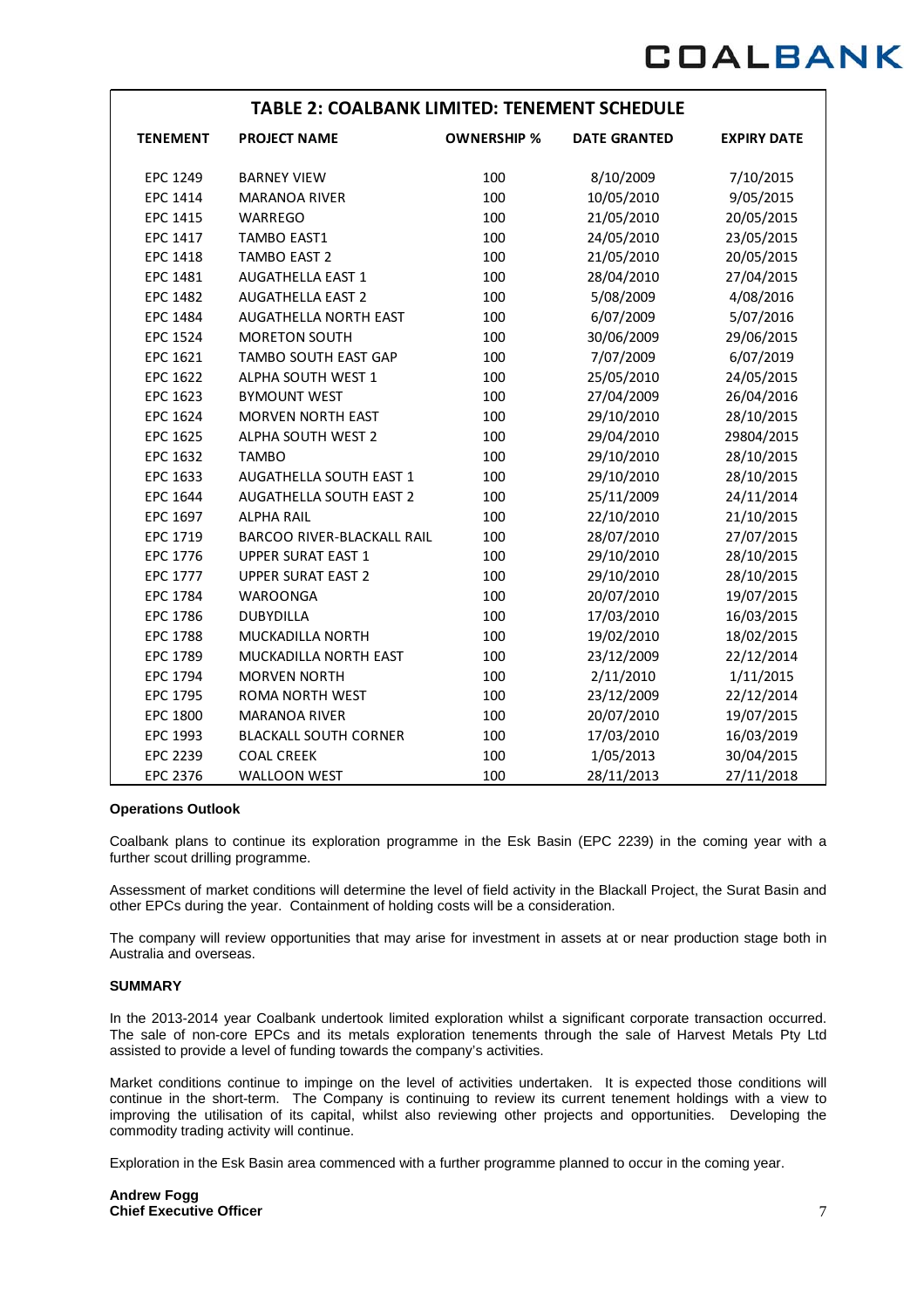## **DALBANK**

## **DIRECTORS' REPORT**

Your directors present their report on the consolidated entity (referred to hereafter as the Group) consisting of COALBANK Limited ("the company") and the entities it controlled at the end of, or during, the year ended 30 June 2014. Throughout this report the consolidated entity is referred to as the group.

#### **Directors**

Following the completion of the proportional takeover by Treasure Wheel Global Limited in which Treasure Wheel Global Limited attained a 62.3% interest in the company, there were a number of changes to the board of directors as detailed below.

R B Clarke, G A J Baynton, G L Baker, S Ever, L R Grimstone and W R Stubbs were directors from the beginning of the financial year until their resignation on 22 November 2013.

A Chan and D Chan were appointed as non-executive directors on 22 November 2013 and continue in office at the date of this report.

N Bolkus and G Lam were appointed as independent non-executive directors on 22 November 2013 and continue in office at the date of this report.

R Marks was appointed an independent non-executive director on 25 November 2013 and continues in office at the date of this report.

#### **Principal Activities**

During the year the principal continuing activity of the Group consisted of resource exploration. The Group explores for coal.

#### **Review of Operations**

The operating loss after income tax of the Group for the year was \$609,917 (2013: loss \$23,742,177). The loss includes non-cash expense items (including share based payments, exploration assets written off, depreciation, finance costs and impairment of assets) of \$541,902 (2013: \$21,518,364).

Information on the operations of COALBANK Limited and its business strategies and prospects is set out in the CEO's Report and Review of Operations on pages 3 to 7 of this annual report.

#### **Dividend**

The directors do not recommend the payment of a dividend. No dividend was paid during the year.

#### **Significant Changes in the State of Affairs**

Significant changes in the state of affairs of the group during the financial year were as follows.

Contributed equity increased by \$260,870 (from \$60,792,142 to \$61,053,012) being the value of the conversion rights on the convertible note issued. Details of the changes in contributed equity are disclosed in note 19 to the financial statements.

On 27th August 2013 Treasure Wheel Global Limited (Treasure Wheel) made a proportional takeover offer for 75% of each COALBANK shareholder's shares at 1 cent per share. On 16th October 2013 shareholders in COALBANK voted in favour of the proportional takeover. The company completed the proportional takeover in which Treasure Wheel attained an interest of 62.3% in Coalbank on 12 November 2013.

The parties also entered into a further deed of variation concerning the terms for the repayment and/or conversion of the loan provided by Treasure Wheel to redeem the convertible bonds that were on issue (Loan). To facilitate the repayment of the Loan at the end of the loan term, Treasure Wheel may elect to convert all or part of the Loan (and any accrued interest) into equity at \$0.015 per COALBANK share, which conversion will be subject to shareholder approval. Treasure Wheel must provide at least 30 days' notice prior to end of the term of the loan should it wish to convert to Coalbank ordinary shares or be repaid in cash.

The partial asset sale announced on 27<sup>th</sup> August 2013 has been completed. Treasure Wheel acquired COALBANK's Biloela South, Coalbank South, and Chinchilla East EPCs, and Harvest Metals Pty Ltd for \$2,000,000 independently of the proportional takeover of Coalbank Limited.

On 25 October 2013 the company cancelled by agreement 40 million unlisted options exercisable at 25 cents each. This cancellation satisfied the conditions of the Treasure Wheel Offer outlined in the Target Statement lodged with ASX on 20 September 2013.

The Company also issued 8,250,000 fully paid ordinary shares upon exercise of Performance Rights as a consequence of the change of control in the company.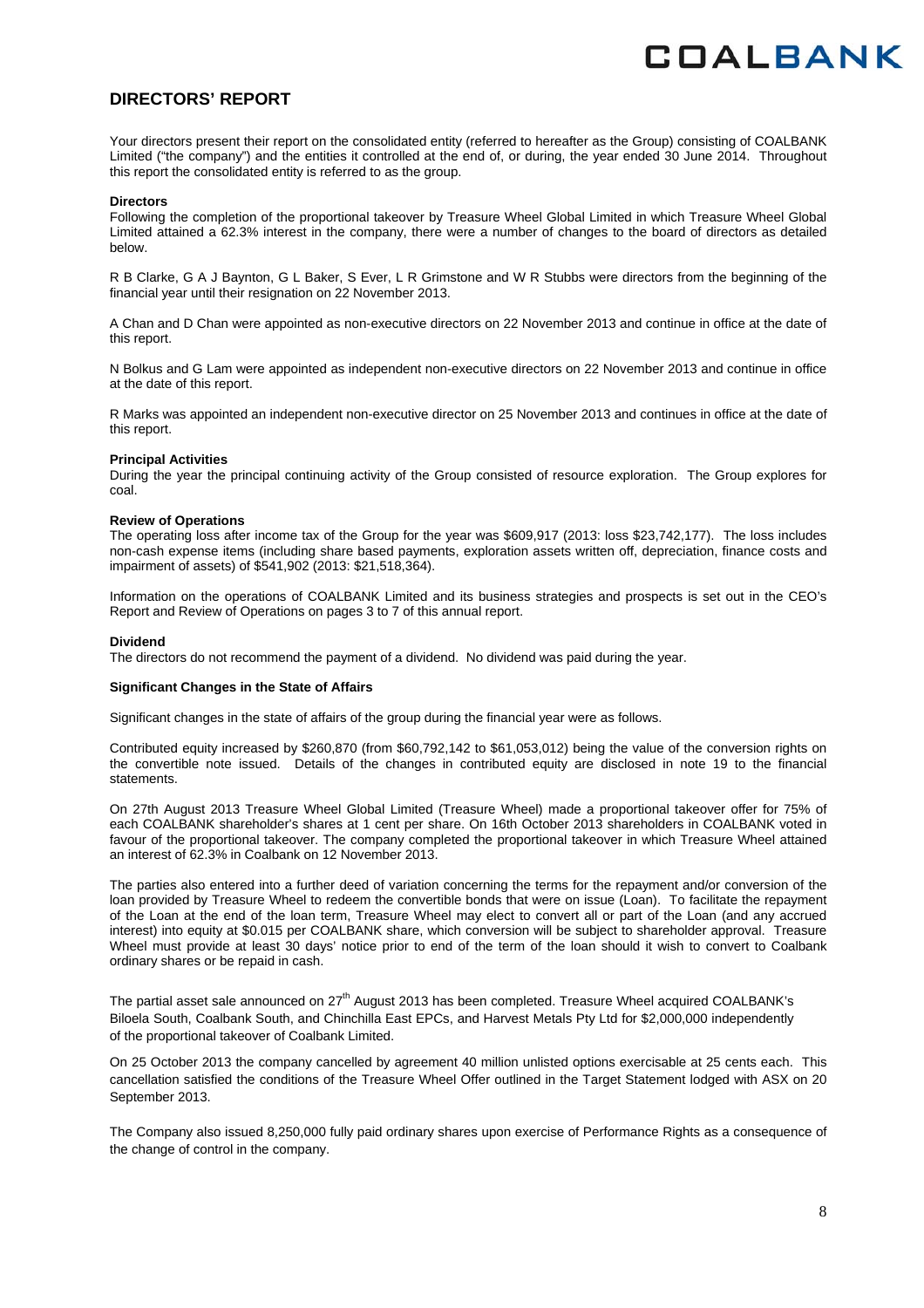#### **Matters Subsequent to the End of the Financial Year**

Since 30 June 2014 Coalbank Limited has raised \$1,921,405.50 from placement of 128,093,700 fully paid ordinary shares.

Since 30 June 2014 Coalbank Limited has been advanced loan funds of \$100,000 from Treasure Wheel Global Limited. The loan is unsecured and for an initial period of 12 month. The loan accrues interest at a rate of 7% pa with the interest being payable at the expiry of the loan.

No other matter or circumstance has arisen since 30 June 2014 that has significantly affected the group's operations, results or state of affairs, or may do so in future years.

#### **Likely Developments and Expected Results from Operations**

Comments on expected results of certain operations of the group are included in this annual report under the CEO's report and review of operations on pages 3 to 7.

#### **Environmental Regulation**

The Group is subject to significant environmental regulation in respect of its exploration activities in Australia and is committed to undertaking all its operations in an environmentally responsible manner.

To the best of the directors' knowledge, the Group has adequate systems in place to ensure compliance with the requirements of all environmental legislation and are not aware of any breach of those requirements during the financial year and up to the date of the directors' report.

#### **Information on Directors**

| A Chan MH, JP. Non-executive director |                                                                                                                                                                                                                         |
|---------------------------------------|-------------------------------------------------------------------------------------------------------------------------------------------------------------------------------------------------------------------------|
| Experience and                        | Mr Chan has extensive experience in managing both listed and unlisted entities, engaged in                                                                                                                              |
| expertise                             | the resource industry commercial and residential development and early childhood                                                                                                                                        |
|                                       | education. Mr Chan is also actively involved in community services and organisations.                                                                                                                                   |
| Other current<br>directorships        | Chairman and Director of Loyal Strategic Investment Limited and its wholly-owned<br>subsidiary, Treasure Wheel Global Limited, Ruifeng Petroleum Chemical Holding Ltd and<br>Black Sea Horizon Investment Holdings Ltd. |
| Former directorships in               | Nil                                                                                                                                                                                                                     |
| last 3 years                          |                                                                                                                                                                                                                         |
| Special responsibilities              | Chairman                                                                                                                                                                                                                |
| Interests in shares and               |                                                                                                                                                                                                                         |
| options                               | Indirect interest in 531,906,361 Ordinary Shares                                                                                                                                                                        |

|                          | The Honourable N Bolkus Lib. Independent Non-executive director                              |
|--------------------------|----------------------------------------------------------------------------------------------|
| Experience and           | Mr Bolkus has a long and distinguished career in the Australian Parliament as a Senator for  |
| expertise                | 24 years and having served as the Minister for Consumer Affairs, Minister for Administrative |
|                          | Services, Minister for Immigration, Minister Assisting The Treasurer (FIRB) and Minister for |
|                          | Multicultural Cultural Affairs. Since leaving politics Mr Bolkus is a partner in a Corporate |
|                          | Consultancy having consulted to a number of companies both within Australia and overseas.    |
| Other current            | Nil                                                                                          |
| directorships            |                                                                                              |
| Former directorships in  | Nil                                                                                          |
| last 3 years             |                                                                                              |
| Special responsibilities | Deputy Chairman                                                                              |
| Interests in shares and  |                                                                                              |
| options                  | Nil                                                                                          |

#### 9 **G Lam BSc, MSc, MBA, DPA, MPA, LLB (Hons), LLM, PCLL, PhD, FHKIoD, FHKIArb** *Independent non-executive director* Experience and expertise Mr Lam has over 30 years of international experience in general management, management consulting, corporate governance, direct investment, investment banking and fund management across the telecommunications/media/technology, consumer/healthcare, infrastructure/real estate and financial services sectors. Other current directorships Nil Former directorships in last 3 years<br>Special responsibilities Nil Chairman of the Audit and Risk Management Committee and Chairman of the Remuneration **Committee** Interests in shares and options Nil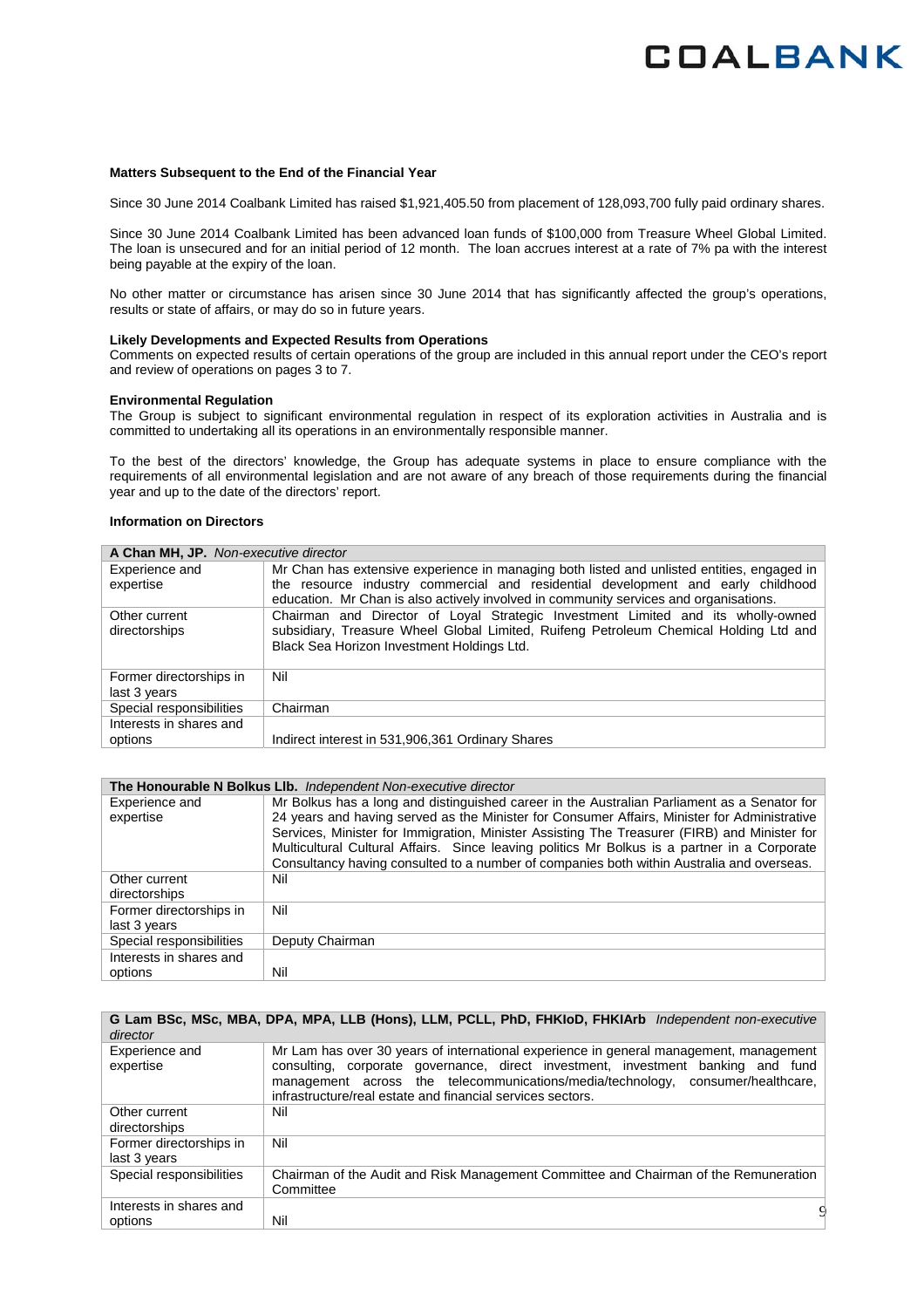| D Chan CFA, MRICS. Non-executive director |                                                                                         |
|-------------------------------------------|-----------------------------------------------------------------------------------------|
| Experience and                            | Mr Chan has extensive experience in the financial and investment arena and holds a      |
| expertise                                 | Master's Degree in Finance from the Imperial College London and Chartered Financial     |
|                                           | Analyst (CFA) and is a member of the Royal Institute of Chartered Surveyors (MRICS). Mr |
|                                           | Chan has over 10 years experience in China real estate investment.                      |
| Other current                             | Director of Loyal Strategic Investment Limited                                          |
| directorships                             |                                                                                         |
| Former directorships in                   | Nil                                                                                     |
| last 3 years                              |                                                                                         |
| Special responsibilities                  | Member of the Audit and Risk Management Committee and Member of the Remuneration        |
|                                           | Committee                                                                               |
| Interests in shares and                   |                                                                                         |
| options                                   | Indirect interest in 531,906,361 Ordinary Shares                                        |

| R Marks. Independent non-executive director |                                                                                                                                                                                                                                                                                                                                                                                                                                                                                                                                                                                                                                                                                                                                                     |  |  |  |
|---------------------------------------------|-----------------------------------------------------------------------------------------------------------------------------------------------------------------------------------------------------------------------------------------------------------------------------------------------------------------------------------------------------------------------------------------------------------------------------------------------------------------------------------------------------------------------------------------------------------------------------------------------------------------------------------------------------------------------------------------------------------------------------------------------------|--|--|--|
| Experience and<br>expertise                 | Mr Marks is the founder and Managing Director of Dynamic Products Corporation with head<br>office in Sydney, Australia together with affiliated companies located in New Zealand, South<br>Africa and China. He has had extensive experience over four decades with the<br>establishment and 'hands on' control of productions facilities in Australia, Thailand and<br>China.<br>He had led the development of export sales for the company's products to 63 countries<br>throughout the world and is well respected in the specific fields of international marketing. Mr<br>Marks and his company are proud winners of the coveted 'Export Award' presented by the<br>Federal Government in recognition of outstanding Export Sales achievement. |  |  |  |
| Other current<br>directorships              | Nil                                                                                                                                                                                                                                                                                                                                                                                                                                                                                                                                                                                                                                                                                                                                                 |  |  |  |
| Former directorships in<br>last 3 years     | Nil                                                                                                                                                                                                                                                                                                                                                                                                                                                                                                                                                                                                                                                                                                                                                 |  |  |  |
| Special responsibilities                    | Nil                                                                                                                                                                                                                                                                                                                                                                                                                                                                                                                                                                                                                                                                                                                                                 |  |  |  |
| Interests in shares and<br>options          | Nil                                                                                                                                                                                                                                                                                                                                                                                                                                                                                                                                                                                                                                                                                                                                                 |  |  |  |

### **Company Secretary**

The company secretary is Ms Leni Stanley CA, B.Com. Ms Stanley was appointed to the position of company secretary in 2002. Ms Stanley is a partner with a Chartered Accounting firm and holds the office of company secretary with other companies.

#### **Meetings of Directors**

The numbers of meetings of the company's board of directors and of each board committee held during the year ended 30 June 2014, and the numbers of meetings attended by each director were:

|               | <b>Full Meetings</b><br>of Directors |   | <b>Meetings of</b><br><b>Audit Committee</b> |   |
|---------------|--------------------------------------|---|----------------------------------------------|---|
|               | A                                    | в |                                              | R |
| A Chan        |                                      |   |                                              |   |
| N Bolkus      |                                      |   |                                              |   |
| G Lam         |                                      |   |                                              |   |
| D Chan        |                                      |   |                                              |   |
| R Marks       |                                      |   |                                              |   |
| G L Baker     |                                      |   |                                              |   |
| G A J Baynton |                                      |   |                                              |   |
| R Clarke      |                                      |   |                                              |   |
| L R Grimstone |                                      |   |                                              |   |
| W R Stubbs    |                                      |   |                                              |   |
| S Ever        |                                      |   |                                              |   |

A = Number of meetings attended

B = Number of meetings held during the time the director held office or was a member of the committee during the year.

There were no meetings of the Remuneration Committee during the year.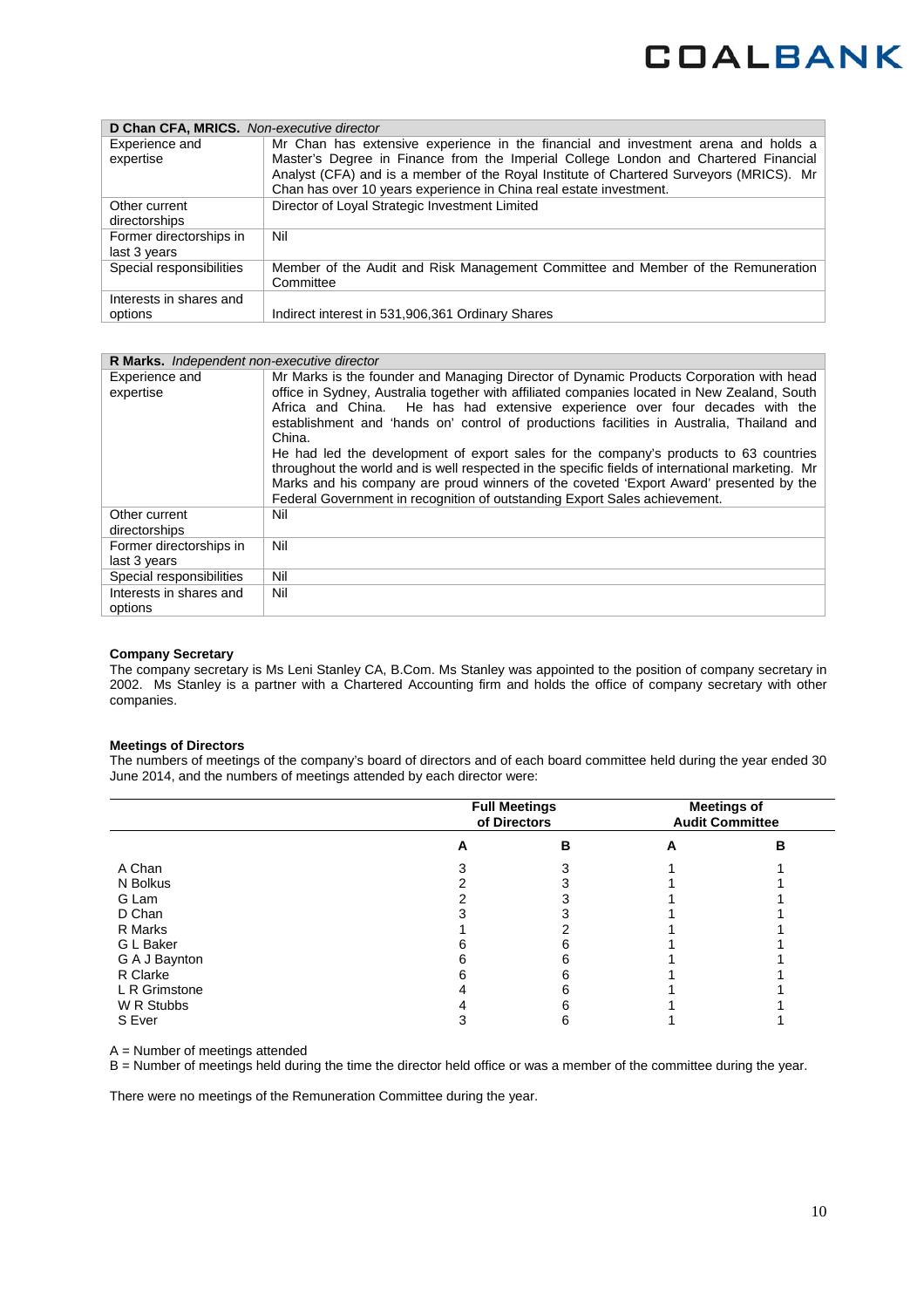#### **Remuneration Report (AUDITED)**

The directors are pleased to present Coalbank Limited's 2014 remuneration report which sets out remuneration information for COALBANK Limited's non-executive directors, executive directors, and other key management personnel.

The report contains the following sections:

- (a) Key management personnel disclosed in this report
- (b) Remuneration governance
- (c) Use of remuneration consultants
- (d) Executive remuneration policy and framework
- (e) Relationship between remuneration and COALBANK Limited's performance
- (f) Non-executive director remuneration policy
- (g) Voting and comments made at the company's 2013 Annual General Meeting
- (h) Details of remuneration
- (i) Service agreements
- (j) Details of share-based compensation and bonuses
- (k) Equity instruments held by key management personnel
- (l) Loans to key management personnel
- (m) Other transactions with key management personnel

#### *(a) Key management personnel disclosed in this report*

| Non-executive and executive directors (see pages 9 to 10 for details about each director) |                                    |  |
|-------------------------------------------------------------------------------------------|------------------------------------|--|
| <b>Name</b>                                                                               | <b>Position</b>                    |  |
| R B Clarke (until 22 November 2013)                                                       | Independent non-executive Chairman |  |
| G A J Baynton (until 22 November 2013)                                                    | <b>Executive Deputy Chairman</b>   |  |
| G L Baker (until 22 November 2013)                                                        | Independent non-executive director |  |
| S Ever (until 22 November 2013)                                                           | Non-executive director             |  |
| L R Grimstone (until 22 November 2013)                                                    | Independent non-executive director |  |
| W R Stubbs (until 22 November 2013)                                                       | Independent non-executive director |  |
| A Chan (from 22 November 2013)                                                            | Non-executive Chairman             |  |
| N Bolkus (from 22 November 2013)                                                          | Independent non-executive director |  |
| G Lam (from 22 November 2013)                                                             | Independent non-executive director |  |
| D Chan (from 22 November 2013)                                                            | Non-executive director             |  |
| R Marks (from 23 November 2013)                                                           | Independent non-executive director |  |

*Other key management personnel* 

| <b>Name</b>          | <b>Position</b>                                                                          |
|----------------------|------------------------------------------------------------------------------------------|
| Andrew Fogg          | Chief Executive Officer (Appointed 2 December 2013)                                      |
| <b>Bruce Patrick</b> | Chief Executive Officer until 1 December 2013 then appointed Chief<br>Operating Officer. |

There have been no changes in key management personnel since the end of the financial year.

#### *(b) Remuneration governance*

The board is responsible for:

- the over-arching executive remuneration framework
- operation of the incentive plans which apply to the executive team, including key performance indicators and performance hurdles
- remuneration levels of executive directors and other key management personnel, and
- non-executive directors' fees.

The objective is to ensure that remuneration policies and structures are fair and competitive and aligned with the long-term interests of the Group.

#### *(c) Use of remuneration consultants*

The Group has not engaged the services of any remuneration consultants during the current or prior financial years.

#### *(d) Executive remuneration policy and framework*

The combination of base pay and superannuation make up the executives' fixed remuneration. Base pay for the executives is reviewed annually to ensure the executive's pay is competitive with the market. Executive pay is linked to the performance of the company through the issue of performance rights and share options. The board ensures that executive reward satisfies the following key criteria for good reward governance practices:

- competitiveness and reasonableness
- acceptability to shareholders
- transparency
- capital management.

*Long-term incentives* 

Refer to section (j) of the Remuneration Report below for details regarding the Group's long-term incentives.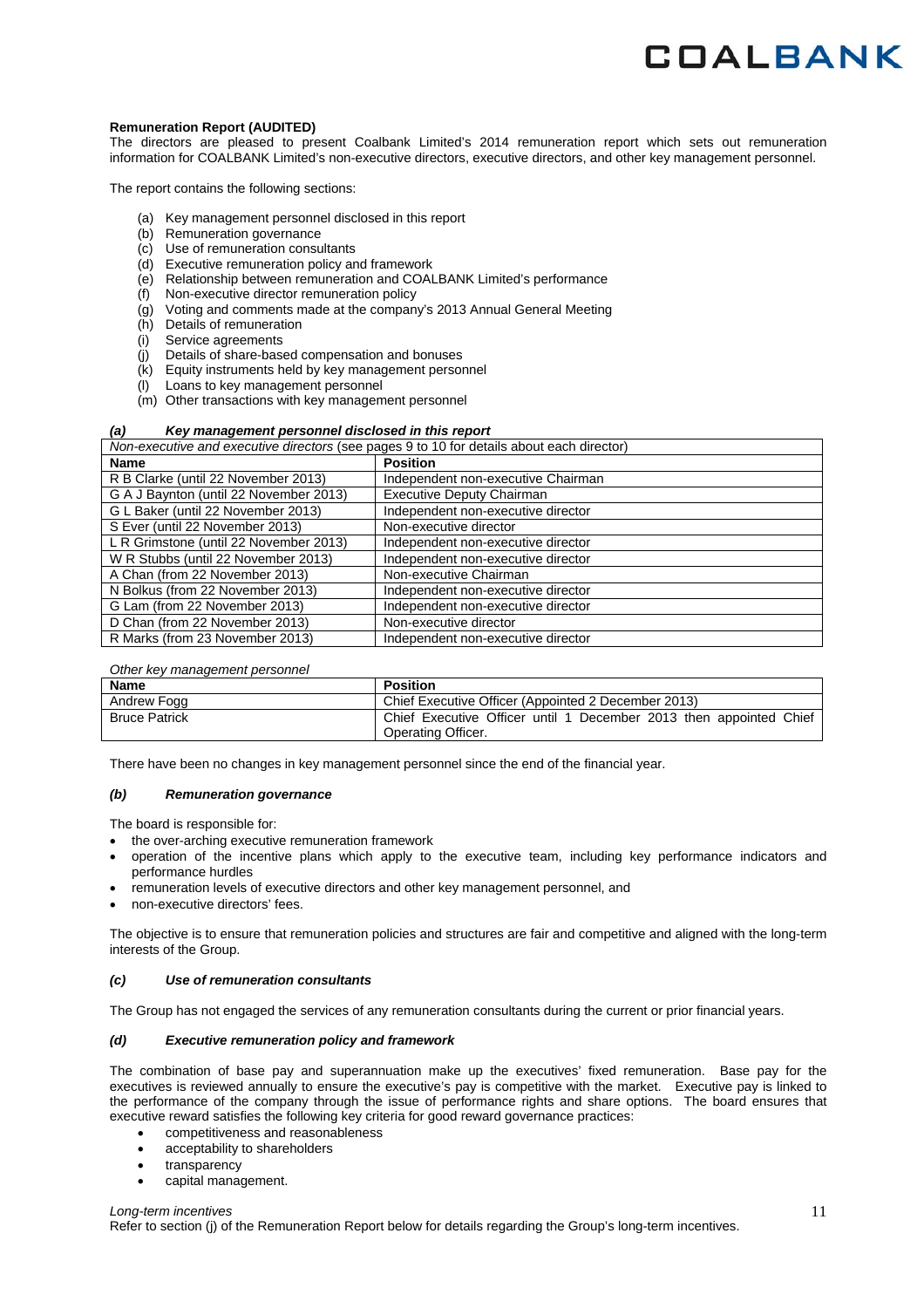#### **Remuneration Report (continued)**

#### *(e) Relationship between remuneration and COALBANK Limited's performance*

During the year, the Company has generated losses from its principal activity of exploration for coal. As the Company is still in the exploration and development stage, the link between remuneration, company performance and shareholder wealth is tenuous. Share prices are subject to the influence of coal prices and market sentiment towards the sector, and as such increases or decreases may occur quite independent of Executive performance or remuneration.

During the current and previous financial years the group has generated losses from its exploration and evaluation activities. Given the nature of the group's activities and the consequential operating results, no dividends have been paid. There have been no returns of capital in the current or previous financial periods. The details of market price movements are as follows:

|                       | <b>Share price</b> |
|-----------------------|--------------------|
| Year end 30 June 2014 | \$0.002            |
| Year end 30 June 2013 | \$0.010            |
| Year end 30 June 2012 | \$0.050            |
| Year end 30 June 2011 | \$0.040            |
| Year end 30 June 2010 | \$0.090            |

#### *(f) Non-executive director remuneration policy*

Fees and payments to non-executive directors reflect the demands which are made on, and the responsibilities of, the directors. Non-executive directors' fees and payments are reviewed annually by the Board. Non-executive directors do not receive performance based pay.

Share options are issued to non-executive directors at the discretion of the board and following shareholder approval.

The current base fees were last reviewed with effect from 22 November 2013.

Non-executive directors' fees are determined within an aggregate directors' fee pool limit, which is periodically recommended for approval by shareholders. The maximum currently stands at \$400,000 in aggregate and was approved by shareholders at the annual general meeting on 9 November 2009.

The following fees have applied:

| <b>Base fees</b>              |        |
|-------------------------------|--------|
| Chair                         | 30,000 |
| Other non-executive directors | 20,000 |

#### *(g) Voting and comments made at the company's 2013 Annual General Meeting*

COALBANK Limited received more than 95% of "yes" votes on its remuneration report for the 2013 financial year. The company did not receive any feedback at the AGM or throughout the year on its remuneration practices.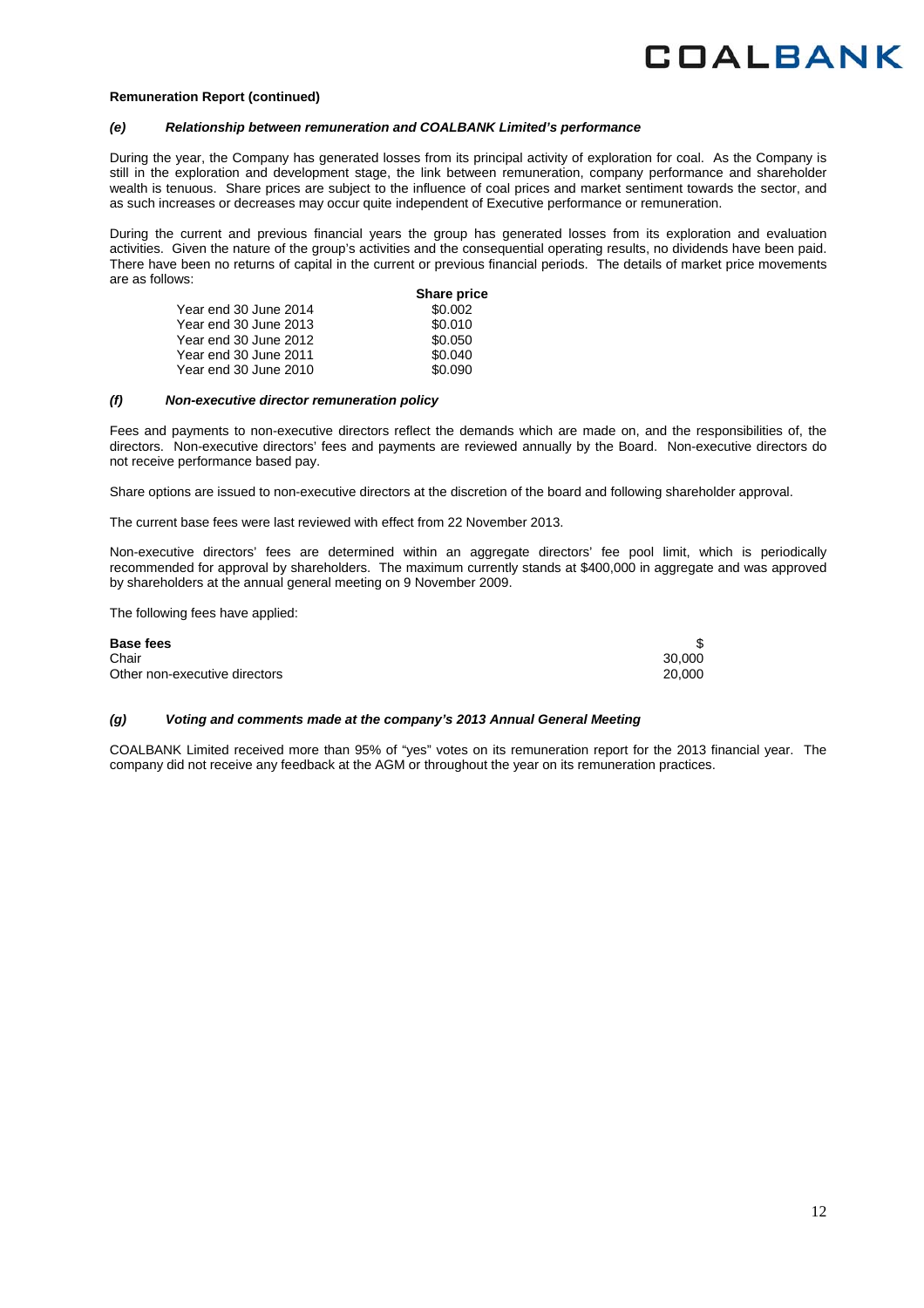#### **Remuneration Report (continued)**

#### *(h) Details of remuneration*

*Amounts of remuneration* 

Details of the remuneration of the directors and the key management personnel (as defined in AASB 124 *Related Party Disclosures)* of COALBANK Limited are set out in the following tables.

#### *Key management personnel of COALBANK Limited*

| 2014                                                                                                                           | Short-<br>term<br>benefits       | Post-<br>employment<br>benefits | Share-<br>based<br>payments |                    |              |        |
|--------------------------------------------------------------------------------------------------------------------------------|----------------------------------|---------------------------------|-----------------------------|--------------------|--------------|--------|
| <b>Name</b>                                                                                                                    | Cash<br>salary and<br>fees<br>\$ | Superann-<br>uation<br>\$       | <b>Options</b><br>\$        | <b>Total</b><br>\$ | A<br>%       | В<br>% |
| Non-executive directors                                                                                                        |                                  |                                 |                             |                    |              |        |
| A Chan, Chairman (from 22/11/13)                                                                                               | 18,082                           |                                 | $\overline{\phantom{a}}$    | 18,082             | 100%         |        |
| D Chan (from 22/11/13)                                                                                                         | 12,055                           |                                 |                             | 12,055             | 100%         |        |
| S Ever (to 22/11/13)                                                                                                           | (5,000)                          | (338)                           |                             | (5,338)            | 100%         |        |
| Independent non-executive<br>directors                                                                                         |                                  |                                 |                             |                    |              |        |
| N Bolkus (from 22/11/13)                                                                                                       | 12,055                           | 1,145                           |                             | 13,200             | 100%         |        |
| G Lam (from 22/11/13)                                                                                                          | 12,055                           |                                 |                             | 12,055             | 100%         |        |
| R Marks (from 23/11/13)                                                                                                        | 12,000                           |                                 |                             | 12,000             | 100%         |        |
| W R Stubbs (to 22/11/13)                                                                                                       | (5,000)                          | (338)                           |                             | (5, 338)           | 100%         |        |
| R Clarke, Chairman (to 22/11/13)                                                                                               | (7,500)                          | (506)                           |                             | (8,006)            | 100%         |        |
| L R Grimstone (to $22/11/13$ )                                                                                                 | (5,000)                          | (338)                           |                             | (5,338)            | 100%         |        |
| G L Baker (to 22/11/13)                                                                                                        | (5,338)                          |                                 | $\overline{a}$              | (5,338)            | 100%         |        |
|                                                                                                                                |                                  |                                 |                             |                    |              |        |
| Sub-total non-executive directors                                                                                              | 38,409                           | (375)                           |                             | 38,034             | 100%         |        |
| Executive director<br>G A J Baynton (to 22/11/13)                                                                              | 48,750                           |                                 |                             | 48,750             | 100%         |        |
| Other key management personnel<br>A Fogg - Chief Executive Officer<br>(from 2/12/13)<br>B Patrick- Chief Operating<br>Officer^ | 110,831<br>198,231               |                                 |                             | 110,831<br>198,231 | 100%<br>100% |        |
| Total key management<br>personnel compensation                                                                                 | 396,221                          | (375)                           |                             | 395,846            | 100%         |        |

A Proportion of remuneration that is fixed remuneration

B Percentage of remuneration that is share-based payment

*^ B Patrick was Chief Executive Officer from the beginning of the financial year until 2 December 2013 at which time he became Chief Operating Officer.* 

Amounts shown above as remuneration for non-executive directors A Chan, D Chan and Independent non-executive directors N Bolkus, G Lam and R Marks have not been paid during the financial year and are included in trade and other payables at 30 June 2014.

Fees for non-executive directors R Clarke, W R Stubbs, L R Grimstone, G L Baker and S Ever had not been paid for the period 1 April 2012 through to 30 September 2013. Amounts owing had been carried forward in trade and other payables. During the year these amounts were settled in full by paying out 75% of the balance to the outgoing directors, resulting in the negative earnings for the year ended 30 June 2014 shown above.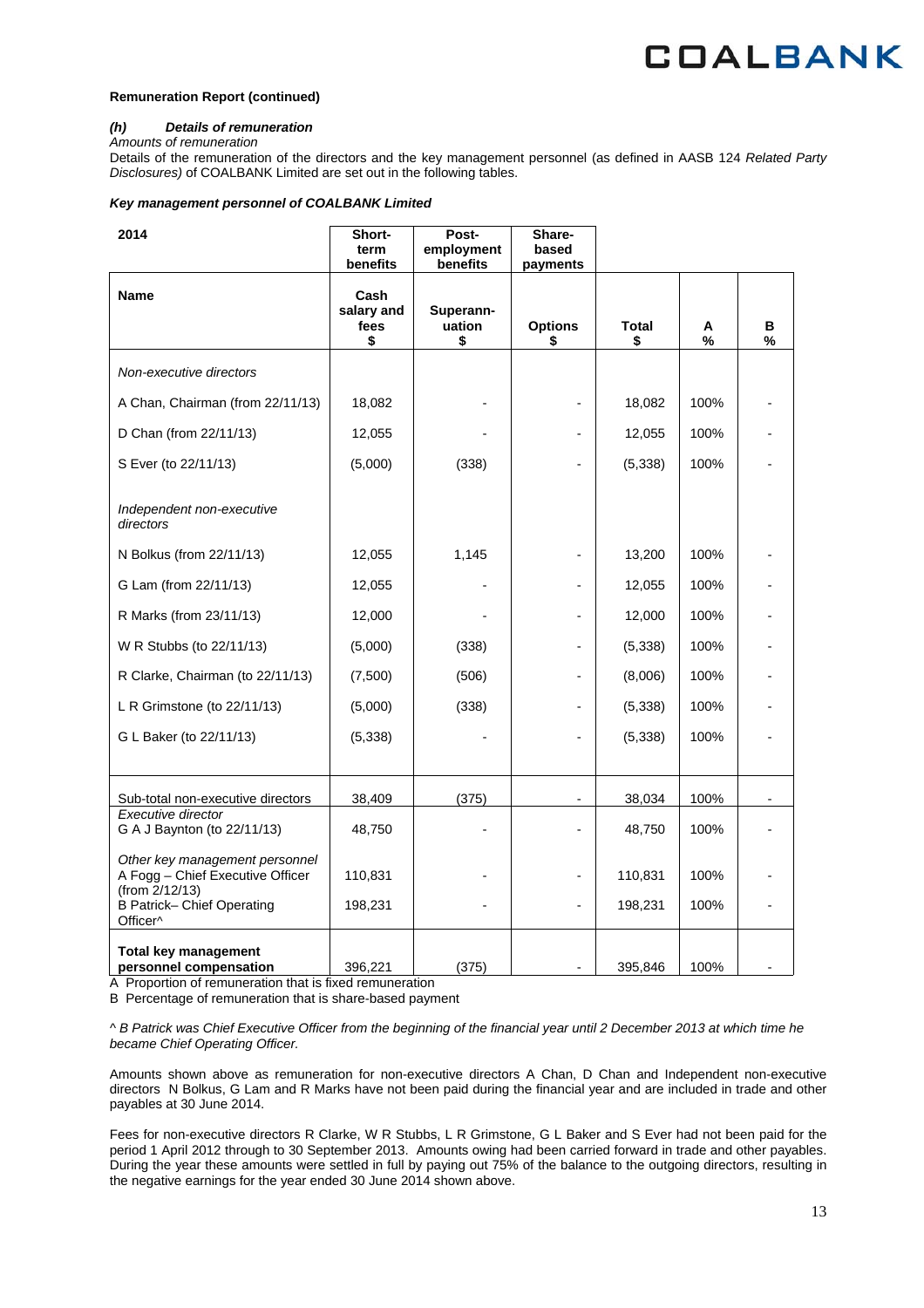#### **Remuneration Report (continued)**

#### *Key management personnel of COALBANK Limited*

| 2013                                                                              | Short-<br>term                         | Post-<br>employment             |                          | Share-based payment   |              |      |     |
|-----------------------------------------------------------------------------------|----------------------------------------|---------------------------------|--------------------------|-----------------------|--------------|------|-----|
| <b>Name</b>                                                                       | benefits<br>Cash<br>salary and<br>fees | benefits<br>Superann-<br>uation | <b>Options</b>           | Performance<br>rights | <b>Total</b> | A    | В   |
|                                                                                   | \$                                     | \$                              | \$                       | \$                    | \$           | %    | %   |
| Non-executive directors                                                           |                                        |                                 |                          |                       |              |      |     |
| R Clarke, Chairman                                                                | 60,000                                 | 5,400                           |                          |                       | 65,400       | 100% |     |
| W R Stubbs                                                                        | 40,000                                 | 3,600                           | $\overline{a}$           | 12,739                | 56,339       | 77%  | 23% |
| L R Grimstone                                                                     | 40,000                                 | 3,600                           | ۰                        | 25,478                | 69,078       | 63%  | 37% |
| G L Baker                                                                         | 40,000                                 | 3,600                           | $\overline{\phantom{a}}$ | 12,739                | 56,339       | 77%  | 23% |
| S Ever                                                                            | 40,000                                 | 3,600                           | $\overline{\phantom{a}}$ |                       | 43,600       | 100% |     |
| Sub-total non-executive<br>directors                                              | 220,000                                | 19,800                          | $\overline{\phantom{a}}$ | 50,956                | 290,756      |      |     |
| Executive director<br>G A J Baynton                                               | 180,000                                |                                 |                          | 12,739                | 192,739      | 93%  | 7%  |
| Other key management<br>personnel<br><b>B Patrick- Chief Executive</b><br>Officer | 251,896                                |                                 | 69,923                   | 8,829                 | 330,648      | 76%  | 24% |
| <b>Total key management</b><br>personnel compensation                             | 651,896                                | 19,800                          | 69,923                   | 72,524                | 814,143      |      |     |

A Proportion of remuneration that is fixed remuneration

B Percentage of remuneration that is share-based payment

Amounts shown above as remuneration for non-executive directors were not paid during the financial year and were included in trade and other payables at 30 June 2013. Of the remuneration disclosed above for Mr G Baynton \$36,000 had not been paid during the financial year and was included in trade and other payables at 30 June 2013.

#### *(i) Service agreements*

The Company has a service agreement with NABJA Consulting Services Pty Ltd for the services of Mr Andrew Fogg, Chief Executive Officer. The service agreement is for a period of 5 years and commenced on 1 December 2013. The base fees are \$15,833 per month. The contract includes a change of control clause which is triggered if Treasure Wheel Global Limited ceases to hold 25% or more of Coalbank Limited. Under the change of control clause a compensation amount equal to one year remuneration is payable.

The Company has a service agreement with Geomine Project Management Pty Ltd for the services of Mr Bruce Patrick, Chief Operational Officer. The service agreement is ongoing and commenced on 1 December 2013. The base fees are \$13,333 per month. There are no termination benefits under the agreement.

#### *(j) Details of share based compensation and bonuses*

Long-term incentives are provided to directors and key management personnel via the issue of performance rights and options.

The COALBANK Limited Employee Share Option Plan is designed to provide long-term incentives for directors and executives to deliver long-term shareholder returns. Under the plan, participants are granted options and/or performance rights which only vest if certain performance standards are met and the employees are still employed by the group at the end of the vesting period. Participation in the plan is at the board's discretion.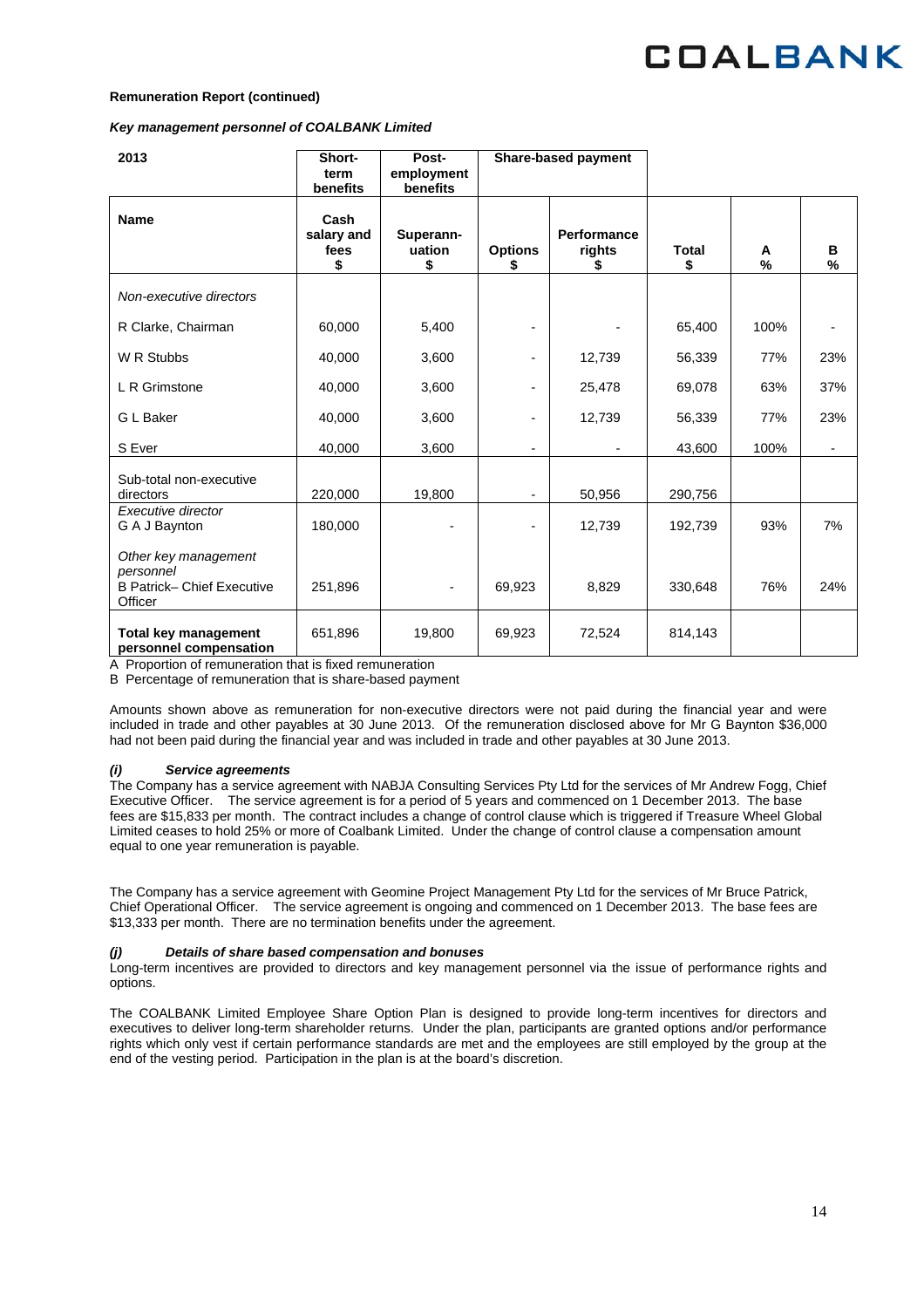#### **Remuneration Report (continued)**

### **Options**

There were no options over ordinary shares in the company provided as remuneration during the financial year.

*Shares provided on exercise of remuneration options* 

There were no ordinary shares in the company issued on the exercise of remuneration options during the financial year.

#### **Performance rights**

There were no performance rights over ordinary shares in the company provided as remuneration during the financial year.

#### *Shares provided on exercise of performance rights*

There were 5,250,000 ordinary shares in the company issued to key management personnel during the financial year from the exercise of performance rights. There were no amounts paid per share on exercise of performance rights. The value of performance rights exercised during the year was \$0.009 per right.

#### *(k) Equity instruments held by key management personnel*

The tables below show the number of:

(i) options over ordinary shares in the company

(ii) performance rights granted, and

(iii) shares in the company

that were held during the financial year by key management personnel of the group, including their close family members and entities related to them.

There were no shares granted during the reporting period as compensation.

#### *(i) Options and rights holdings*

| 2014<br>Name                         | Balance at<br>the start of<br>the year | Granted during<br>the year as<br>compensation | Exercised<br>during the<br>year | Expired<br>during the<br>year | Balance at<br>the end of the<br>year | Vested and<br>exercisable<br>at the end of<br>the year |
|--------------------------------------|----------------------------------------|-----------------------------------------------|---------------------------------|-------------------------------|--------------------------------------|--------------------------------------------------------|
| <b>Directors of COALBANK Limited</b> |                                        |                                               |                                 |                               |                                      |                                                        |
| A Chan                               |                                        |                                               |                                 |                               |                                      |                                                        |
| N Bolkus                             |                                        |                                               |                                 |                               |                                      |                                                        |
| G Lam                                |                                        |                                               |                                 |                               |                                      |                                                        |
| D Chan                               |                                        |                                               |                                 |                               |                                      |                                                        |
| R Marks                              |                                        |                                               |                                 |                               |                                      |                                                        |
| R Clarke                             |                                        |                                               |                                 |                               |                                      |                                                        |
| G L Baker                            | 1,000,000                              |                                               | (1,000,000)                     |                               |                                      |                                                        |
| G A J Baynton                        | 41,000,000                             |                                               | (1,000,000)                     | (40,000,000)                  |                                      |                                                        |
| L R Grimstone                        | 2,000,000                              |                                               | (2,000,000)                     |                               |                                      |                                                        |
| W R Stubbs                           | 1,000,000                              |                                               | (1,000,000)                     |                               |                                      |                                                        |
| S Ever                               |                                        |                                               |                                 |                               |                                      |                                                        |
|                                      |                                        |                                               |                                 |                               |                                      |                                                        |
| Total                                | 45,000,000                             |                                               | (5,000,000)                     | (40,000,000)                  |                                      |                                                        |
| Other key management personnel       |                                        |                                               |                                 |                               |                                      |                                                        |
|                                      |                                        |                                               |                                 |                               |                                      |                                                        |
| A Fogg                               |                                        |                                               |                                 |                               |                                      |                                                        |
| <b>B</b> Patrick                     | 7,250,000                              |                                               | (250,000)                       | (7,000,000)                   |                                      |                                                        |
| Total                                | 7,250,000                              |                                               | (250,000)                       | (7,000,000)                   |                                      |                                                        |

All vested options are exercisable at the end of the year.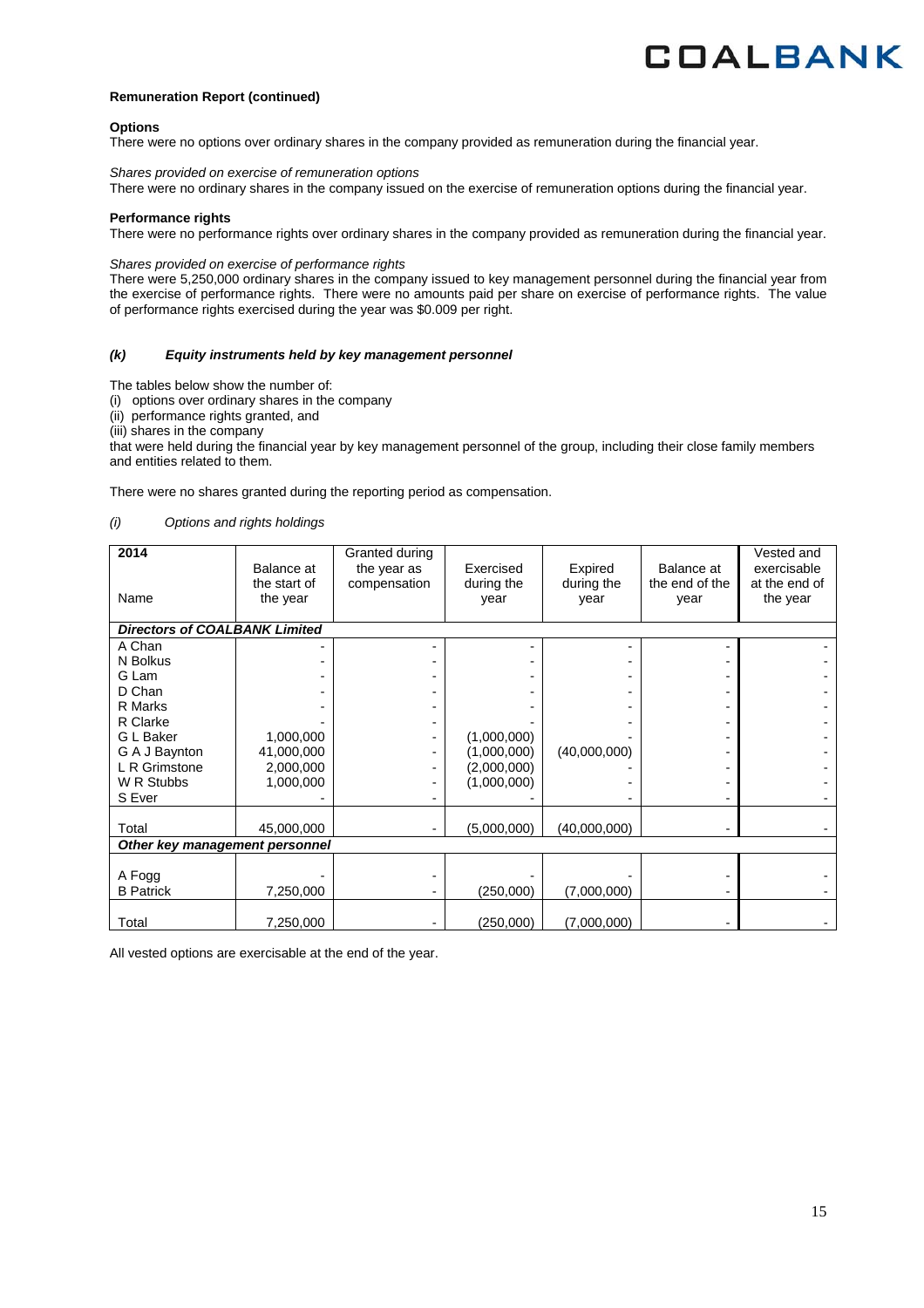#### **Remuneration Report (continued)**

#### *(ii) Shareholdings*

| 2014<br>Name           | Balance at the start of<br>the year | Received during the<br>year on the exercise<br>of performance rights | Other changes<br>during the year | Balance at the end of<br>the year |
|------------------------|-------------------------------------|----------------------------------------------------------------------|----------------------------------|-----------------------------------|
| <b>Ordinary shares</b> |                                     |                                                                      |                                  |                                   |
| A Chan                 |                                     |                                                                      | 531,906,361#                     | 531,906,361                       |
| N Bolkus               |                                     |                                                                      |                                  |                                   |
| G Lam                  |                                     |                                                                      |                                  |                                   |
| D Chan                 |                                     |                                                                      | 531,906,361^                     | 531,906,361                       |
| R Marks                |                                     |                                                                      |                                  |                                   |
| R Clarke               | 1,500,000                           |                                                                      | $(1,500,000)^*$                  |                                   |
| G L Baker              | 1,205,264                           | 1,000,000                                                            | $(2,205,264)^*$                  |                                   |
| G A J Baynton          | 413,462,097                         | 1,000,000                                                            | $(414, 462, 097)^*$              |                                   |
| L R Grimstone          | 9,704,407                           | 2,000,000                                                            | $(11,704,407)^*$                 |                                   |
| W R Stubbs             | 3,116,667                           | 1,000,000                                                            | $(4, 116, 667)^*$                |                                   |
| S Ever                 | 25,027,400                          |                                                                      | $(25,027,400)^*$                 |                                   |
| A Fogg                 |                                     |                                                                      | 2,009,004                        | 2,009,004                         |
| <b>B</b> Patrick       | 822,853                             | 250,000                                                              |                                  | 1,072,853                         |
|                        |                                     |                                                                      |                                  |                                   |

# A Chan is a director and shareholder of Loyal Strategic Investment Ltd, the holding company of Treasure Wheel Global Limited, which is the registered holder of the shares.

^ D Chan is a director of Loyal Strategic Investment Ltd, the holding company of Treasure Wheel Global Limited, which is the registered holder of the shares.

\* Shares held on resignation

#### *(l) Loans to key management personnel*

There were no loans to key management personnel during the financial period.

#### *(m) Other transactions with key management personnel*

A former director, Mr Lance Grimstone, is a director and owner of Lance Grimstone & Associates (Consulting) Pty Ltd which has provided consulting services to COALBANK Limited and its subsidiaries on normal commercial terms and conditions. The total amount charged to exploration and evaluation for services was \$nil (2013: \$3,943).

A director, Mr Greg Baynton, is a director and majority shareholder of Orbit Capital Pty Limited. Orbit Capital Pty Limited has provided consulting services to COALBANK Limited and its subsidiaries on normal commercial terms and conditions. The total amount charged to the income statement for the financial year was \$48,750 (2013: \$180,000)

This is the end of the remuneration report (audited).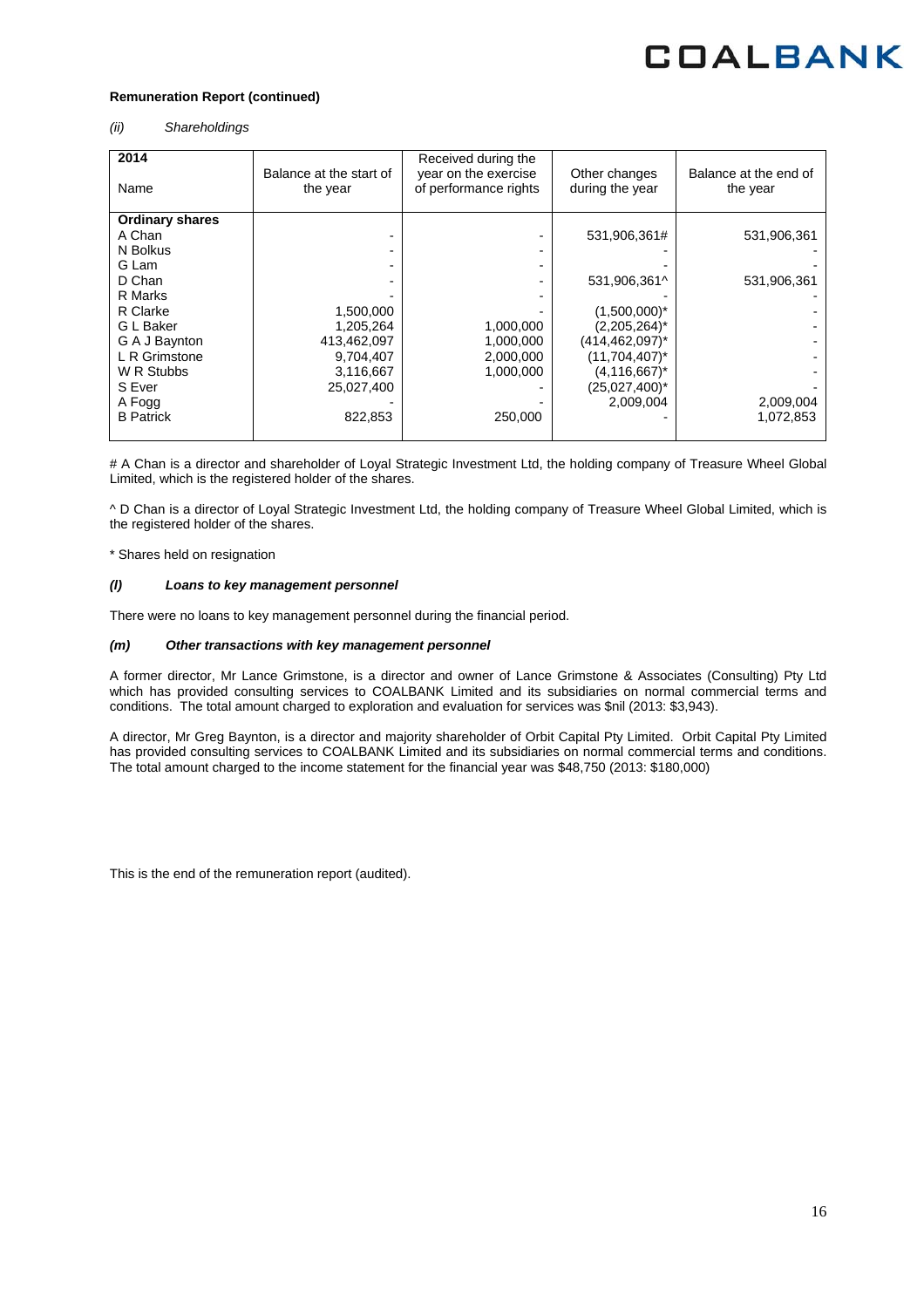## **DALBANK**

#### **Shares under Option**

There are no unissued ordinary shares of COALBANK Limited under option or performance rights at the date of this report.

#### **Shares Issued on the Exercise of Options**

There were no ordinary shares of COALBANK Limited issued during or since the end of the year ended 30 June 2014 on the exercise of options.

#### **Shares Issued on the Exercise of Performance Rights**

There were 8,250,000 ordinary shares of COALBANK Limited issued during the end of the year ended 30 June 2014 on the exercise of performance rights.

#### **Insurance of Officers**

During the financial year COALBANK Limited paid a premium of \$38,339 to insure the directors and officers of the company.

The liabilities insured are legal costs that may be incurred in defending civil or criminal proceedings that may be brought against the officers in their capacity as officers of the entity, and any other payments arising from liabilities incurred by the officers in connection with such proceedings, other than where such liabilities arise out of conduct involving a willful breach of duty by the officers or the improper use by the officers of their position or of information to gain advantage for themselves or someone else or to cause detriment to the company.

#### **Agreement to Indemnify Officers**

COALBANK Limited is party to an agreement to indemnify the directors of the company.

The indemnity relates to any liability:

- (a) incurred in connection with or as a consequence of the directors acting in the capacity including, without limiting the foregoing, representing the company on any body corporate, and
- (b) for legal costs incurred in defending an action in connection with or as a consequence of the director acting in the capacity.

No liability has arisen under these indemnities as at the date of this report.

#### **Indemnity of auditors**

The company has not agreed to indemnify the auditor under any circumstances.

#### **Proceedings on Behalf of Company**

No person has applied to the Court under section 237 of the Corporations Act 2001 for leave to bring proceedings on behalf of the company, or to intervene in any proceedings to which the company is a party, for the purpose of taking responsibility on behalf of the company for all or part of those proceedings.

No proceedings have been brought or intervened in on behalf of the company with leave of the Court under section 237 of the Corporations Act 2001.

#### **Non-audit services**

The company may decide to employ the auditor on assignments additional to their statutory audit duties where the auditor's expertise and experience with the company are important.

No fees were paid or payable for non-audit services provided by the auditor of the parent entity, its related practices and non-related audit firms.

The board of directors has considered the position and, in accordance with the advice received from the Audit and Risk Management Committee is satisfied that the provision of the non-audit services is compatible with the general standard of independence for auditors imposed by the *Corporations Act 2001*. The directors are satisfied that the provision of nonaudit services by the auditor, as set out below, did not compromise the auditor independence requirements of the *Corporations Act 2001* for the following reasons:

- all non-audit services have been reviewed by the Audit and Risk Management Committee to ensure they do not impact the impartiality and objectivity of the auditor, and
- none of the services undermine the general principles relating to auditor independence as set out in APES 110 Code of Ethics for Professional Accountants.

#### **Auditors' independence declaration**

A copy of the auditors' independence declaration as required under section 307C of the *Corporations Act 2001* is set out on page 19.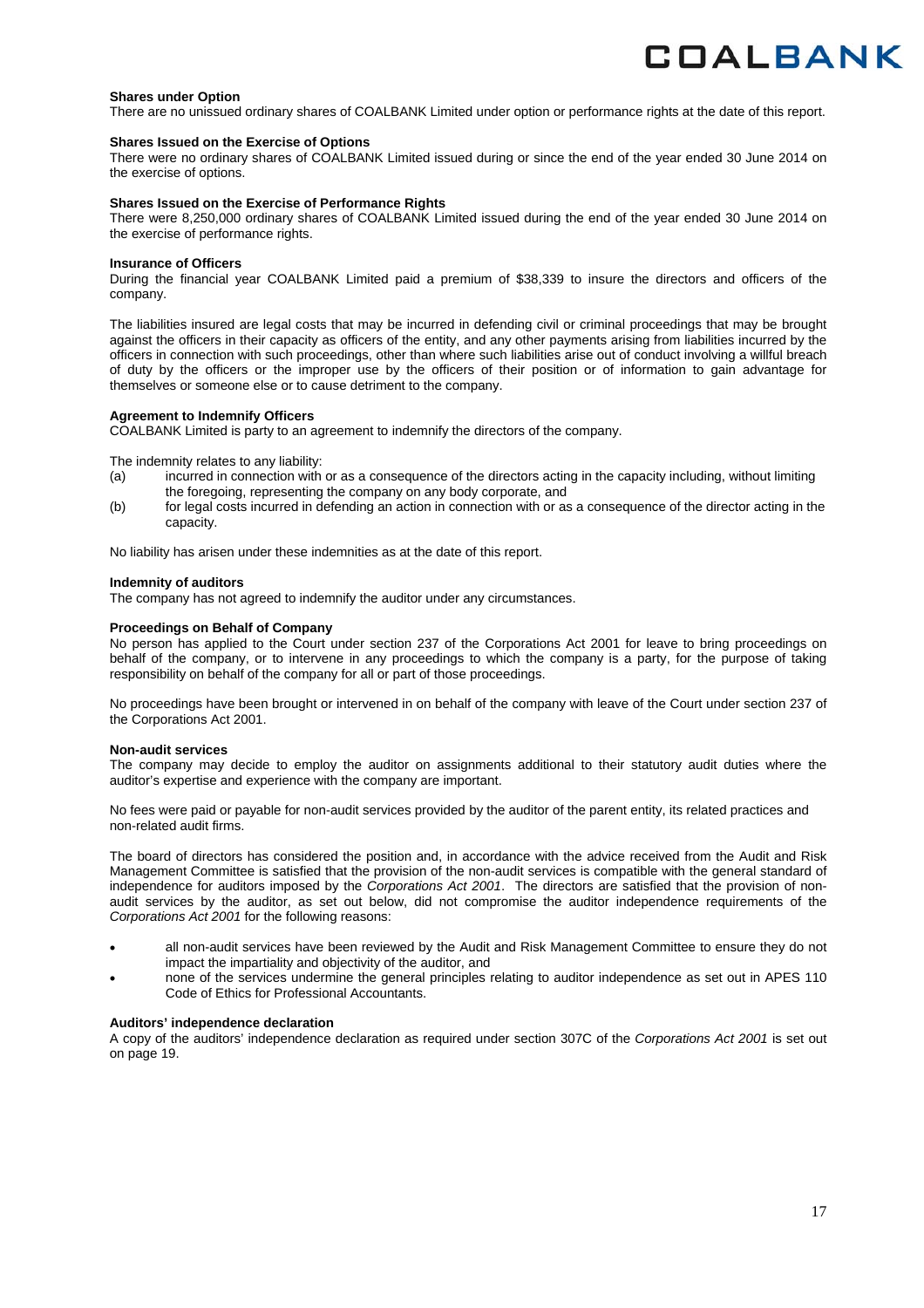#### **Auditor**

BDO Audit Pty Ltd was appointed auditor on 9 November 2009 and continues in office in accordance with section 327 of the Corporations Act 2001.

This report is made in accordance with a resolution of the directors.

 $f$ Juleadurf 8

**A Chan Chairman**  Brisbane, 11 September 2014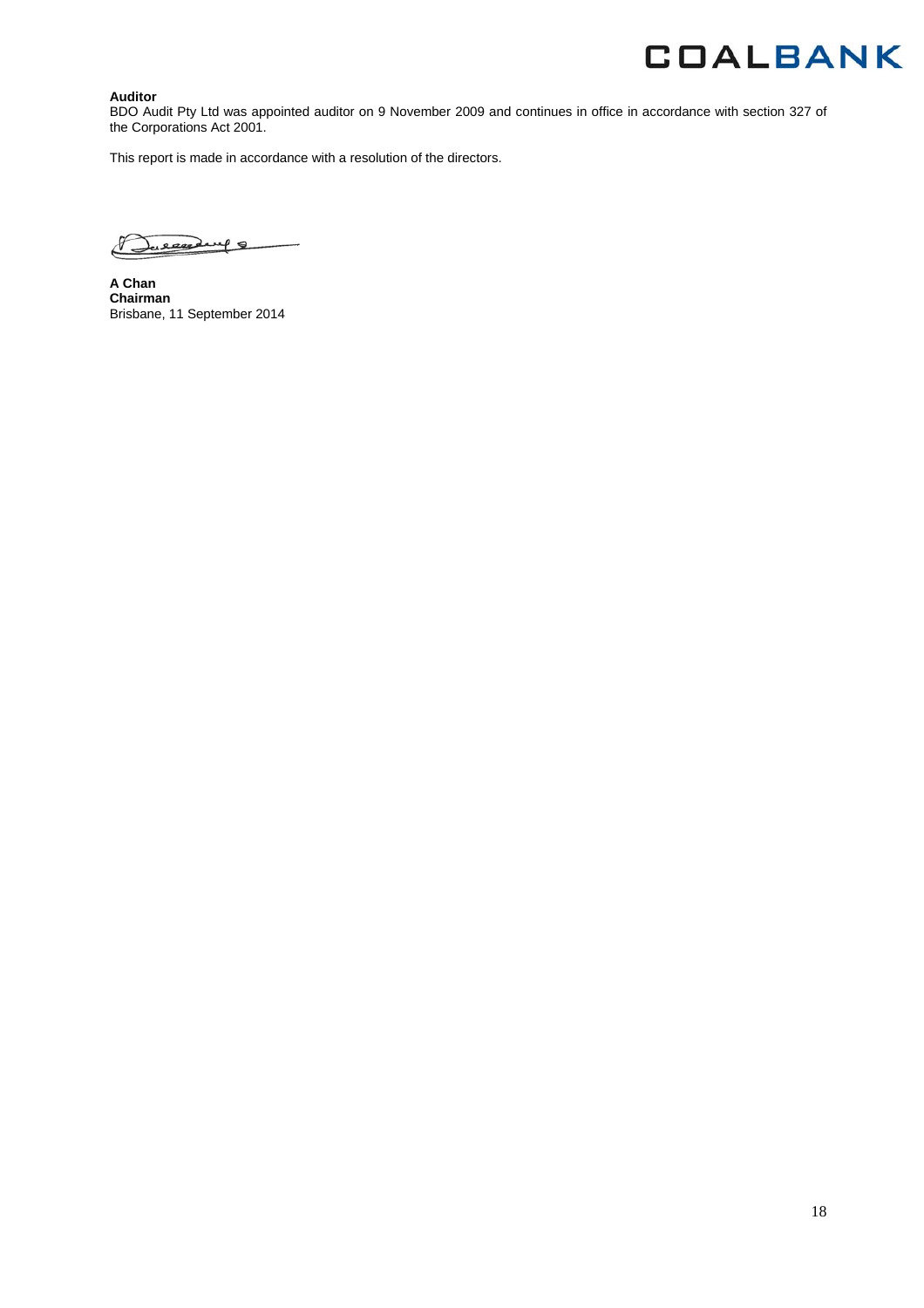

Level 10, 12 Creek St Brisbane QLD 4000 GPO Box 457 Brisbane QLD 4001 Australia

## **DECLARATION OF INDEPENDENCE BY C J SKELTON TO THE DIRECTORS OF COALBANK LIMITED**

As lead auditor of COALBANK Limited for the year ended 30 June 2014, I declare that, to the best of my knowledge and belief, there have been:

- 1. No contraventions of the auditor independence requirements of the *Corporations Act 2001* in relation to the audit; and
- 2. No contraventions of any applicable code of professional conduct in relation to the audit.

This declaration is in respect of COALBANK Limited and the entities it controlled during the period.

This little

**C J Skelton** Director

**BDO Audit Pty Ltd**

Brisbane, 11 September 2014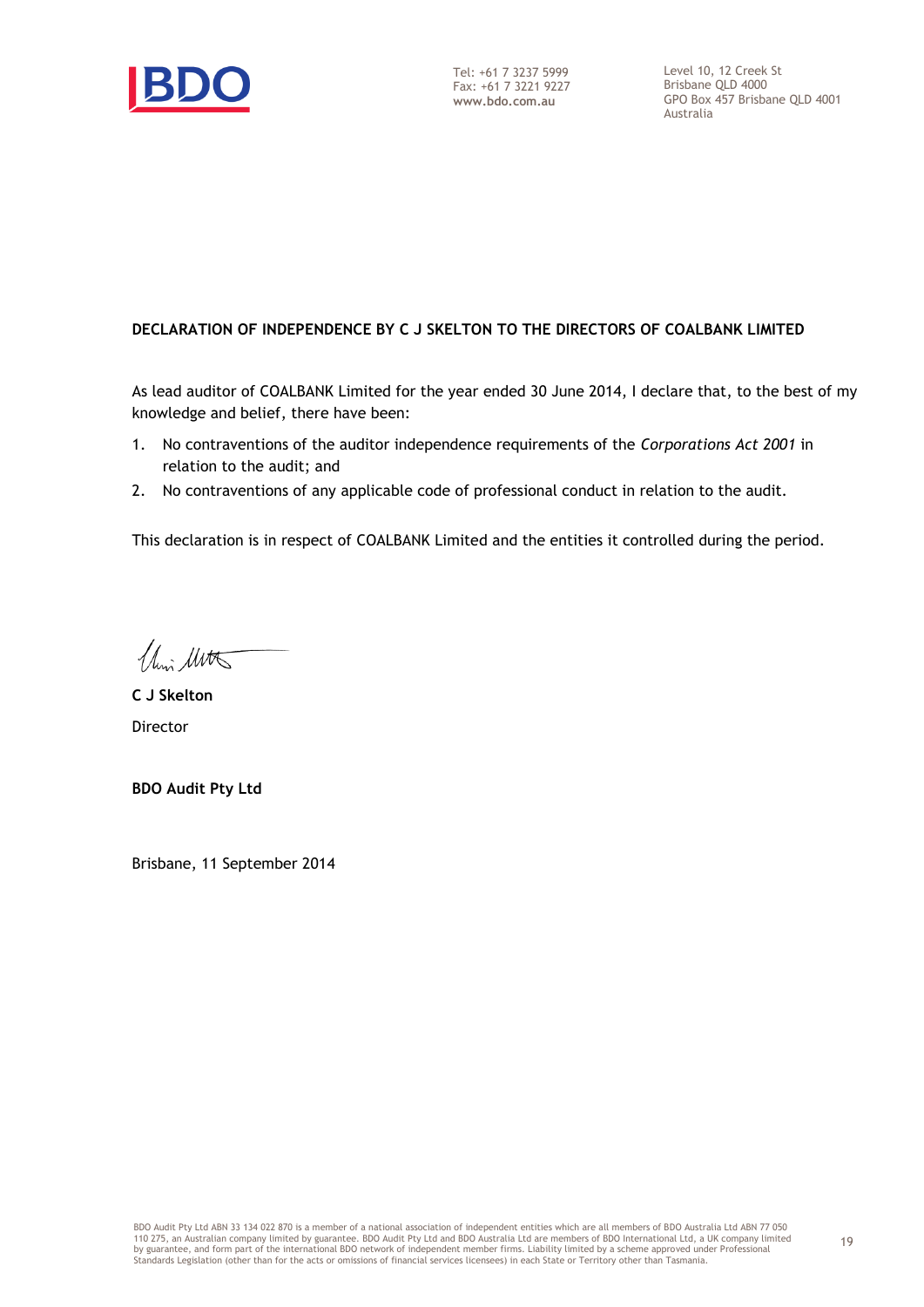### **CORPORATE GOVERNANCE STATEMENT**

The directors and management of COALBANK Limited (COALBANK) are committed to following the Principles issued by ASX underpinning corporate governance best practice.

In responding to the Principles and associated Best Practice Recommendations, COALBANK has given due and careful regard to its particular circumstances and the best interests of its shareholders.

ASX Listing Rules require listed companies to disclose in their Annual Report the extent to which ASX Best Practice Recommendations have been followed; identify which Recommendations have not been followed; and provide reasons for their decisions.

As detailed in this corporate governance statement, COALBANK considers its current governance practices comply with 22 of the 27 ASX Recommendations. Where arrangements differ from the Recommendations, the directors and management believe this is appropriate to the Company's individual circumstances and represents good practice.

Current practices do not comply in the following areas:

- R2.2 The chairperson should be an independent director.<br>R2.4 The board should establish a nomination committee
- R2.4 The board should establish a nomination committee.<br>R2.5 The board should disclose the process for evaluating
- R2.5 The board should disclose the process for evaluating the performance of its committees.<br>R4.2 Structure the Audit Committee so that is has an independent chairperson.
- R4.2 Structure the Audit Committee so that is has an independent chairperson.<br>R8.1 The board should establish a remuneration committee
- The board should establish a remuneration committee.

The Company will keep the Recommendations in continuous review and as Company circumstances change we expect to move towards full compliance. Decisions will be based on what is in the best interest of shareholders.

The remainder of this statement sets out each Principle, associated Best Practice Recommendations, and the Company's response.

- **Principle 1: Lay solid foundations for management and oversight**
- **Principle 2: Structure the board to add value**
- **Principle 3: Promote ethical and responsible decision-making**
- **Principle 4: Safeguard integrity in financial reporting**
- **Principle 5: Make timely and balanced disclosure**
- **Principle 6: Respect the rights of shareholders**
- **Recognise and manage risk**
- **Principle 8: Remunerate fairly and responsibly.**

#### **Principle 1 – Lay solid foundations for management and oversight**

Companies should establish and disclose the respective roles and responsibilities of the board and management.

Recommendations and response:

#### **R1.1 Companies should establish the functions reserved to the board and those delegated to senior executives and disclose those functions.**

The board has defined the specific functions reserved for the board and its committees and those matters delegated to management.

The board is accountable to shareholders for COALBANK's performance. It oversees and guides management in protecting and enhancing the interests of shareholders and other stakeholders. It sets the strategic direction of the Company, establishes goals for management and monitors progress towards those goals.

#### **R1.2 Companies should disclose the process for evaluating the performance of senior executives.**

The board is accountable for the proper oversight of executive directors and senior management.

A process is in place for reviewing senior management performance and continuously improving the contributions executives make to the Company.

#### **R1.3 Companies should provide the information indicated in the Guide to reporting on Principle 1.**

The Chairman undertakes an informal assessment of executive management from time to time. The Board's principal benchmark is the Company's achievements of its goal as formulated by the Board. For the Chief Executive Officer, performance objectives are discussed in conjunction with successes and failures rather than taking place at a specified assessment time.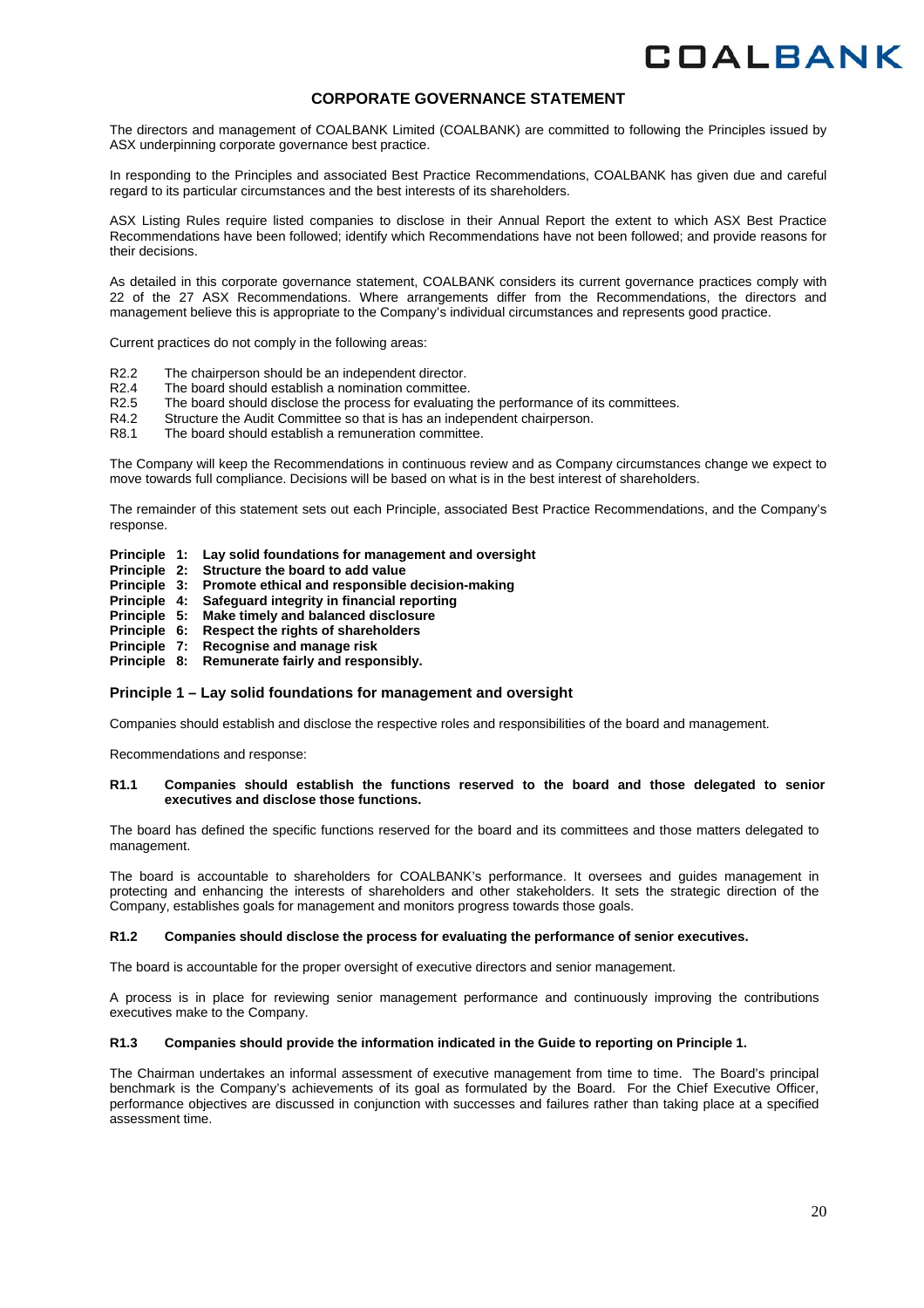#### **Principle 2 – Structure the board to add value**

Companies should have a board of an effective composition, size and commitment to adequately discharge its responsibilities and duties.

Recommendations and response:

#### **R2.1 A majority of the board should be independent directors.**

COALBANK recognises the importance of having a board of the appropriate composition, size and commitment for it to discharge its responsibilities and duties and believes that its board has a balance of skills, experience and independent thinking appropriate to the nature and scope of the Company's operations.

A majority of the directors on the board do meet the ASX definition of independence.

For the period from 1 July 2013 until the date of their resignations on 22 November 2013, four of the then six board members, Mr Clarke, Mr Stubbs, Mr Grimstone and Mr Baker, met the definition.

For the period from 22 November until the date of this report, three of the five board members, Mr Bolkus, Dr Lam and Mr Marks, meet the definition.

| <b>Director</b> | Position               | Independent | Reason                                                         |
|-----------------|------------------------|-------------|----------------------------------------------------------------|
| A Chan          | Chairman               | No          | The board considers that Mr Chan is not independent due to     |
|                 |                        |             | his substantial shareholding in the company.                   |
| N Bolkus        | Non-executive          | <b>Yes</b>  | The board considers that Mr Bolkus is free of any              |
|                 | director               |             | relationship that could, or could be seen to, materially       |
|                 |                        |             | interfere with the independent exercise of judgement           |
| G Lam           | Non-executive          | Yes         | The board considers that Mr Lam is free of any relationship    |
|                 | director               |             | that could, or could be seen to, materially interfere with the |
|                 |                        |             | independent exercise of judgement                              |
| D Chan          | Non-executive          | <b>No</b>   | The board considers that Mr Chan is not independent due to     |
|                 | director and           |             | his substantial shareholding in the company.                   |
|                 | Chairman of the        |             |                                                                |
|                 | <b>Audit Committee</b> |             |                                                                |
| R Marks         | Non-executive          | Yes         | The board considers that Mr Marks is free of any               |
|                 | director               |             | relationship that could, or could be seen to, materially       |
|                 |                        |             | interfere with the independent exercise of judgement           |

The board has determined the independence status of each current director as follows:

#### **R2.2 The chairperson should be an independent director.**

The chairperson, A Chan, is not considered to be an independent director. The board considers that, at the present time, the company's interests are best served by having Mr A Chan as its chairman. Mr Chan has a substantial interest in the company's shares but is not an executive of the Company.

#### **R2.3 The roles of chairperson and chief executive officer should not be exercised by the same individual.**

The company complies with this recommendation. Mr A Chan is the chairperson and Mr A Fogg is the chief executive officer.

#### **R2.4 The board should establish a nomination committee.**

The board itself acts as the Nomination Committee rather than having a separate committee constituted for that purpose.

#### **R2.5 Companies should disclose the process for evaluating the performance of the board, its committees and individual directors.**

The board does not have a formal process for evaluating the performance of the board, its committees and individual directors.

However, there is a process for continuously improving the board's systems, procedures and quality of decision-making. This process encompasses continuous attention to all matters that provide an opportunity to improve the creation of value to the company's shareholders via actions of the board, its committees and individuals in developing strategy, decisionmaking and monitoring the company's performance. The chairman is accountable for ensuring this improvement process is effective and works closely with the company secretary and chief executive officer in implementing the improvements.

#### **R2.6 Companies should provide the information indicated in the Guide to reporting on Principle 2.**

Departures from Recommendations R2.2, R2.4 and R2.5 are explained above.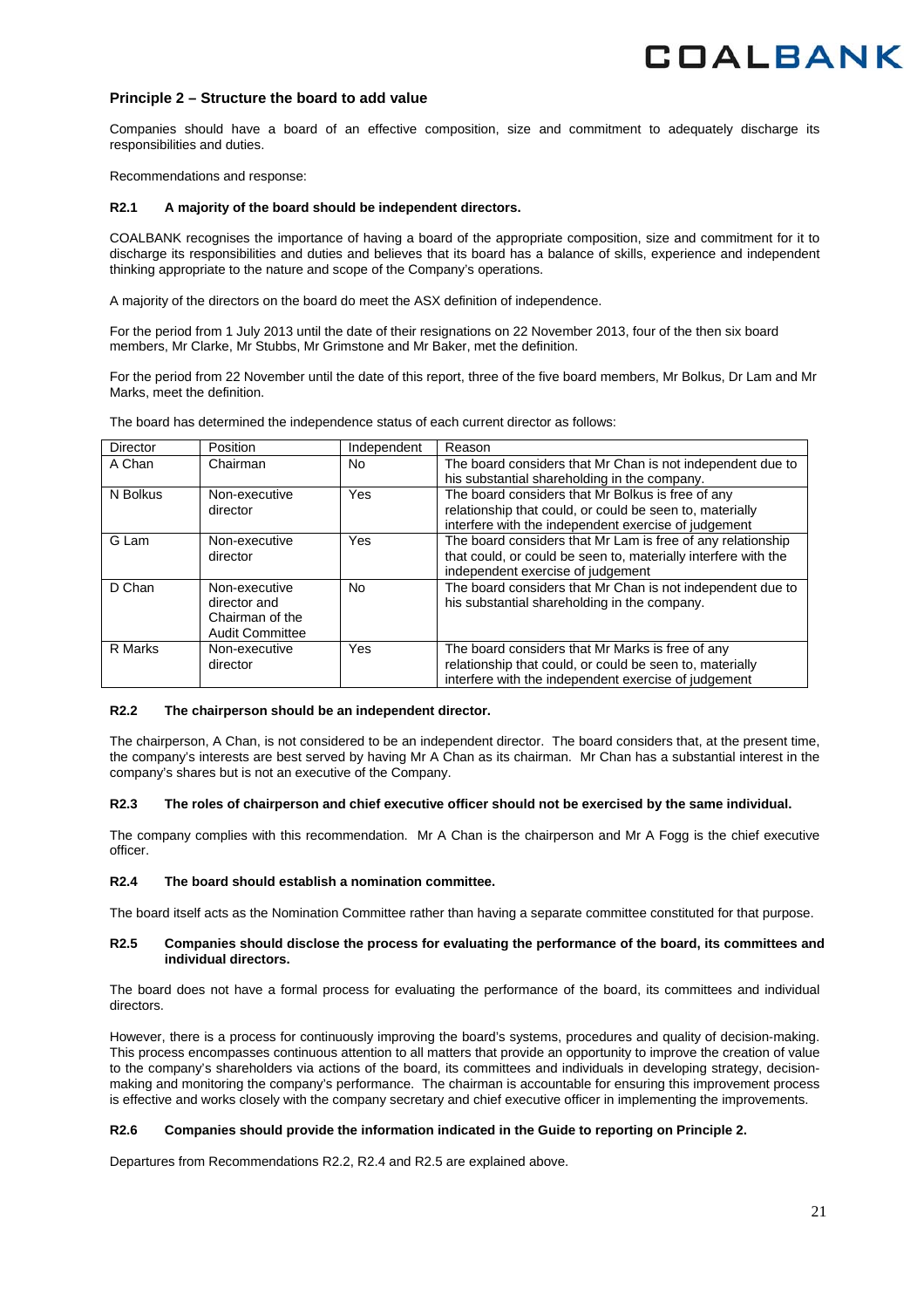#### **Principle 3 – Act ethically and responsibly**

A listed entity should act ethically and responsibly.

Recommendations and response:

- **R3.1 Companies should establish a code of conduct and disclose the code or a summary of the code as to:** 
	- **the practices necessary to maintain confidence in the Company's integrity** 
		- **the practices necessary to take into account their legal obligations and the expectations of their stakeholders**
		- **the responsibility and accountability of individuals for reporting and investigating reports of unethical practices.**

The board and management are committed to establishing and maintaining a high degree of integrity among those who set or influence the Company's strategy and financial performance, together with responsible and ethical decision-making that take into account legal obligations as well as significant stakeholders' interests.

Each director, senior executive and each employee is individually accountable for bringing potential matters of unethical behavior to the attention of the organisation at an appropriate level. An individual whose attention is so drawn is accountable for using the powers of their office/role to deal appropriately with such matters.

#### **R3.2 Companies should establish a policy concerning diversity and disclose the policy or a summary of that policy. The policy should include requirements for the board to establish measurable objectives for achieving gender diversity for the board to assess annually both the objectives and progress in achieving them.**

The company values diversity and recognizes the benefits it can bring to the organisation's ability to achieve its goals. Accordingly the company has developed a diversity policy, a copy of which can be found on the company website. This policy outlines the company's diversity objectives in relation to gender, age, cultural background and ethnicity. It includes requirements for the board to establish measurable objectives for achieving diversity, and for the board to assess annually both the objectives, and the company's progress in achieving them.

#### **R3.3 Companies should disclose in each annual report the measurable objectives for achieving gender diversity set by the board in accordance with the diversity policy and progress towards achieving them.**

The Board has established the following objectives in relation to gender diversity. The aim is to achieve these objectives over the coming 2 to 3 years as director and senior executive positions become vacant and appropriately skilled candidates are available.

|                                                        |        | <b>Objective</b> | Actual |      |
|--------------------------------------------------------|--------|------------------|--------|------|
|                                                        | Number | $\%$             | Number | $\%$ |
| Number of women employees in the whole<br>organisation |        |                  |        |      |
| Number of women in senior executive positions          |        |                  |        |      |
| Number of women on the board                           |        | 17%              |        |      |

# COALBANK currently has no employees. Until such time as the company expands its employee base, it is not able to set an objective regarding the number of female employees.

Responsibility for diversity has been included in the board charter.

**R3.4 Companies should disclose in each annual report the proportion of women employees in the whole organization, women in senior executive positions and women on the board.** 

Refer to R3.3 above.

#### **R3.5 Companies should provide the information indicated in the Guide to reporting on Principle 3.**

Information related to principle 3 is presented above.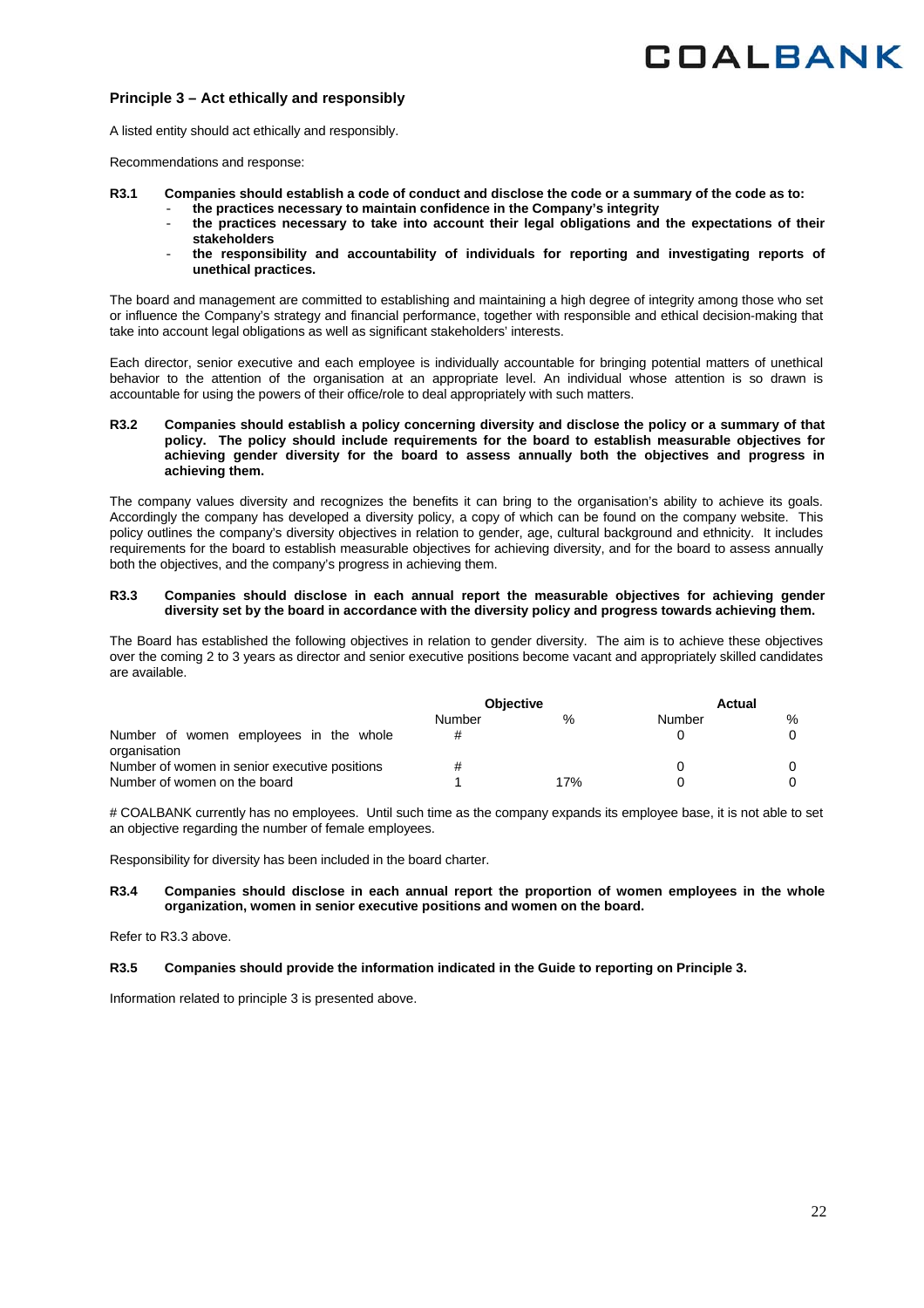#### **Principle 4 – Safeguard integrity in financial reporting**

Have a structure to independently verify and safeguard the integrity of the Company's financial reporting.

Recommendations and response:

#### **R4.1 The board should establish an audit committee.**

The board has established an Audit and Risk Management Committee. The ultimate responsibility for the integrity of the Company's financial reporting rests with the full board.

#### **R4.2 Structure the audit committee so that it consists of:**

- **only non-executive directors**
- **a majority of independent directors**
- **an independent chair, who is not chair of the board**
- has at least three members.

The Audit and Risk Management Committee comprises five non-executive directors, namely, Mr G Lam who is chair of the committee, Mr D Chan, Mr N Bolkus, Mr A Chan and Mr R Marks. The majority of members are independent with Mr G Lam, Mr N Bolkus and Mr Marks being independent. Mr A Chan and Mr D Chan are considered not to be independent.

#### **R4.3 The audit committee should have a formal charter.**

The Audit and Risk Management Committee works within a formal charter.

#### **R4.4 Companies should provide the information indicated in the Guide to reporting on Principle 4.**

Departures from Recommendation R4.2 is explained above.

#### **Principle 5 – Make timely and balanced disclosure**

Promote timely and balanced disclosure of all material matters concerning the Company.

Recommendations and response:

#### **R5.1 Companies should establish written policies and procedures designed to ensure compliance with ASX Listing Rule disclosure requirements and to ensure accountability at a senior executive level for that compliance and disclose those policies or a summary of those policies.**

COALBANK has a Continuous Disclosure Policy which aims to provide a timely and balanced picture of all material matters and which requires disclosure of any information concerning COALBANK that a reasonable person would expect to have a material effect on the price or value of the Company's securities.

#### **R5.2 Provide the information indicated in Guide to reporting on Principle 5.**

Information related to Principle 5 is presented above.

#### **Principle 6 – Respect the rights of shareholders**

Respect the rights of shareholders and facilitate the effective exercise of those rights.

Recommendations and response:

**R6.1 Companies should design a communications policy for promoting effective communication with shareholders and encouraging their participation at general meetings and disclose their policy or a summary of that policy.** 

COALBANK's shareholder communications strategy seeks to enable shareholders to be well informed about the performance and affairs of the Company. The Chief Executive Officer is accountable for implementing the communications strategy approved by the board.

#### **R6.2 Companies should provide the information indicated in the Guide to reporting on Principle 6.**

Information related to Principle 6 is presented above.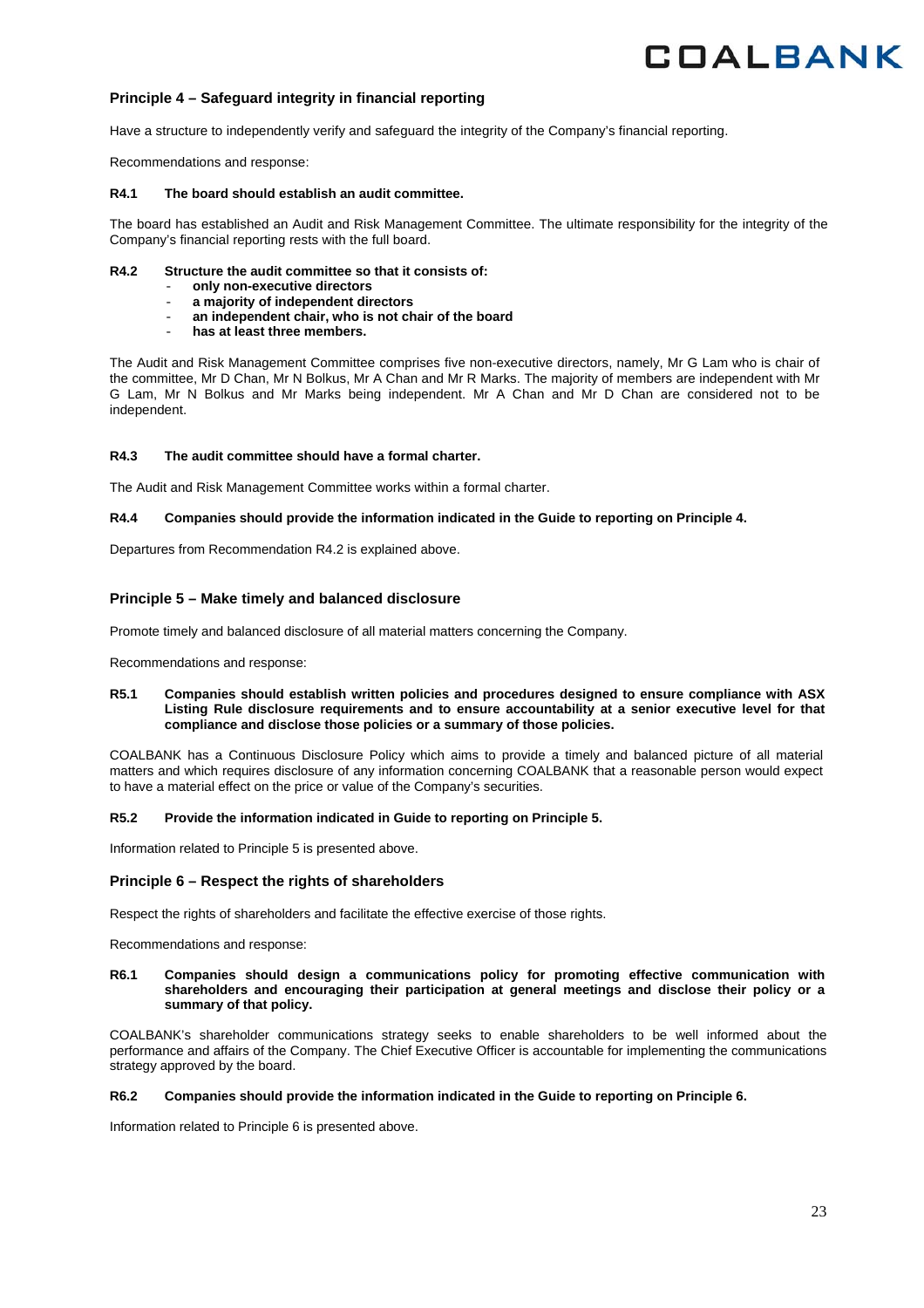#### **Principle 7 – Recognise and manage risk**

Companies should establish a sound system of risk oversight and management and internal control.

Recommendations and response:

#### **R7.1 Companies should establish policies for the oversight and management of material business risks and disclose a summary of those policies.**

COALBANK recognises the importance of risk management; it manages risk through effective oversight and internal control involving board and management systems.

This function is assisted by the Audit and Risk Management Committee.

**R7.2 The board should require management to design and implement the risk management and internal control system to manage the Company's material business risks and report to it on whether those risks are being managed effectively. The board should disclose that management has reported to it as to the effectiveness of the Company's management of its material business risks.** 

Business risk is a periodic agenda item for board meetings where the effectiveness of the Company's risk management systems and activities are reported on and assessed.

**R7.3 The board should disclose whether it has received assurance from the chief executive officer (or equivalent) and the chief financial officer (or equivalent) that the declaration provided in accordance with section 295A of the Corporations Act is founded on a sound system of risk management and internal control and that the system is operating effectively in all material respects in relation to financial reporting risks.** 

The board requires the Chief Executive Officer and Chief Financial Officer to confirm in writing that declarations provided in accordance with section 295A of the Corporations Act are founded on a sound system of risk management and internal control and that the system is operating effectively.

#### **R7.4 Companies should provide the information indicated in the Guide to reporting on Principle 7.**

Information related to Principle 7 is presented above.

#### **Principle 8 – Remunerate fairly and responsibly**

Companies should ensure that the level and composition of remuneration is sufficient and reasonable and that its relationship to performance is clear.

Recommendations and response:

#### **R8.1 The board should establish a remuneration committee.**

COALBANK knows that recognition and reward are key factors in attracting and retaining the skills required to achieve the performance expected by the board, management and shareholders. The company has a Remuneration Committee consisting of 2 non-executive directors and has a Remuneration Committee Charter, however at this time the company does not have any employees.

#### **R8.3 Companies should clearly distinguish the structure of non-executive directors' remuneration from that of executive directors and senior executives.**

Total remuneration paid to non-executive directors may not exceed the limit set by shareholders at the annual general meeting (currently \$400,000). The remuneration of the non-executive directors is fixed rather than variable. In relation to executive remuneration, the board takes advice regarding the nature and direction for the Company's remuneration practices. The board ensures that a significant proportion of each senior manager's remuneration is linked to his or her performance and the Company's performance.

COALBANK executives participate in an option and performance rights schemes that are linked to COALBANK's share performance. Remuneration is also benchmarked against the Company's peers in the resources industry.

The remuneration structure for directors and senior executives is reported in the remuneration report on pages 12 to 16.

#### **R8.3 Companies should provide the information indicated in the Guide to reporting on Principle 8.**

Information related to Principle 8 is presented above.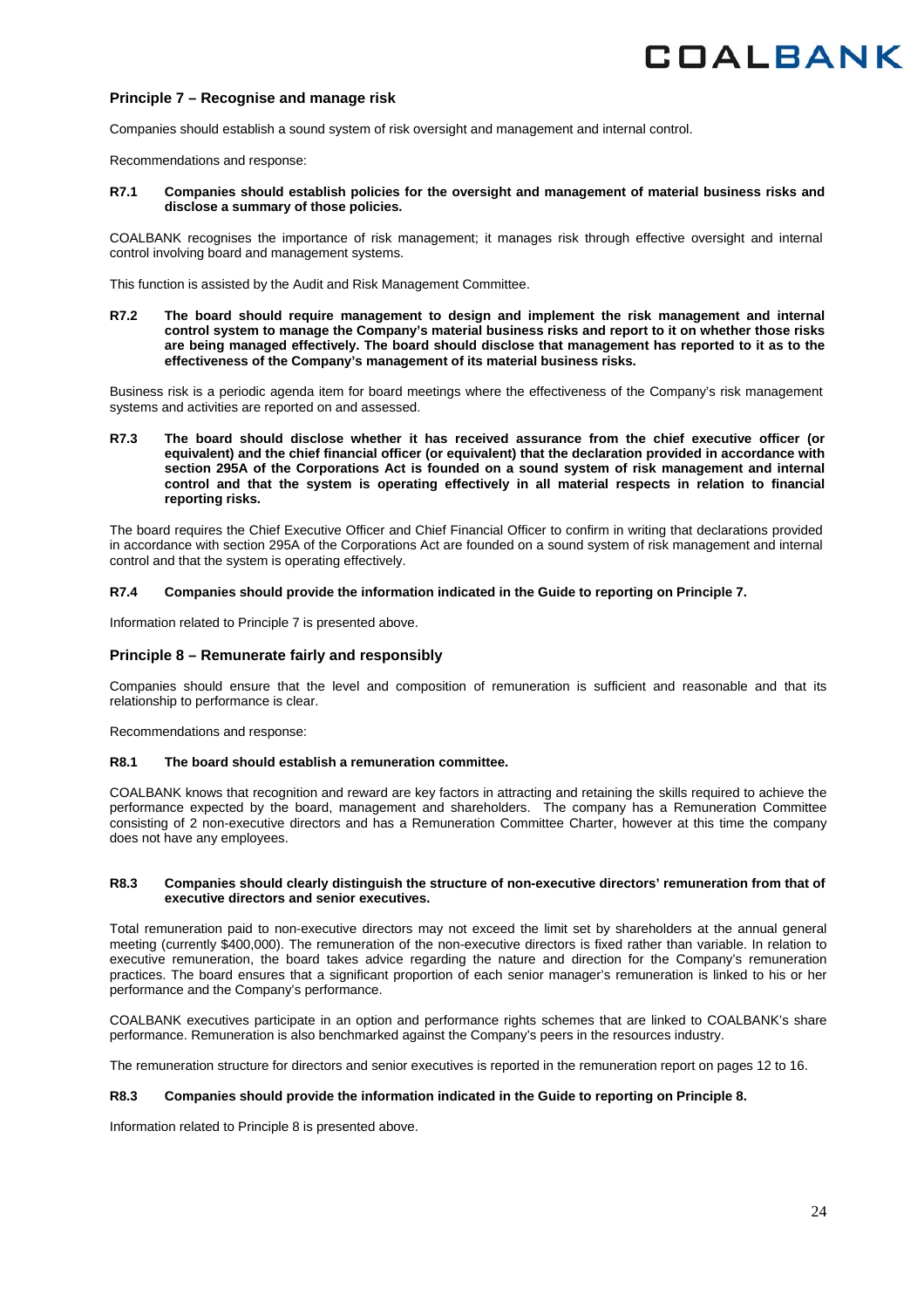#### **DECLARATION BY DIRECTORS**

In the directors' opinion:

- (a) the attached financial statements and notes are in accordance with the *Corporations Act 2001, including:*
	- (i) complying with Australian Accounting Standards, the *Corporations Regulations 2001* and other mandatory professional reporting requirements, and
	- (ii) giving a true and fair view of the consolidated entity's financial position as at 30 June 2014 and of its performance for the financial year ended on that date, and
- (b) there are reasonable grounds to believe that the company will be able to pay its debts as and when they become due and payable, for the reasons provided in note 3(iii).

Note 1(a) confirms that the financial statements also comply with International Financial Reporting Standards as issued by the International Accounting Standards Board.

The remuneration disclosures contained in the Remuneration Report comply with s300A of the Corporations Act 2001.

The directors have been given the declarations by the chief executive officer and the chief financial officer required by section 295A of the *Corporations Act 2001.* 

This declaration is made in accordance with a resolution of the directors.

reassery  $\epsilon$ 

A Chan Chairman

Brisbane, 11 September 2014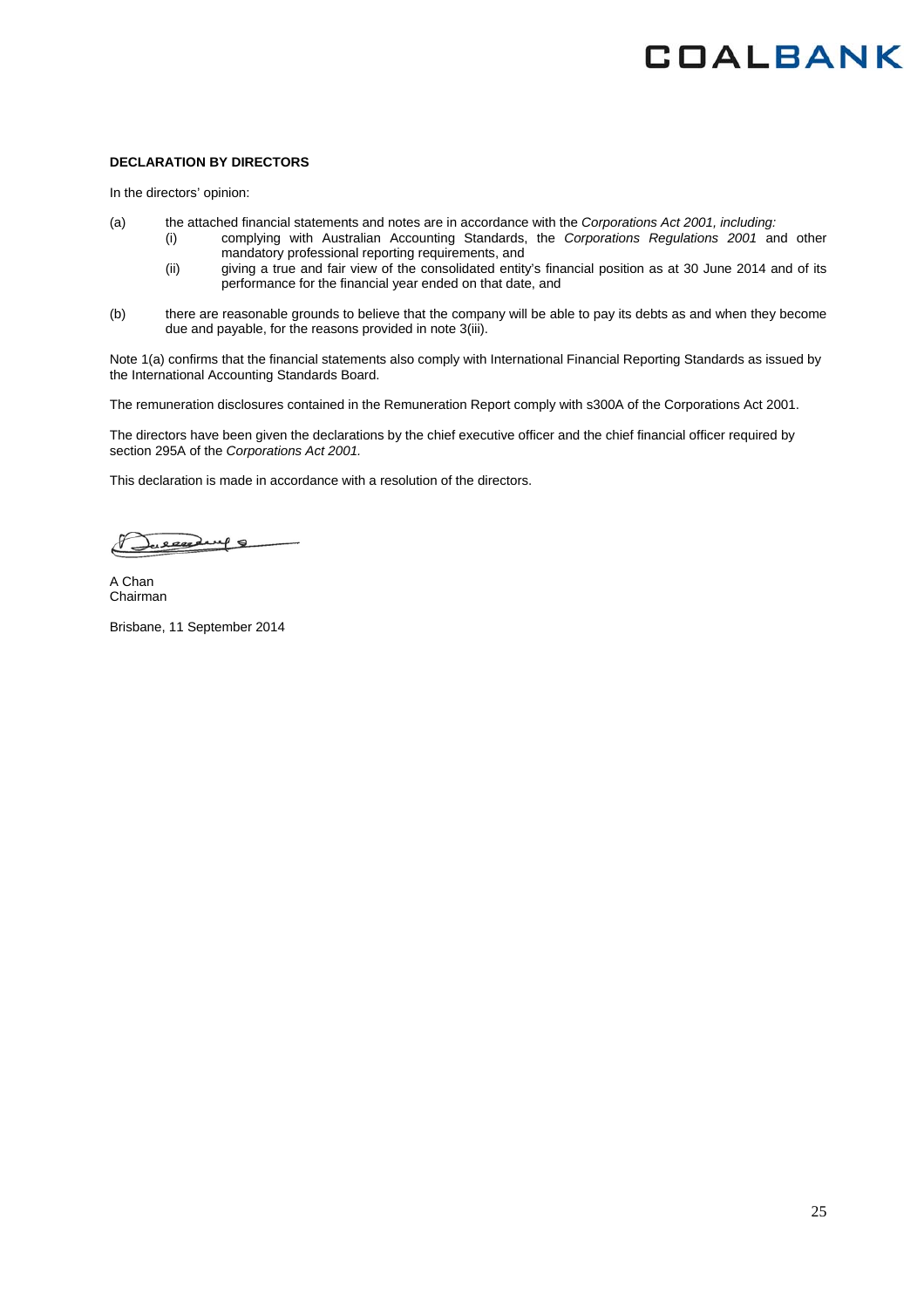## **CONSOLIDATED STATEMENT OF PROFIT OR LOSS AND OTHER COMPREHENSIVE INCOME FOR THE YEAR ENDED 30 JUNE 2014**

|                                                                                        | <b>Consolidated</b> |             |                |
|----------------------------------------------------------------------------------------|---------------------|-------------|----------------|
|                                                                                        |                     | 2014        | 2013           |
|                                                                                        | <b>Notes</b>        | \$          | \$             |
| Interest income                                                                        |                     | 16,075      | 23,852         |
| Exploration assets written off                                                         |                     | (84,000)    | (27, 342)      |
| Professional services expenses                                                         |                     | (804, 872)  | (660, 578)     |
| Corporate overhead expenses                                                            |                     | (233, 142)  | (245, 521)     |
| Depreciation expenses                                                                  |                     | (7,902)     | (14, 485)      |
| Directors' remuneration                                                                |                     | (86, 788)   | (419, 800)     |
| Impairment of exploration and evaluation assets                                        |                     |             | (21, 881, 753) |
| Impairment of available-for-sale financial assets                                      |                     | (450,000)   |                |
| Net finance income / (expense)                                                         | 6                   | (299, 843)  | 569,571        |
| Share based payments expense                                                           |                     |             | (167, 924)     |
| Loss before income tax                                                                 |                     | (1,950,472) | (22, 823, 980) |
| Income tax expense                                                                     | 7                   |             |                |
|                                                                                        |                     |             |                |
| Loss from continuing operations                                                        |                     | (1,950,472) | (22, 823, 980) |
| Profit from discontinued operations                                                    | 5                   | 1,340,555   | (918, 197)     |
| Net loss for the period                                                                |                     | (609, 917)  | (23, 742, 177) |
| Other comprehensive income                                                             |                     |             |                |
| Other comprehensive income for the year, net of tax                                    |                     |             |                |
|                                                                                        |                     |             |                |
| Total comprehensive loss for the year                                                  |                     | (609, 917)  | (23, 742, 177) |
|                                                                                        |                     |             |                |
|                                                                                        |                     | Cents       | Cents          |
| Loss per share for loss from continuing operations attributable                        |                     |             |                |
| to the ordinary equity holders of the company:                                         |                     |             |                |
| Basic loss per share                                                                   | 29                  | (0.2)       | (2.7)          |
| Diluted loss per share                                                                 | 29                  | (0.2)       | (2.7)          |
|                                                                                        |                     |             |                |
| Loss per share for loss attributable to the ordinary equity holders of<br>the company: |                     |             |                |
| Basic loss per share                                                                   | 29                  | (0.0)       | (2.8)          |
| Diluted loss per share                                                                 | 29                  | (0.0)       | (2.8)          |

*The above consolidated statement of profit or loss and other comprehensive income should be read in conjunction with the accompanying notes.*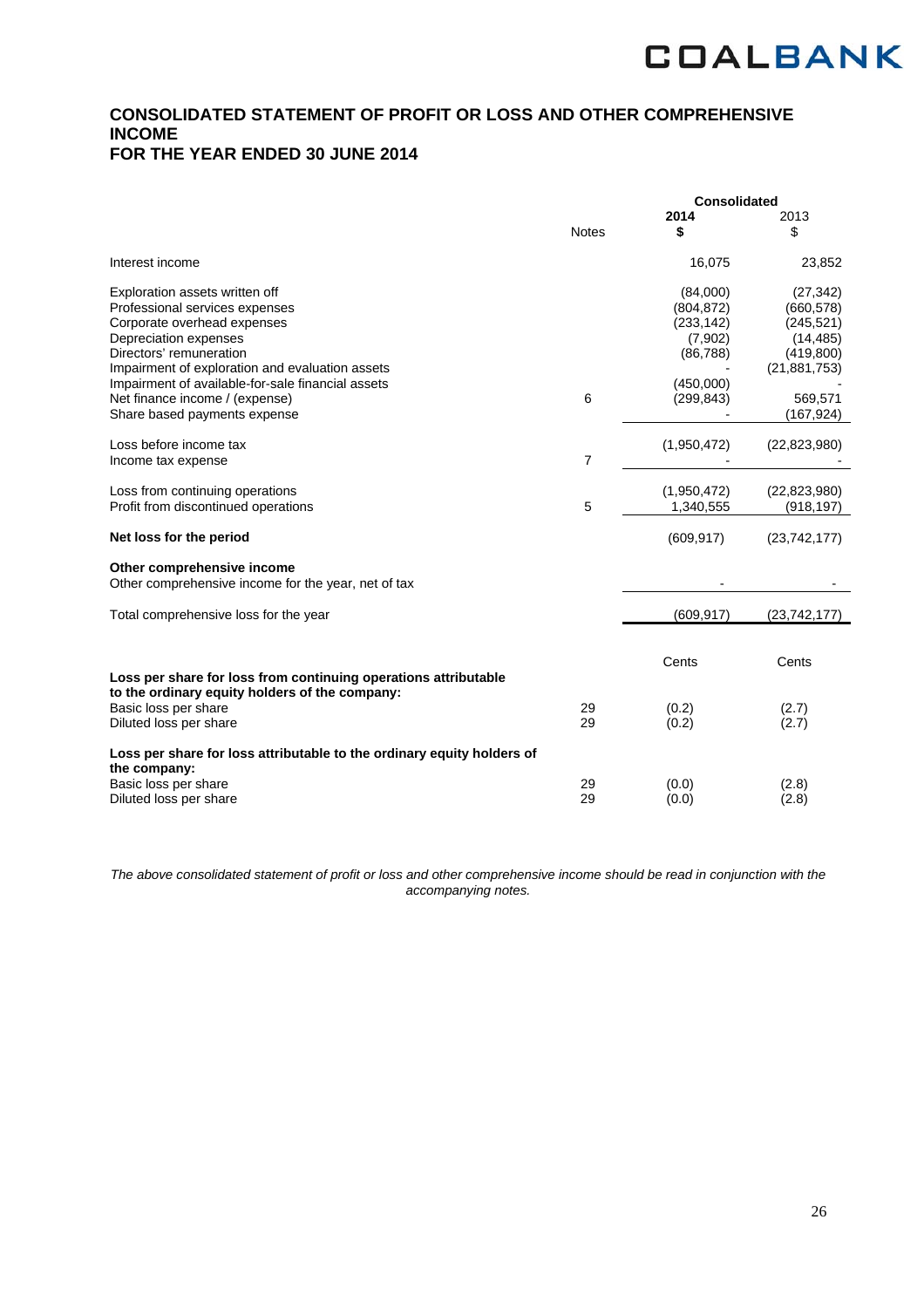## **CONSOLIDATED BALANCE SHEET AS AT 30 JUNE 2014**

|                                          |              | <b>Consolidated</b> |              |  |
|------------------------------------------|--------------|---------------------|--------------|--|
|                                          |              | 2014                | 2013         |  |
|                                          | <b>Notes</b> | \$                  | \$           |  |
| <b>ASSETS</b>                            |              |                     |              |  |
| <b>Current assets</b>                    |              |                     |              |  |
| Cash and cash equivalents                | 8            | 142,424             | 907,773      |  |
| Trade and other receivables              | 9            | 167,927             | 135,456      |  |
|                                          |              |                     |              |  |
| Total current assets                     |              | 310,351             | 1,043,229    |  |
|                                          |              |                     |              |  |
| <b>Non-current assets</b>                |              |                     |              |  |
| Plant and equipment                      | 10           | 17,225              | 30,093       |  |
| Available-for-sale financial assets      | 11           |                     | 450,000      |  |
| <b>Exploration and evaluation assets</b> | 12           | 19,810,991          | 20,005,214   |  |
| Other assets                             | 13           | 73,000              | 108,500      |  |
|                                          |              |                     |              |  |
|                                          |              |                     |              |  |
| Total non-current assets                 |              | 19,901,216          | 20,593,807   |  |
|                                          |              |                     |              |  |
| <b>Total assets</b>                      |              | 20,211,567          | 21,637,036   |  |
|                                          |              |                     |              |  |
|                                          |              |                     |              |  |
| <b>LIABILITIES</b>                       |              |                     |              |  |
| <b>Current liabilities</b>               |              |                     |              |  |
| Trade and other payables                 | 14           | 157,212             | 469,041      |  |
| Borrowings                               | 15           | 2,103,513           |              |  |
| Other                                    | 16           |                     | 1,000,000    |  |
|                                          |              |                     |              |  |
| <b>Total current liabilities</b>         |              | 2,260,725           | 1,469,041    |  |
|                                          |              |                     |              |  |
| <b>Non-current liabilities</b>           |              |                     |              |  |
| Other financial liabilities              | 17           | 1,500,000           | 1,500,000    |  |
| Borrowings                               | 18           |                     | 1,867,400    |  |
| Derivative liability                     | 18           |                     | 706          |  |
|                                          |              |                     |              |  |
| Total non-current liabilities            |              | 1,500,000           | 3,368,106    |  |
|                                          |              |                     |              |  |
| <b>Total liabilities</b>                 |              | 3,760,725           | 4,837,147    |  |
|                                          |              |                     |              |  |
| <b>Net assets</b>                        |              | 16,450,842          | 16,799,889   |  |
|                                          |              |                     |              |  |
|                                          |              |                     |              |  |
| <b>EQUITY</b>                            |              |                     |              |  |
|                                          | 19           |                     |              |  |
| Issued capital                           |              | 61,053,012          | 60,792,142   |  |
| Reserves                                 | 20           | 3,528,043           | 3,528,043    |  |
| <b>Accumulated losses</b>                | 20           | (48, 130, 213)      | (47,520,296) |  |
|                                          |              |                     |              |  |
| <b>Total equity</b>                      |              | 16,450,842          | 16,799,889   |  |

*The above consolidated balance sheet should be read in conjunction with the accompanying notes.*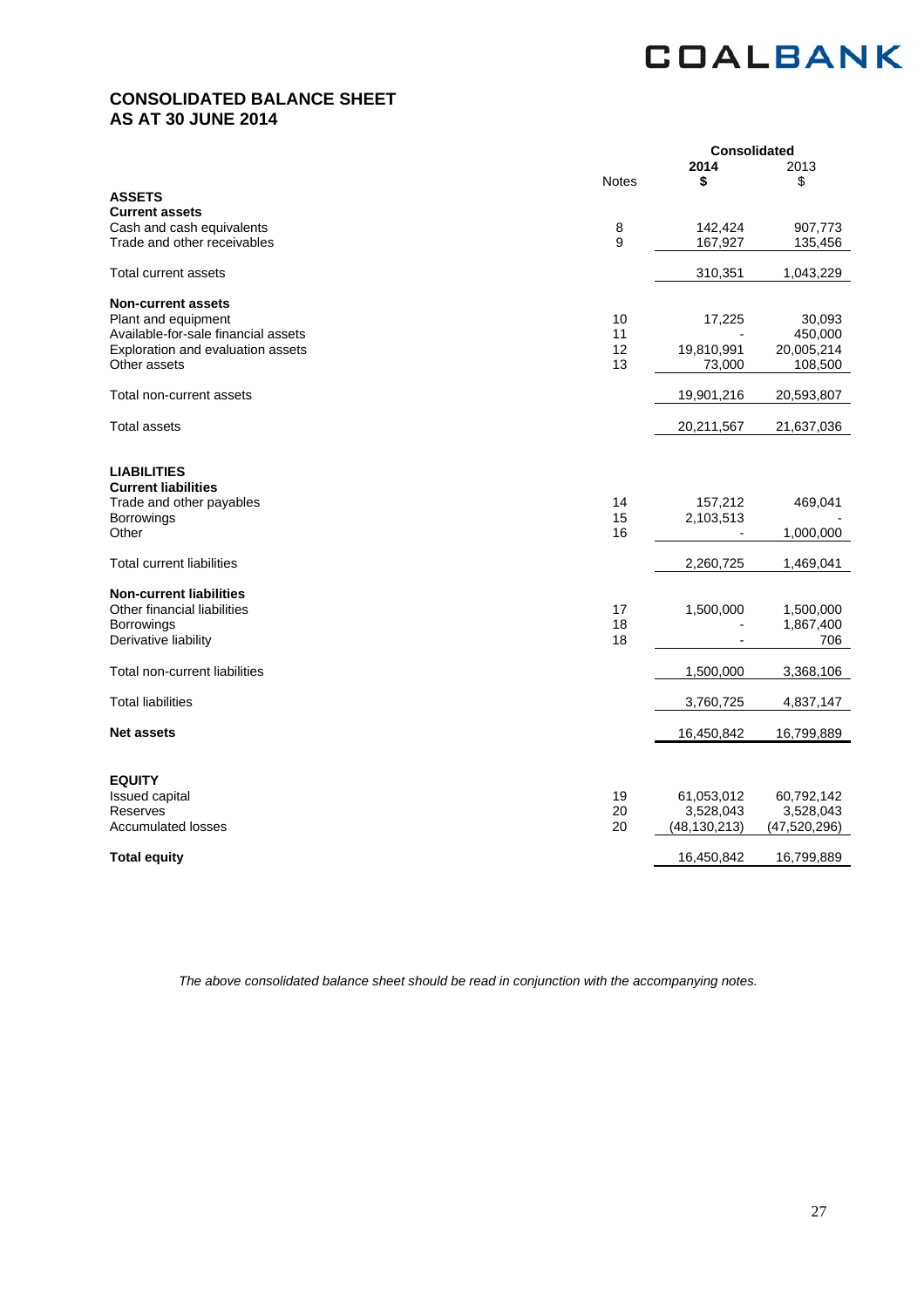## **CONSOLIDATED STATEMENT OF CHANGES IN EQUITY FOR THE YEAR ENDED 30 JUNE 2014**

|                                                                                   | <b>Notes</b> | <b>Issued</b><br>Capital<br>S | <b>Share based</b><br>payment<br>reserve<br>\$ | Accumulated<br><b>Losses</b><br>\$ | Total<br>\$          |
|-----------------------------------------------------------------------------------|--------------|-------------------------------|------------------------------------------------|------------------------------------|----------------------|
| Balance at 1 July 2012                                                            |              | 59,627,384                    | 3,360,119                                      | (23, 778, 119)                     | 39,209,384           |
| Loss for the year<br>Other comprehensive income                                   |              |                               |                                                | (23, 742, 177)                     | (23, 742, 177)       |
| Total comprehensive income                                                        |              |                               |                                                | (23, 742, 177)                     | (23, 742, 177)       |
| Transactions with owners in their capacity<br>as owners:                          |              |                               |                                                |                                    |                      |
| Contributions of equity, net of transaction costs<br>Share based payments expense | 19<br>20     | 1,164,758                     | 167,924                                        |                                    | 1,164,758<br>167,924 |
| Balance at 30 June 2013                                                           |              | 60,792,142                    | 3,528,043                                      | (47,520,296)                       | 16,799,889           |
| Loss for the year<br>Other comprehensive income                                   |              |                               |                                                | (609, 917)                         | (609, 917)           |
| Total comprehensive income                                                        |              |                               |                                                | (609, 917)                         | (609, 917)           |
| Transactions with owners in their capacity<br>as owners:                          |              |                               |                                                |                                    |                      |
| Contributions of equity, net of transaction costs<br>Share based payments expense | 19<br>20     | 260,870                       |                                                |                                    | 260,870              |
| Balance at 30 June 2014                                                           |              | 61,053,012                    | 3,528,043                                      | (48, 130, 213)                     | 16,450,842           |

*The above consolidated statement of changes in equity should be read in conjunction with the accompanying notes.*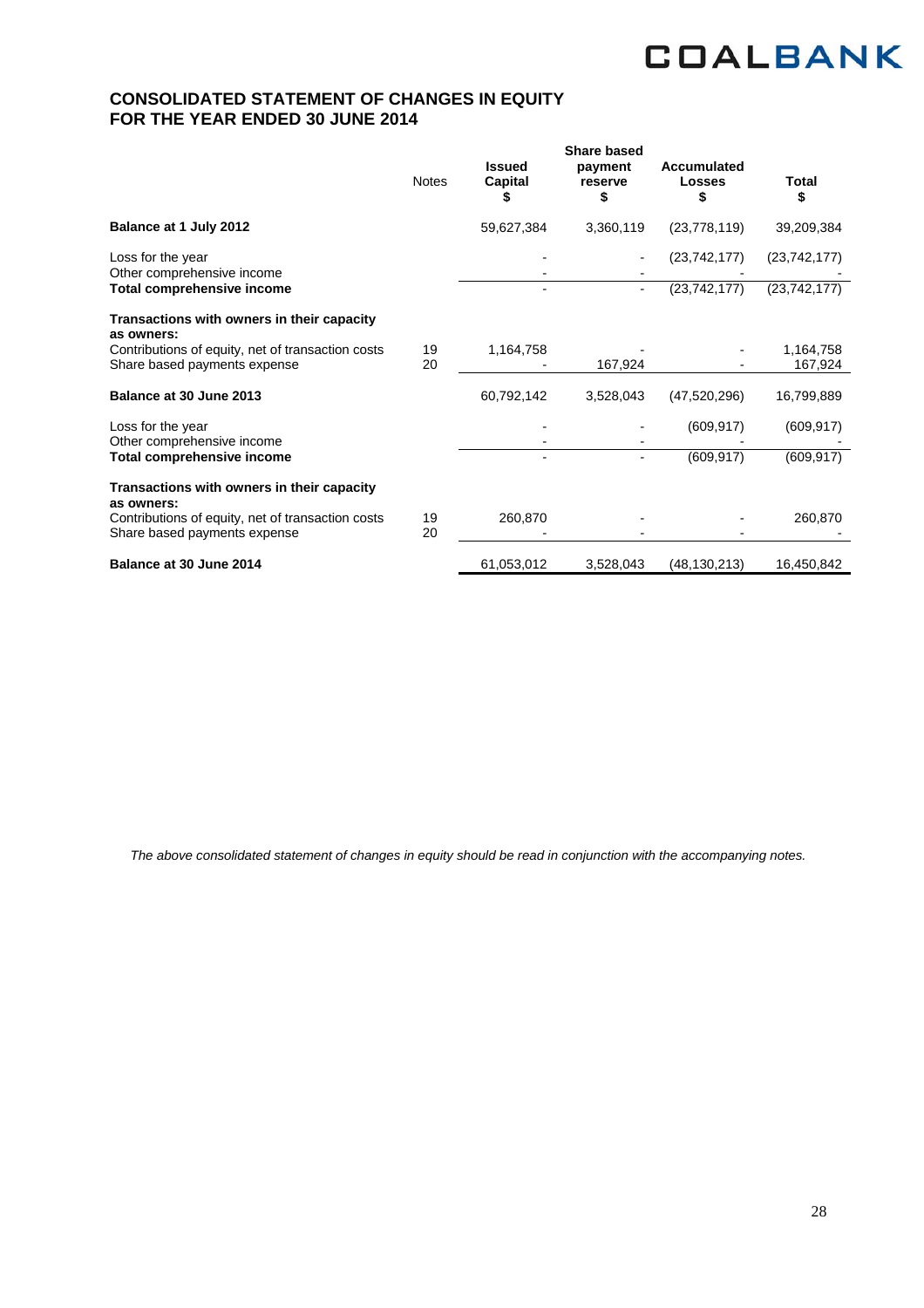## **CONSOLIDATED STATEMENT OF CASH FLOWS FOR THE YEAR ENDED 30 JUNE 2014**

|                                                                                                                                                                                                              | <b>Notes</b> | <b>Consolidated</b><br>2014<br>\$ | 2013<br>\$                                |
|--------------------------------------------------------------------------------------------------------------------------------------------------------------------------------------------------------------|--------------|-----------------------------------|-------------------------------------------|
| Cash flows from operating activities                                                                                                                                                                         |              |                                   |                                           |
| Receipts in the course of operations (inclusive of goods and services tax)<br>Payments to suppliers (inclusive of goods and services tax)<br>Interest received                                               |              | 90,828<br>(1, 564, 438)<br>16,075 | 166,350<br>(1, 150, 197)<br>23,852        |
| Net cash outflows from operating activities                                                                                                                                                                  | 26           | (1, 457, 535)                     | (959, 995)                                |
| Cash flows from investing activities                                                                                                                                                                         |              |                                   |                                           |
| Payments for exploration and evaluation assets<br>Proceeds on sale of tenements<br>Proceeds from sale of plant and equipment<br>Proceeds from sale of subsidiary<br>Refunds (payments) for security deposits |              | (523, 314)<br>1,000,000<br>15,500 | (1,564,828)<br>16,424<br>250,000<br>5,000 |
| Net cash outflows from investing activities                                                                                                                                                                  |              | 492,186                           | (1,293,404)                               |
| Cash flows from financing activities                                                                                                                                                                         |              |                                   |                                           |
| Proceeds from share issue<br>Proceeds from financial liabilities<br>Initial deposit for whole-of-company transaction<br>Payment of share issue costs                                                         |              | 200,000                           | 1,245,524<br>1,000,000<br>(80, 766)       |
| Net cash inflows from financing activities                                                                                                                                                                   |              | 200,000                           | 2,164,758                                 |
| Net increase / (decrease) in cash and cash equivalents                                                                                                                                                       |              | (765, 349)                        | (88, 641)                                 |
| Cash and cash equivalents at the beginning of the financial year                                                                                                                                             |              | 907,773                           | 996,414                                   |
| Cash and cash equivalents at the end of the financial year                                                                                                                                                   | 8            | 142.424                           | 907,773                                   |

*The above Consolidated statement of cash flows should be read in conjunction with the accompanying notes.*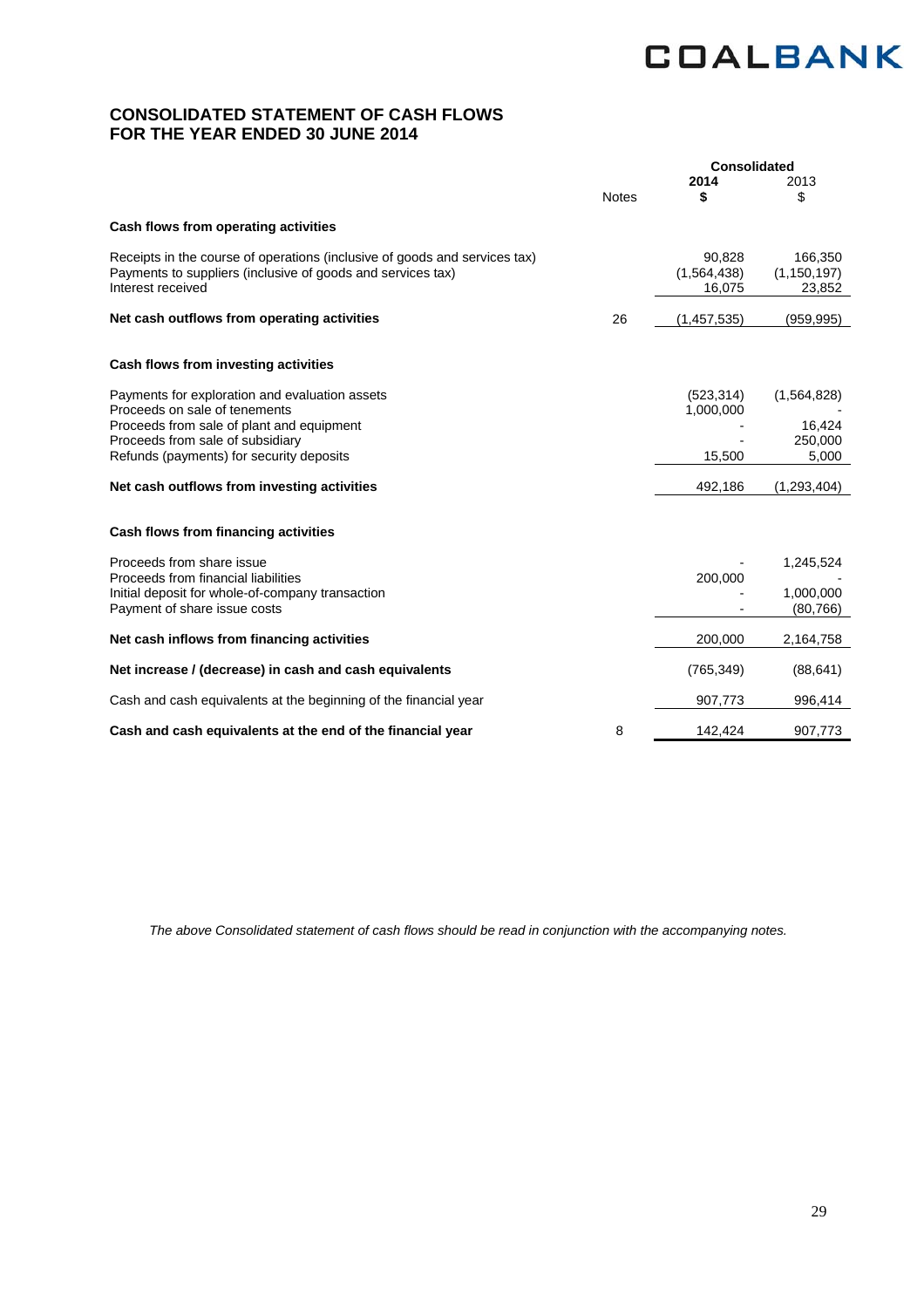### **NOTES TO THE FINANCIAL STATEMENTS FOR THE YEAR ENDED 30 JUNE 2014**

### **Note 1 Summary of significant accounting policies**

This note provides a list of all significant accounting policies adopted in the preparation of these consolidated financial statements. These policies have been consistently applied to all the years presented, unless otherwise stated. The financial statements are for the group consisting of Coalbank Limited and its subsidiaries.

COALBANK Limited is a company limited by shares, incorporated and domiciled in Australia. COALBANK Limited's shares are listed on the Australian Securities Exchange.

The financial statements were authorized for issue by the directors on 11 September 2014. The directors have the power to amend and reissue the financial statements.

The financial statements are presented in Australian dollars which is the Company's and consolidated entity's functional and presentation currency.

#### **New, revised or amending Accounting Standards and Interpretations adopted**

The consolidated entity has adopted all of the new, revised or amending Accounting Standards and Interpretations issued by the Australian Accounting Standards Board ('AASB') that are mandatory for the current reporting period.

Any new, revised or amending Accounting Standards or Interpretations that are not yet mandatory have not been early adopted.

Any significant impact on the accounting policies of the consolidated entity from the adoption of these Accounting Standards and Interpretations are disclosed below. The adoption of these Accounting Standards and Interpretations did not have any significant impact on the financial performance or position of the consolidated entity.

The following Accounting Standards and Interpretations are most relevant to the consolidated entity:

#### *AASB 10 Consolidated Financial Statements*

The consolidated entity has applied AASB 10 from 1 July 2013, which has a new definition of 'control'. Control exists when the reporting entity is exposed, or has the rights, to variable returns from its involvement with another entity and has the ability to affect those returns through its 'power' over that other entity. A reporting entity has power when it has rights that give it the current ability to direct the activities that significantly affect the investee's returns. The consolidated entity not only has to consider its holdings and rights but also the holdings and rights of other shareholders in order to determine whether it has the necessary power for consolidation purposes.

### *AASB 11 Joint Arrangements*

The consolidated entity has applied AASB 11 from 1 July 2013. The standard defines which entities qualify as joint arrangements and removes the option to account for joint ventures using proportional consolidation. Joint ventures, where the parties to the agreement have the rights to the net assets are accounted for using the equity method. Joint operations, where the parties to the agreements have the rights to the assets and obligations for the liabilities, will account for its share of the assets, liabilities, revenues and expenses separately under the appropriate classifications.

#### *AASB 13 Fair Value Measurement and AASB 2011-8 Amendments to Australian Accounting Standards arising from AASB 13*

The consolidated entity has applied AASB 13 and its consequential amendments from 1 July 2013. The standard provides a single robust measurement framework, with clear measurement objectives, for measuring fair value using the 'exit price' and provides guidance on measuring fair value when a market becomes less active. The 'highest and best use' approach is used to measure non-financial assets whereas liabilities are based on transfer value. The standard requires increased disclosures where fair value is used.

#### *AASB 127 Separate Financial Statements (Revised), AASB 128 Investments in Associates and Joint Ventures (Reissued) and AASB 2011-7 Amendments to Australian Accounting Standards arising from the Consolidation and Joint Arrangements Standards*

The consolidated entity has applied AASB 127, AASB 128 and AASB 2011-7 from 1 July 2013. AASB 127 and AASB 128 have been modified to remove specific guidance that is now contained in AASB 10, AASB 11 and AASB 12 and AASB 2011-7 makes numerous consequential changes to a range of Australian Accounting Standards and Interpretations. AASB 128 has also been amended to include the application of the equity method to investments in joint ventures.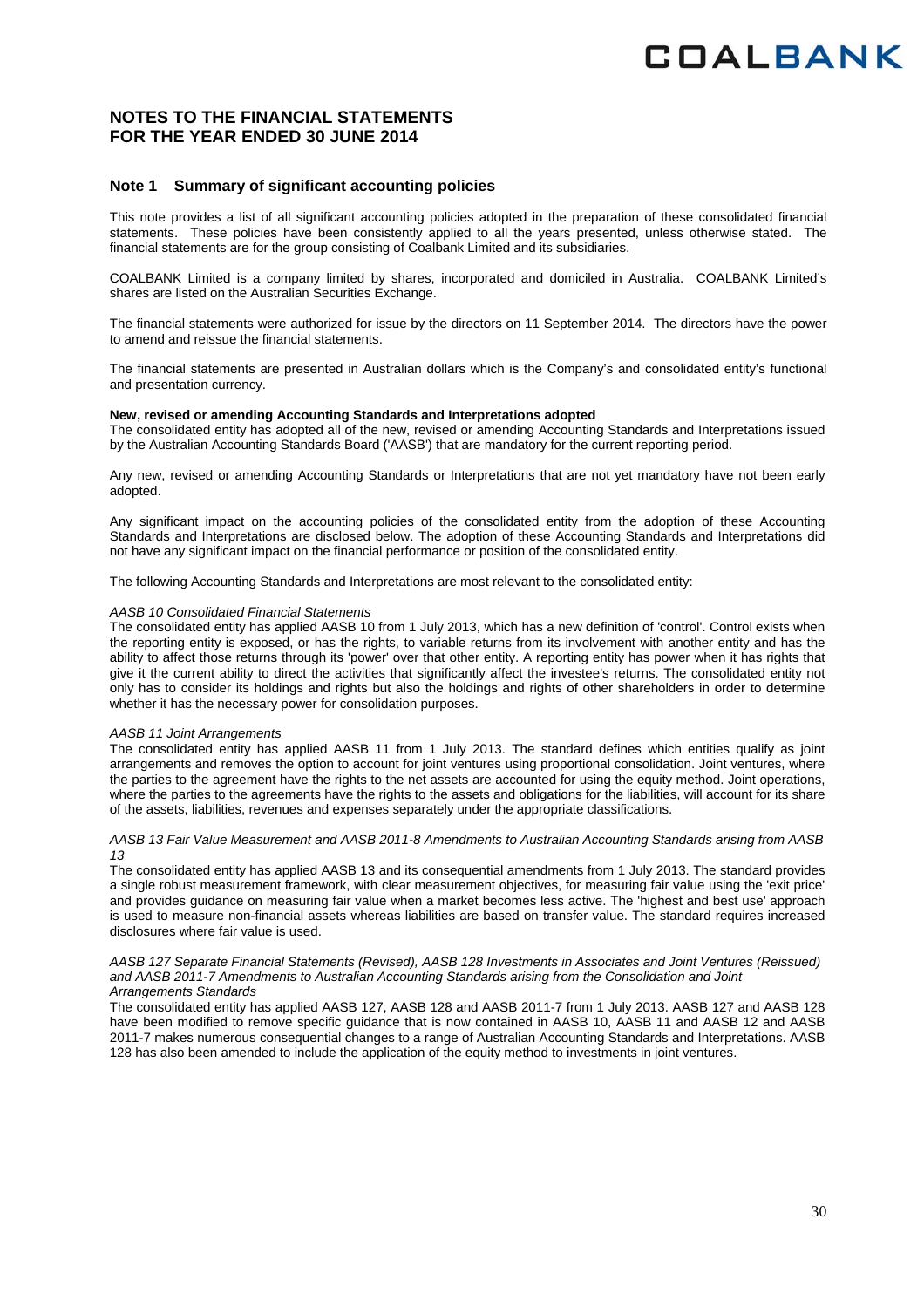### **NOTES TO THE FINANCIAL STATEMENTS FOR THE YEAR ENDED 30 JUNE 2014**

### **Note 1 Summary of significant accounting policies (continued)**

*AASB 2012-5 Amendments to Australian Accounting Standards arising from Annual Improvements 2009-2011 Cycle*  The consolidated entity has applied AASB 2012-5 from 1 July 2013. The amendments affect five Australian Accounting Standards as follows: Confirmation that repeat application of AASB 1 'First-time Adoption of Australian Accounting Standards' is permitted; Clarification of borrowing cost exemption in AASB 1; Clarification of the comparative information requirements when an entity provides an optional third column or is required to present a third statement of financial position in accordance with AASB 101 'Presentation of Financial Statements'; Clarification that servicing of equipment is covered by AASB 116 'Property, Plant and Equipment', if such equipment is used for more than one period; clarification that the tax effect of distributions to holders of equity instruments and equity transaction costs in AASB 132 'Financial Instruments: Presentation' should be accounted for in accordance with AASB 112 'Income Taxes'; and clarification of the financial reporting requirements in AASB 134 'Interim Financial Reporting' and the disclosure requirements of segment assets and liabilities.

#### *AASB 2012-10 Amendments to Australian Accounting Standards - Transition Guidance and Other Amendments*

The consolidated entity has applied AASB 2012-10 amendments from 1 July 2013, which amends AASB 10 and related standards for the transition guidance relevant to the initial application of those standards. The amendments clarify the circumstances in which adjustments to an entity's previous accounting for its involvement with other entities are required and the timing of such adjustments.

#### *AASB 2011-4 Amendments to Australian Accounting Standards to Remove Individual Key Management Personnel Disclosure Requirement*

The consolidated entity has applied 2011-4 from 1 July 2013, which amends AASB 124 'Related Party Disclosures' by removing the disclosure requirements for individual key management personnel ('KMP'). Corporations and Related Legislation Amendment Regulations 2013 and Corporations and Australian Securities and Investments Commission Amendment Regulation 2013 (No.1) now specify the KMP disclosure requirements to be included within the directors' report.

#### **(a) Basis of preparation**

These general purpose financial statements have been prepared in accordance with Australian Accounting Standards, other authoritative pronouncements of the Australian Accounting Standards Board and the *Corporations Act 2001.* COALBANK Limited is a for-profit entity for the purposes of preparing the financial statements.

#### *Compliance with IFRSs*

The consolidated financial statement of the Group also comply with International Financial Reporting Standards (IFRS) as issued by the International Accounting Standards Board (IASB).

#### *Historical cost convention*

The financial statements have been prepared under the historical cost convention, as modified by the revaluation of available-for-sale financial assets, financial assets and liabilities (including derivative instruments) at fair value through profit or loss, certain classes of property, plant and equipment and investment property.

#### *Critical accounting estimates*

The preparation of financial statements in conformity with AIFRS requires the use of certain critical accounting estimates. It also requires management to exercise its judgement in the process of applying the Group's accounting policies. The areas involving a higher degree of judgement or complexity, or areas where assumptions and estimates are significant to the financial statements are disclosed in Note 3.

#### **(b) Principles of consolidation**

#### *Subsidiaries*

Subsidiaries are all entities (including structured entities) over which the group has control. The group controls an entity when the group is exposed to, or has rights to, variable returns from its involvement with the entity and has the ability to affect those returns through its power to direct the activities of the entity. Subsidiaries are fully consolidated from the date on which control is transferred to the group. They are deconsolidated from the date that control ceases.

The acquisition method of accounting is used to account for business combinations by the group.

Intercompany transactions, balances and unrealized gains on transactions between Group companies are eliminated. Unrealised losses are also eliminated unless the transaction provides evidence of the impairment of the asset transferred. Accounting policies of subsidiaries have been changed where necessary to ensure consistency with the policies adopted by the Group.

Non-controlling interests in the results and equity of subsidiaries are shown separately in the consolidated income statement and statement of comprehensive income, statement of changes in equity and balance sheet respectively.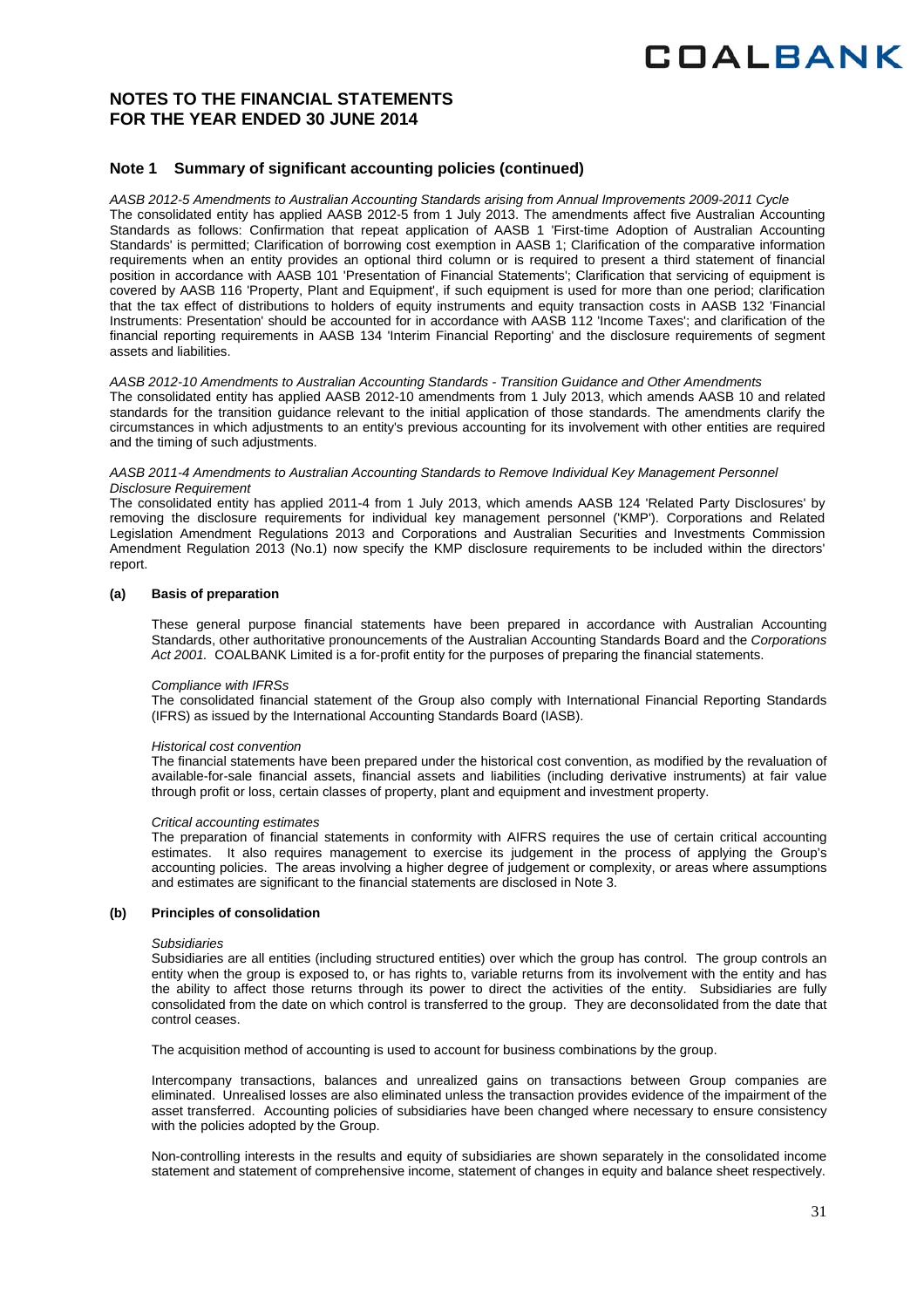### **NOTES TO THE FINANCIAL STATEMENTS FOR THE YEAR ENDED 30 JUNE 2014**

### **Note 1 Summary of significant accounting policies (continued)**

#### **(c) Income taxes**

The income tax expense or revenue for the period is the tax payable on the current period's taxable income based on the applicable income tax rate for each jurisdiction adjusted by changes in deferred tax assets and liabilities attributable to temporary differences and to unused tax losses.

Deferred income tax is provided in full, using the liability method, on temporary differences arising between the tax bases of assets and liabilities and their carrying amounts in the financial statements. However, the deferred income tax is not accounted for if it arises from initial recognition of an asset or liability in a transaction other than a business combination that at the time of the transaction affects neither accounting nor taxable profit or loss. Deferred income tax is determined using tax rates (and laws) that have been enacted or substantially enacted by the reporting date and are expected to apply when the related deferred income tax asset is realized or the deferred income tax liability is settled.

Deferred tax assets are recognised for deductible temporary differences and unused tax losses only if it is probable that future taxable amounts will be available to utilize those temporary differences and losses.

Deferred tax assets and liabilities are offset when there is a legally enforceable right to offset current tax assets and liabilities and when the deferred tax balances relate to the same taxation authority. Current tax assets and tax liabilities are offset where the entity has a legally enforceable right to offset and intends either to settle on a net basis, or to realise the assets and settle the liability simultaneously.

Current and deferred tax is recognised in profit or loss, except to the extent that it relates to items recognised in other comprehensive income or directly in equity. In this case, the tax is also recognised in other comprehensive income or directly in equity, respectively.

#### **(d) Exploration and evaluation assets**

Exploration and evaluation assets incurred by or on behalf of the Group is accumulated separately for each area of interest until such time as the area of interest moves into development phase, or is abandoned or sold. The realisation of the value of expenditure carried forward depends upon any commercial results that may be obtained through successful development and exploitation of the area of interest or alternatively by its sale. If an area of interest is abandoned or is considered to be of no further commercial interest the accumulated exploration costs relating to the area are written off against income in the year of abandonment.

#### **(e) Acquisitions of assets**

The purchase method of accounting is used for all acquisitions of assets. Cost is measured as the fair value of the assets given up, shares issued or liabilities undertaken at the date of acquisition plus incidental costs directly attributable to the acquisition.

#### **(f) Impairment of non-current assets**

At the end of each reporting period the Group assesses whether there is any indication that individual assets are impaired. Where impairment indicators exist, recoverable amount is determined and impairment losses are recognized in profit or loss where the asset's carrying value exceeds its recoverable amount. Recoverable amount is the higher of an asset's fair value less costs to sell and value in use. For the purpose of assessing value in use, the estimated future cash flows are discounted to their present value using a pre-tax discount rate that reflects current market assessments of the time value of money and the risks specific to the asset.

Where it is not possible to estimate recoverable amount for an individual asset, recoverable amount is determined for the cash-generating unit to which the asset belongs.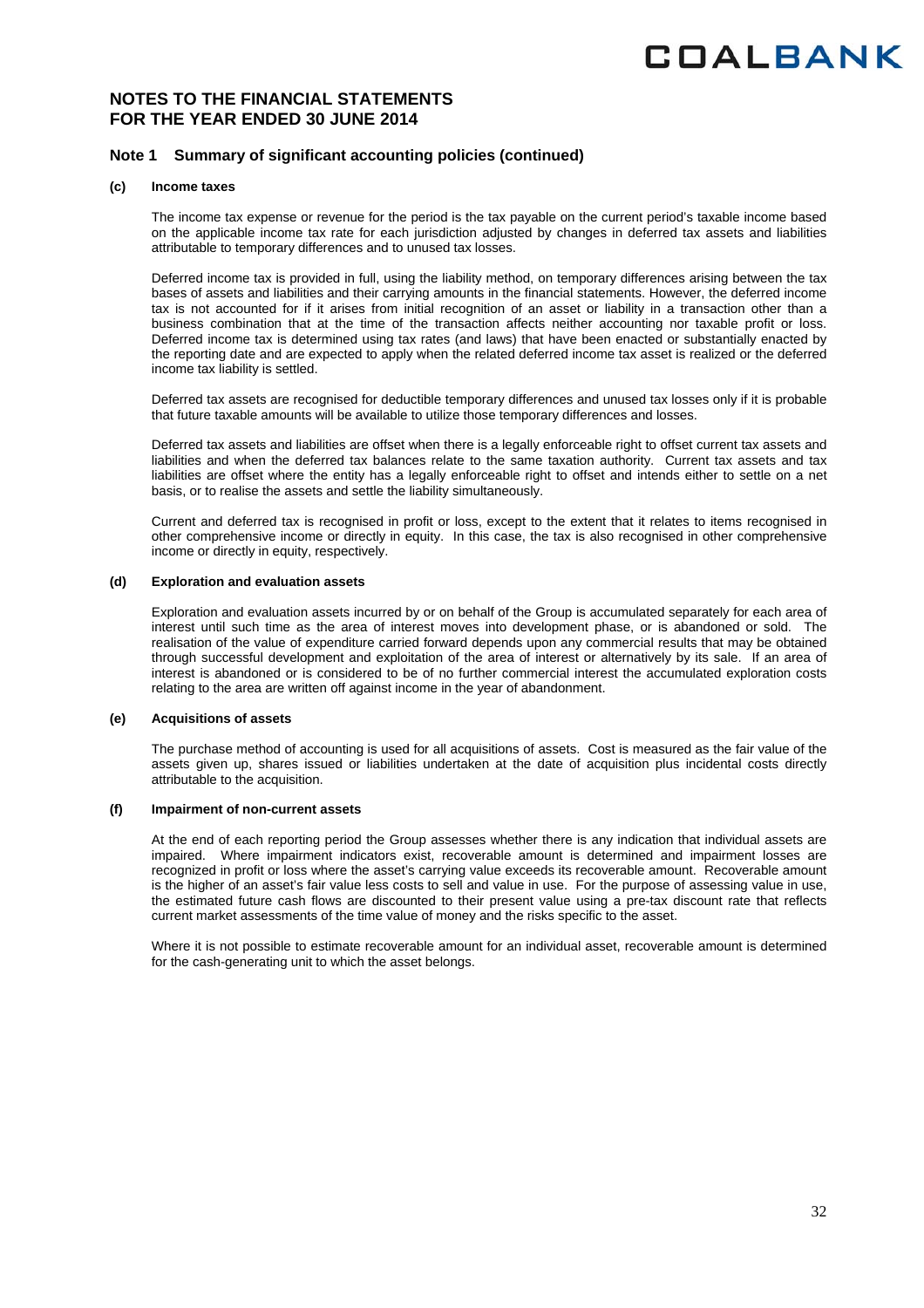### **NOTES TO THE FINANCIAL STATEMENTS FOR THE YEAR ENDED 30 JUNE 2014**

### **Note 1 Summary of significant accounting policies (continued)**

#### **(g) Property, plant and equipment**

All property, plant and equipment is stated at historical cost, including costs directly attributable to bringing the asset to the location and condition necessary for it to be capable of operating in the manner intended by management, less depreciation, and any impairment.

Depreciation is calculated on a straight line basis to write off the net cost or revalued amount of each item of property, plant and equipment over its expected useful life to the entity. Estimates of remaining useful lives are made on a regular basis for all assets, with annual reassessments for major items. The expected useful lives are as follows:

| Plant and equipment | $3 - 5$ years |
|---------------------|---------------|
| Motor vehicles      | 5 vears       |
| Field equipment     | 5 vears       |

#### **(h) Trade and other payables**

These amounts represent liabilities for goods and services provided to the Group prior to the end of the financial year and which are unpaid. These amounts are unsecured and usually have 30 day payment terms.

#### **(i) Cash and cash equivalents**

Cash and cash equivalents includes cash on hand, deposits held at call with financial institutions, other short-term, highly liquid investments with original maturities of three months or less that are readily convertible to known amounts of cash and which are subject to an insignificant risk of changes in value.

#### **(j) Issued capital and share-based payments**

Ordinary shares are classified as equity. Incremental costs directly attributable to the issue of new shares or options are shown in equity as a deduction, net of tax, from the proceeds.

Share-based compensation benefits are provided to directors and key management personnel. Information relating to these schemes is set out in note 31.

The fair value of share-based compensation is recognised as a share-based payment expense with a corresponding increase in equity. The total amount to be expensed is determined by reference to the fair value of the options granted, which includes any market performance conditions and the impact of any non-vesting conditions but excludes the impact of any service and non-market performance vesting conditions. The total expense is recognized over the vesting period, which is the period over which all of the specified vesting conditions are satisfied.

#### **(k) Revenue**

#### *Interest Income*

Interest income is recognized on a time proportion basis using the effective interest method.

#### **(l) Goods and Services Tax ("GST")**

Cash flows are presented on a gross basis. The GST components of cash flows arising from investing or financing activities which are recoverable from, or payable to the taxation authority, are presented as operating cash flows.

#### **(m) Earnings per share**

*(i) Basic earnings per share* 

Basic earnings per share is calculated by dividing the profit attributable to equity holders of the company, excluding any costs of servicing equity other than ordinary shares, by the weighted average number of ordinary shares outstanding during the financial year, adjusted for bonus elements in ordinary shares issued during the year.

*(ii) Diluted earnings per share* 

 Diluted earnings per share adjusts the figures used in the determination of basic earnings per share to take into account the after income tax effect of interest and other financing costs associated with dilutive potential ordinary shares and the weighted average number of shares assumed to have been issued for no consideration in relation to dilutive potential ordinary shares.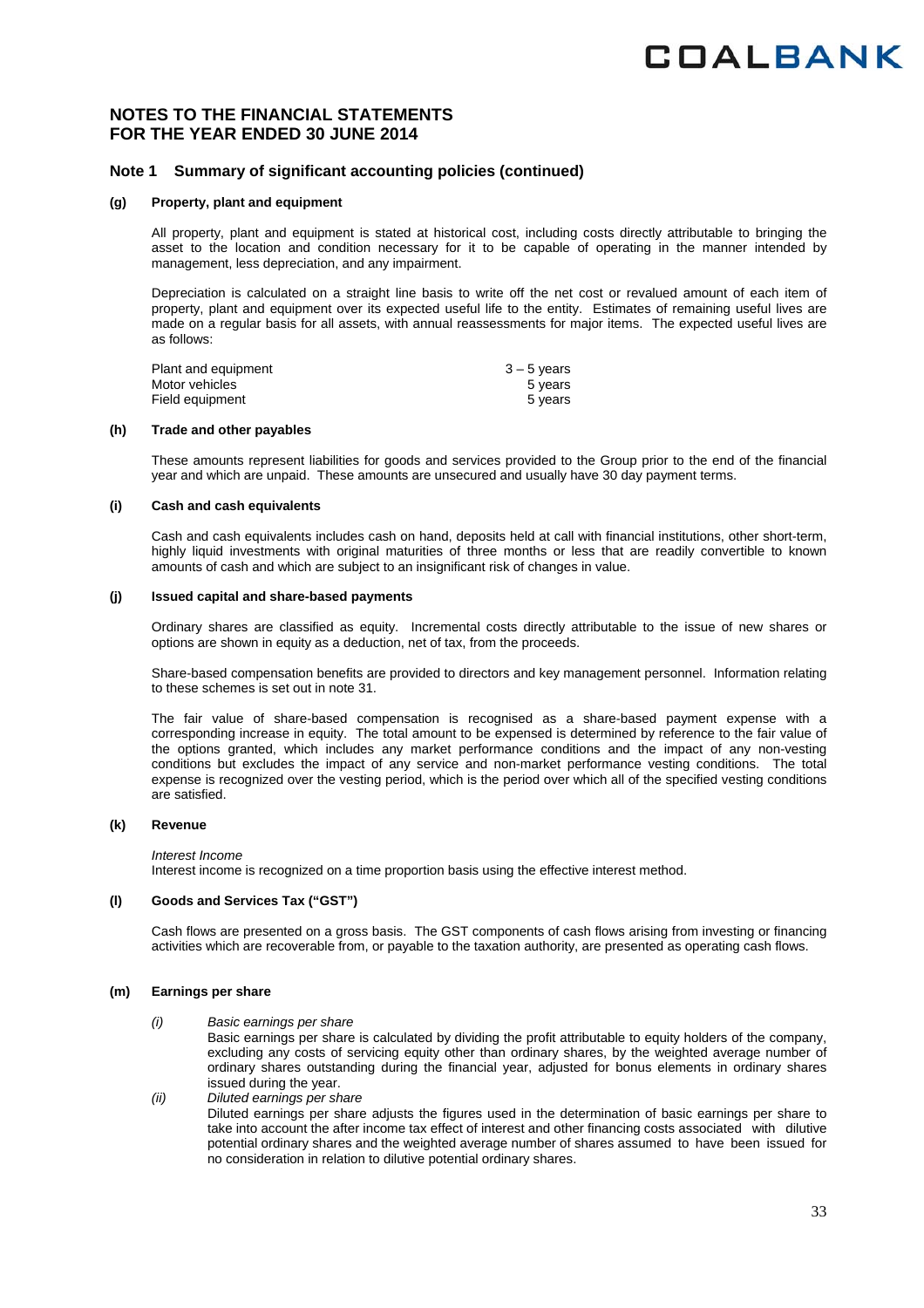### **NOTES TO THE FINANCIAL STATEMENTS FOR THE YEAR ENDED 30 JUNE 2014**

### **Note 1 Summary of significant accounting policies (continued)**

#### **(n) Website costs**

Costs in relation to web sites are charged as expenses in the period in which they are incurred. Costs in relation to the development of a web site, and ongoing costs of maintenance during the operating phase are considered to be expenses.

#### **(o) Financial instruments**

#### *Initial recognition and measurement*

Financial assets and financial liabilities are recognized when the entity becomes a party to the contractual provisions to the instrument. For financial assets, this is equivalent to the date that the group commits itself to either the purchase or sale of the asset (i.e. trade date accounting is adopted).

Financial instruments are initially measured at fair value plus transaction costs, except where the instrument is classified 'at fair value through profit or loss', in which case transaction costs are expensed to profit or loss immediately.

#### *Classification and subsequent measurement*

Financial instruments are subsequently measured at either of fair value, amortised cost using the effective interest rate method or cost. Fair value represents the amount for which an asset could be exchanged or a liability settled between knowledgable, willing parties. Where available, quoted prices in an active market are used to determine fair value. In other circumstances valuation techniques are adopted.

Amortised cost is calculated as:

- a. the amount at which the financial asset or financial liability is measured at initial recognition;
- b. less principal repayments;
- c. plus or minus the cumulative amortization of the difference, if any, between the amount initially recognized and the maturity amount calculated using the effective interest rate method; and
- d. less any reduction for impairment.

The effective interest method is used to allocate interest income or interest expense over the relevant period and is equivalent to the rate that exactly discounts estimated future cash payments or receipts (including fees, transaction costs and other premiums or discounts) through the expected life (or when this cannot be reliably predicted, the contractual term) of the financial instrument to the net carrying amount of the financial asset or liability. Revisions to expected future net cash flows will necessitate an adjustment to the carrying value with a consequential recognition of an income or expense in profit or loss.

#### *(i) Loans and receivables*

Loans and receivables are non-derivative financial assets with fixed or determinable payments that are not quoted in an active market and are subsequently measured at amortised cost.

Loans and receivables are included in current assets, except for those which are not expected to mature within 12 months after the end of the reporting period. (All other loans and receivables are classified as non-current assets).

#### *(ii) Financial liabilities*

Financial liabilities, after initial recognition, are measured at either amortised cost using the effective interest rate method, or at fair value. Where an instrument contains an embedded derivative that component is, where appropriate, separately identified and measured at fair value. If the embedded derivative is not capable of being measured separately at acquisition or at the end of a reporting period, the entire instrument is measured at fair value.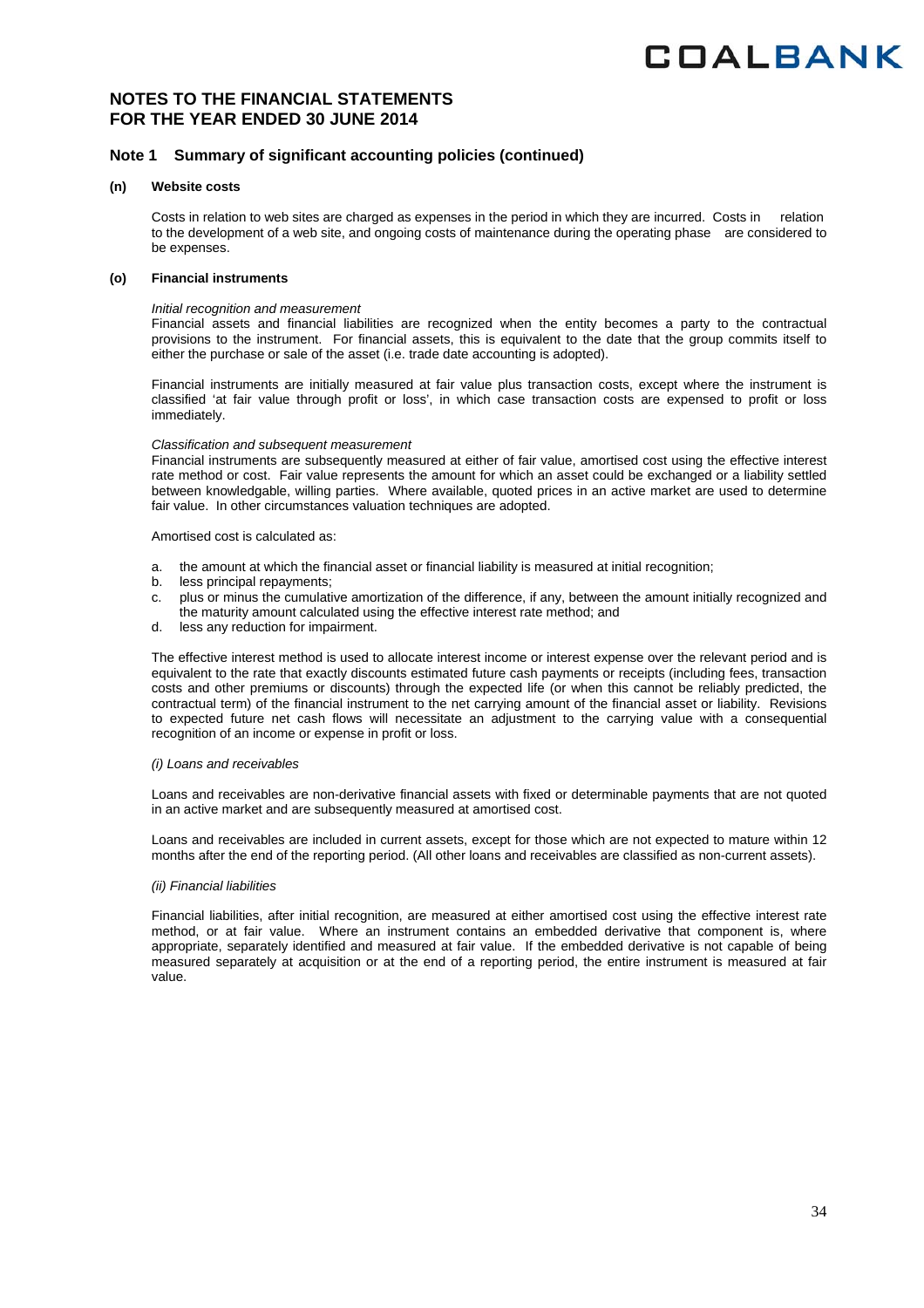### **NOTES TO THE FINANCIAL STATEMENTS FOR THE YEAR ENDED 30 JUNE 2014**

### **Note 1 Summary of significant accounting policies (continued)**

#### **(p) Business combinations**

The acquisition method of accounting is used to account for all business combinations, regardless of whether equity instruments or other assets are acquired. The consideration transferred for the acquisition of a subsidiary comprises the

- fair values of the assets transferred
- liabilities incurred
- equity interests issued by the group
- fair value of any asset or liability resulting from a contingent consideration arrangement, and
- fair value of any pre-existing equity interest in the subsidiary

Identifiable assets acquired and liabilities and contingent liabilities assumed in a business combination are, with limited exceptions, measured initially at their fair values at the acquisition date. The group recognizes any noncontrolling interest in the acquired entity on an acquisition-by-acquisition basis either at fair value or at the noncontrolling interest's proportionate share of the acquired entity's net identifiable assets.

Acquisition-related costs are expensed as incurred.

The excess of the

- consideration transferred
- amount of any non-controlling interest in the acquired entity, and
- acquisition-date fair value of any previous equity interest in the acquired entity

over the fair value of the net identifiable assets acquired is recorded as goodwill. If those amounts are less than the fair value of the net identifiable assets of the subsidiary acquired, the difference is recognized directly in profit or loss as a bargain purchase.

#### **(q) Parent entity financial information**

 The financial information for the parent entity, COALBANK Limited, disclosed in note 21 has been prepared on the same basis as the consolidated financial statements except in respect of tax consolidation legislation.

COALBANK Limited and its wholly-owned Australian controlled entities have implemented the tax consolidation legislation.

 The head entity, COALBANK Limited, and the controlled entities in the tax consolidated group account for their own current and deferred tax amounts. These tax amounts are measured as if each entity in the tax consolidated group continues to be a stand alone taxpayer in its own right.

In addition to its own current and deferred tax amounts, COALBANK Limited also recognizes the current tax liabilities (or assets) and the deferred tax assets arising from unused tax losses and unused tax credits assumed from controlled entities in the tax consolidated group.

The entities have also entered into a tax funding agreement under which the wholly-owned entities fully compensate COALBANK Limited for any current tax payable assumed and are compensated by COALBANK Limited for any current tax receivable and deferred tax assets relating to unused tax losses or unused tax credits that are transferred to COALBANK Limited under the tax consolidation legislation. The funding amounts are determined by reference to the amounts recognized in the wholly-owned entities' financial statements.

The amounts receivable/payable under the tax funding agreement are due upon receipt of the funding advice from the head entity, which is issued as soon as practicable after the end of each financial year. The head entity may also require payment of interim funding amounts to assist with its obligations to pay tax instalments.

Assets or liabilities arising under tax funding agreements with the tax consolidated entities are recognized as current amounts receivable from or payable to other entities in the group.

Any difference between the amounts assumed and amounts receivable or payable under the tax funding agreement are recognized as a contribution to (or distribution from) wholly-owned tax consolidated entities.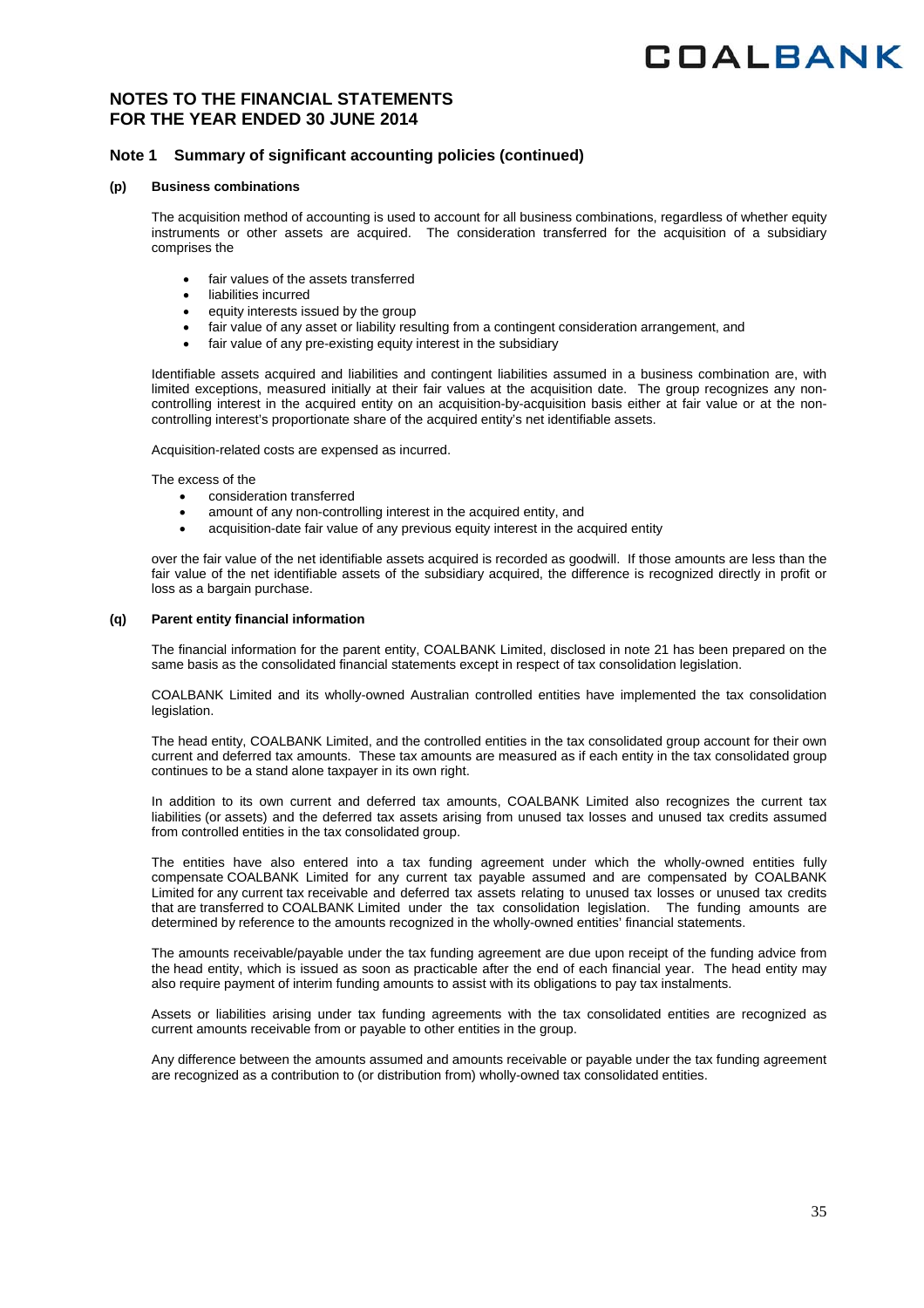### **NOTES TO THE FINANCIAL STATEMENTS FOR THE YEAR ENDED 30 JUNE 2014**

### **Note 1 Summary of significant accounting policies (continued)**

#### **(r) Fair value measurement**

When an asset or liability, financial or non-financial, is measured at fair value for recognition or disclosure purposes, the fair value is based on the price that would be received to sell an asset or paid to transfer a liability in an orderly transaction between market participants at the measurement date; and assumes that the transaction will take place either: in the principle market; or in the absence of a principal market, in the most advantageous market.

Fair value is measured using the assumptions that market participants would use when pricing the asset or liability, assuming they act in their economic best interest. For non-financial assets, the fair value measurement is based on its highest and best use. Valuation techniques that are appropriate in the circumstances and for which sufficient data are available to measure fair value, are used, maximising the use of relevant observable inputs and minimising the use of unobservable inputs.

Assets and liabilities measured at fair value are classified, into three levels, using a fair value hierarchy that reflects the significance of the inputs used in making the measurements. Classifications are reviewed each reporting date and transfers between levels are determined based on a reassessment of the lowest level input that is significant to the fair value measurement.

For recurring and non-recurring fair value measurements, external valuers may be used when internal expertise is either not available or when the valuation is deemed to be significant. External valuers are selected based on market knowledge and reputation. Where there is a significant change in fair value of an asset or liability from one period to another, an analysis is undertaken, which includes a verification of the major inputs applied in the latest valuation and a comparison, where applicable, with external sources of data.

#### **(s) New accounting standards and interpretations not yet mandatory or early adopted**

Australian Accounting Standards and Interpretations that have recently been issued or amended but are not yet mandatory, have not been early adopted by the consolidated entity for the annual report period ended 30 June 2014. The consolidated entity's assessment of the impact of these new or amended Accounting Standards and Interpretations, most relevant to the consolidated entity, are set out below.

#### AASB 9 *Financial Instruments and its consequential amendments*

This standard and its consequential amendments are applicable to annual reporting periods beginning on or after 1 January 2017 and completed phases I and III of the IASB's project to replace IAS39 (AASB 139) 'Financial Instruments: Recognition and Measurement'. This standard introduces new classification and measurement models for financial assets, using a single approach to determine whether a financial asset is measured at amortised cost or at fair value. The accounting for financial liabilities continues to be classified and measured in accordance with AASB 139, with one exception, being that the portion of a change of fair value relating to the entity's own credit risk is to be presented in other comprehensive income unless it would create an accounting mismatch. The consolidated entity will adopt this standard from 1 July 2017 but the impact of its adoption is yet to be assessed by the consolidated entity.

#### AASB 2013-3 Amendments to AASB 136 – Recoverable Amount Disclosures for Non-Financial Assets

These amendments are applicable to annual reporting periods beginning on or after 1 January 2014. The disclosure requirements of AASB 136 'Impairment of Assets' have been enhanced to require additional information about the fair value measurement when the recoverable amount of impaired assets is based on fair value less costs of disposals. Additionally, if measured using a present value technique, the discount rate is required to be disclosed. The adoption of these amendments from 1 July 2014 may increase the disclosures by the consolidated entity.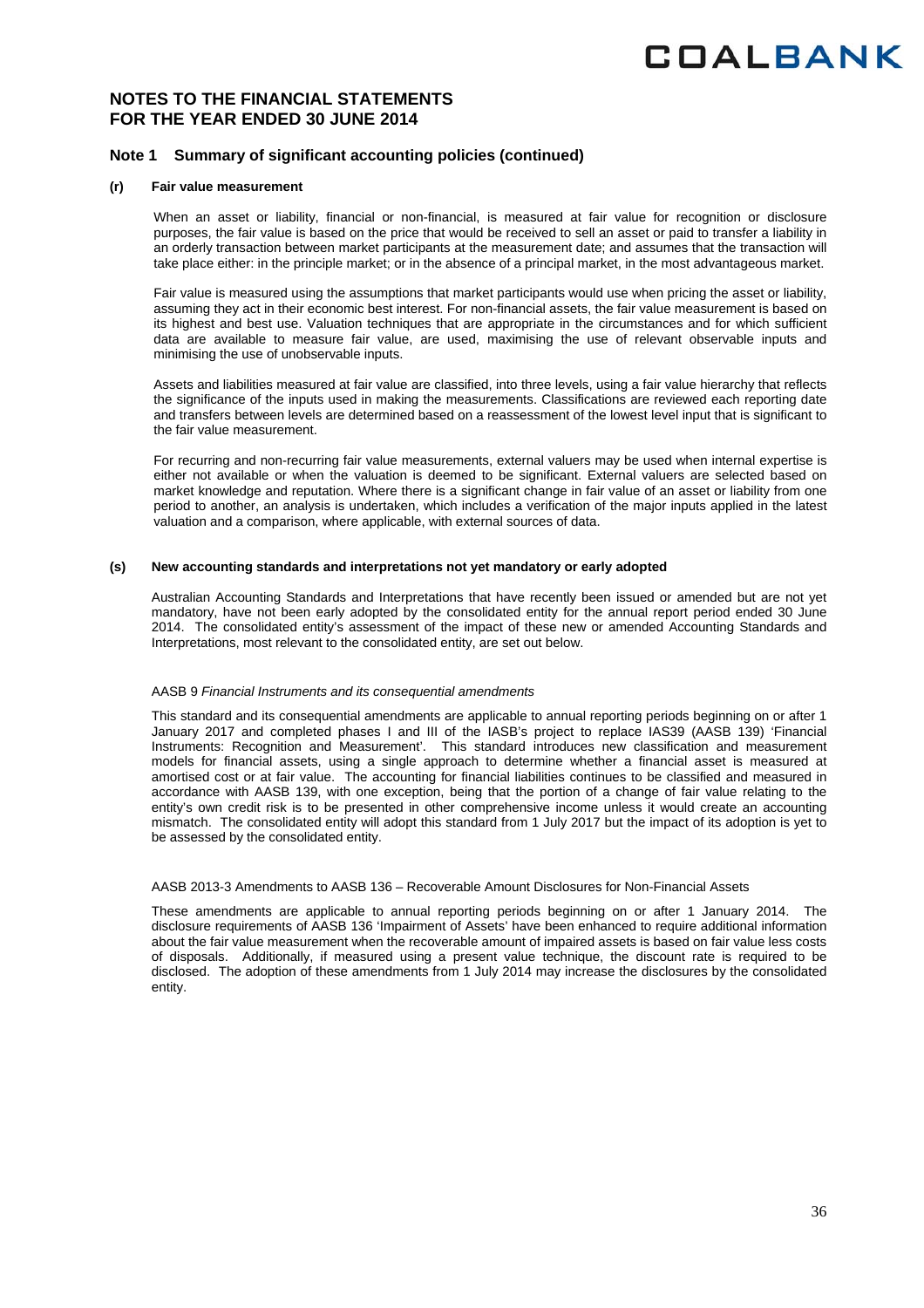### **NOTES TO THE FINANCIAL STATEMENTS FOR THE YEAR ENDED 30 JUNE 2014**

### **Note 1 Summary of significant accounting policies (continued)**

#### *Annual Improvements to IFRSs 2010-2012 Cycle*

These amendments are applicable to annual reporting periods beginning on or after 1 July 2014 and affects several Accounting Standards as follows: Amends the definition of 'vesting conditions' and 'market condition' and adds definitions for 'performance condition' and 'service condition' in AASB 2 'Share-based Payment'; Amends AASB 3 'Business Combinations' to clarify that contingent consideration that is classified as an asset or liability shall be measured at fair value at each reporting date; Amends AASB 8 'Operating Segments' to require entities to disclose the judgements made by management in applying the aggregation criteria; Clarifies that AASB 8 only requires a reconciliation of the total reportable segments assets to the entity's assets, if the segment assets are reported regularly; Clarifies that the issuance of AASB 13 'Fair Value Measurement' and the amending of AASB 139 'Financial Instruments: Recognition and Measurement' and AASB 9 'Financial Instruments' did not remove the ability to measure short-term receivables and payables with no stated interest rate at their invoice amount, if the effect of discounting is immaterial; Clarifies that in AASB 116 'Property, Plant and Equipment' and AASB 138 'Intangible Assets', when an asset is revalued the gross carrying amount is adjusted in a manner that is consistent with the revaluation of the carrying amount (i.e. proportional restatement of accumulated amortisation); and Amends AASB 124 'Related Party Disclosures' to clarify that an entity providing key management personnel services to the reporting entity or to the parent of the reporting entity is a 'related party' of the reporting entity. The adoption of these amendments from 1 July 2014 will not have a material impact on the consolidated entity.

#### *Annual Improvements to IFRSs 2011-2013 Cycle*

These amendments are applicable to annual reporting periods beginning on or after 1 July 2014 and affects four Accounting Standards as follows: Clarifies the 'meaning of effective IFRSs' in AASB 1 'First-time Adoption of Australian Accounting Standards'; Clarifies that AASB 3 'Business Combination' excludes from its scope the accounting for the formation of a joint arrangement in the financial statements of the joint arrangement itself; Clarifies that the scope of the portfolio exemption in AASB 13 'Fair Value Measurement' includes all contracts accounted for within the scope of AASB 139 'Financial Instruments: Recognition and Measurement' or AASB 9 'Financial Instruments', regardless of whether they meet the definitions of financial assets or financial liabilities as defined in AASB 132 'Financial Instruments: Presentation'; and Clarifies that determining whether a specific transaction meets the definition of both a business combination as defined in AASB 3 'Business Combinations' and investment property as defined in AASB 140 'Investment Property' requires the separate application of both standards independently of each other. The adoption of these amendments from 1 July 2014 will not have a material impact on the consolidated entity.

There are no other standards that are no yet effective and that are expected to have a material impact on the entity in the current or future reporting periods and on foreseeable future transactions.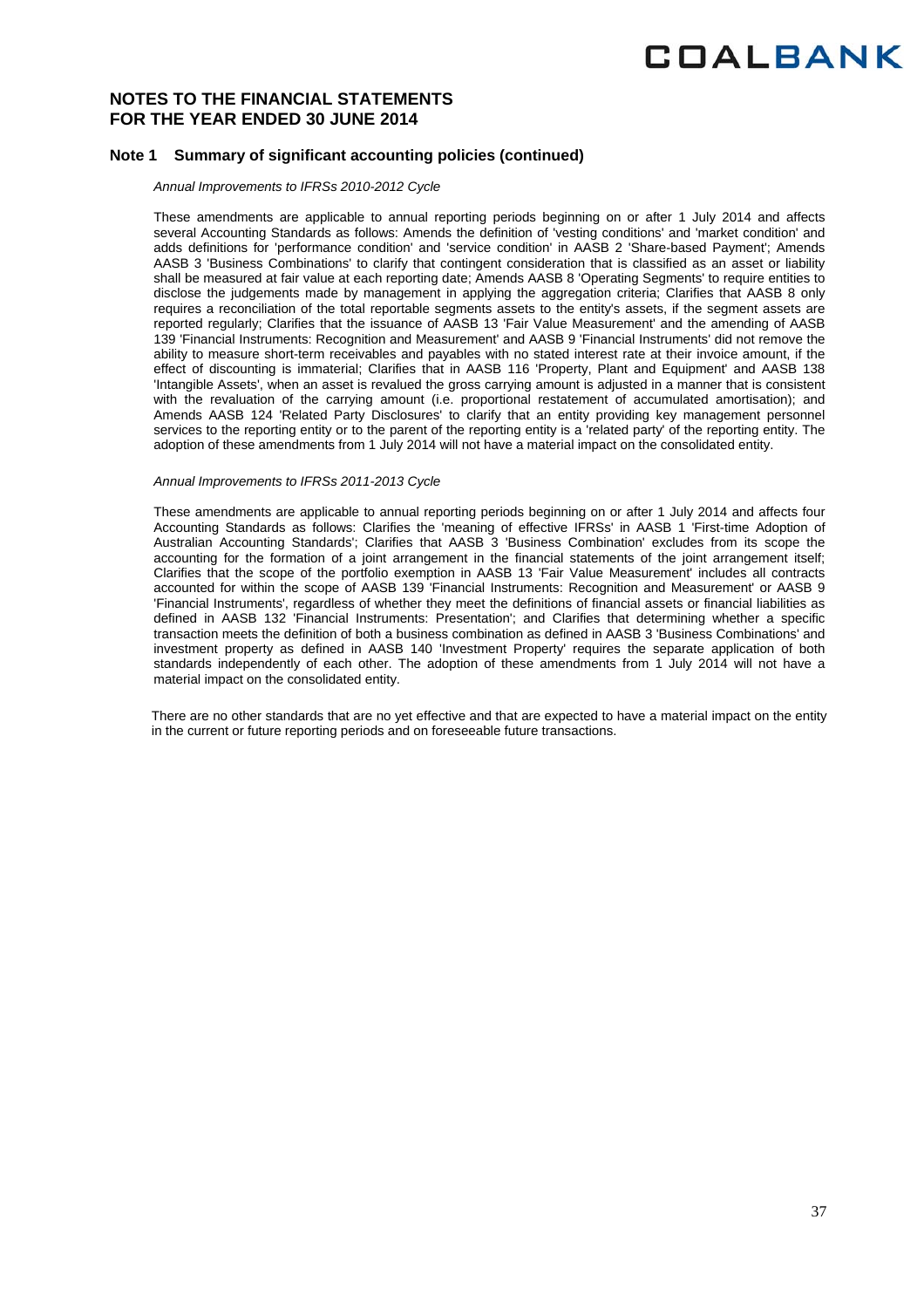### **Note 2. Financial instruments**

The Group's activities expose it to a variety of financial risks; credit risk, liquidity risk and cash flow interest rate risk.

The Group holds the following financial instruments:

|                                                                    | Consolidated |           |
|--------------------------------------------------------------------|--------------|-----------|
|                                                                    | 2014         | 2013      |
|                                                                    | \$           | \$        |
| <b>Financial assets</b>                                            |              |           |
| Cash and cash equivalents                                          | 142.424      | 907,773   |
| Trade and other receivables                                        | 167.927      | 135,456   |
| Available-for-sale financial assets                                |              | 450,000   |
| Security deposits                                                  | 73,000       | 108,500   |
|                                                                    | 383.351      | 1,601,729 |
| <b>Financial liabilities</b>                                       |              |           |
| Trade and other payables                                           | 157.212      | 469.041   |
| Other financial liabilities (including borrowings and derivatives) | 3,603,513    | 3,368,106 |
|                                                                    | 3,760,725    | 3,837,147 |

The Board has overall responsibility for the determination of the Group's risk management objectives and policies. The overall objective of the Board is to set policies that seek to reduce risk as far as possible without unduly affecting the Group's competitiveness and flexibility.

There have been no substantive changes to the Group's exposure to financial instruments, its objectives, policies and processes for managing risks from previous periods.

#### **Credit risk**

Credit risk is managed on a Group basis. Credit risk arises primarily from cash and cash equivalents and deposits with banks and financial institutions. For bank and financial institutions, only independently rated parties with a minimum rating of 'A' are accepted.

The credit quality of financial assets that are neither past due nor impaired can be assessed by reference to external credit ratings (if available).

|                                           | <b>Consolidated</b> |         |
|-------------------------------------------|---------------------|---------|
|                                           | 2014                | 2013    |
|                                           |                     | \$      |
| Cash at bank and short-term bank deposits |                     |         |
| AAA                                       | 140.331             | 905,467 |
| A                                         | 2.093               | 2,306   |
|                                           | 142.424             | 907.773 |

#### **Liquidity risk**

Prudent liquidity risk management implies maintaining sufficient cash and marketable securities to meet obligations when due.

The Group manages liquidity risk by continuously monitoring forecast and actual cash flows. No finance facilities were available to the Group at the end of the reporting period.

#### *Maturities of financial liabilities*

The table below analyses the Group's financial liabilities into relevant maturity groupings.

| <b>Contractual maturities of</b><br>financial liabilities | Less then<br>6 months | $6 - 12$<br>months       | <b>Between</b><br>1 and 2<br>vears | <b>Between</b><br>2 and 5<br>years | Over 5<br>years | Total<br>contractual<br>cash flows | Carrying<br>amount |
|-----------------------------------------------------------|-----------------------|--------------------------|------------------------------------|------------------------------------|-----------------|------------------------------------|--------------------|
| At 30 June 2014                                           |                       | \$                       | \$                                 | \$                                 | \$              |                                    | \$                 |
| Trade and other payables                                  | 157.212               |                          |                                    |                                    |                 |                                    | 157.212            |
| <b>Borrowings</b>                                         | 2,103,513             |                          |                                    |                                    |                 |                                    | 2,103,513          |
|                                                           | 2,260,725             |                          |                                    |                                    |                 |                                    | 2,206,725          |
| At 30 June 2013                                           |                       |                          |                                    |                                    |                 |                                    |                    |
| Trade and other payables                                  | 469.041               |                          |                                    |                                    | ٠               | 469.041                            | 469.041            |
| <b>Borrowings</b>                                         |                       | $\overline{\phantom{a}}$ | 1.900.000                          |                                    | ٠               | 1.900.000                          | 1,867,400          |
|                                                           | 469.041               | $\overline{\phantom{a}}$ | 1,900,000                          |                                    |                 | 2,369,041                          | 2,336,441          |

During the prior year the Group had recognized a derivative liability of \$706 arising on the option to convert the notes held as borrowings. There are no cash flows associated with this liability.

Other financial liabilities of \$1,500,000 (2013: \$1,500,000) relate to a royalty agreement as outlined in Note 17. At this stage there is no known cash outflow arising from this liability.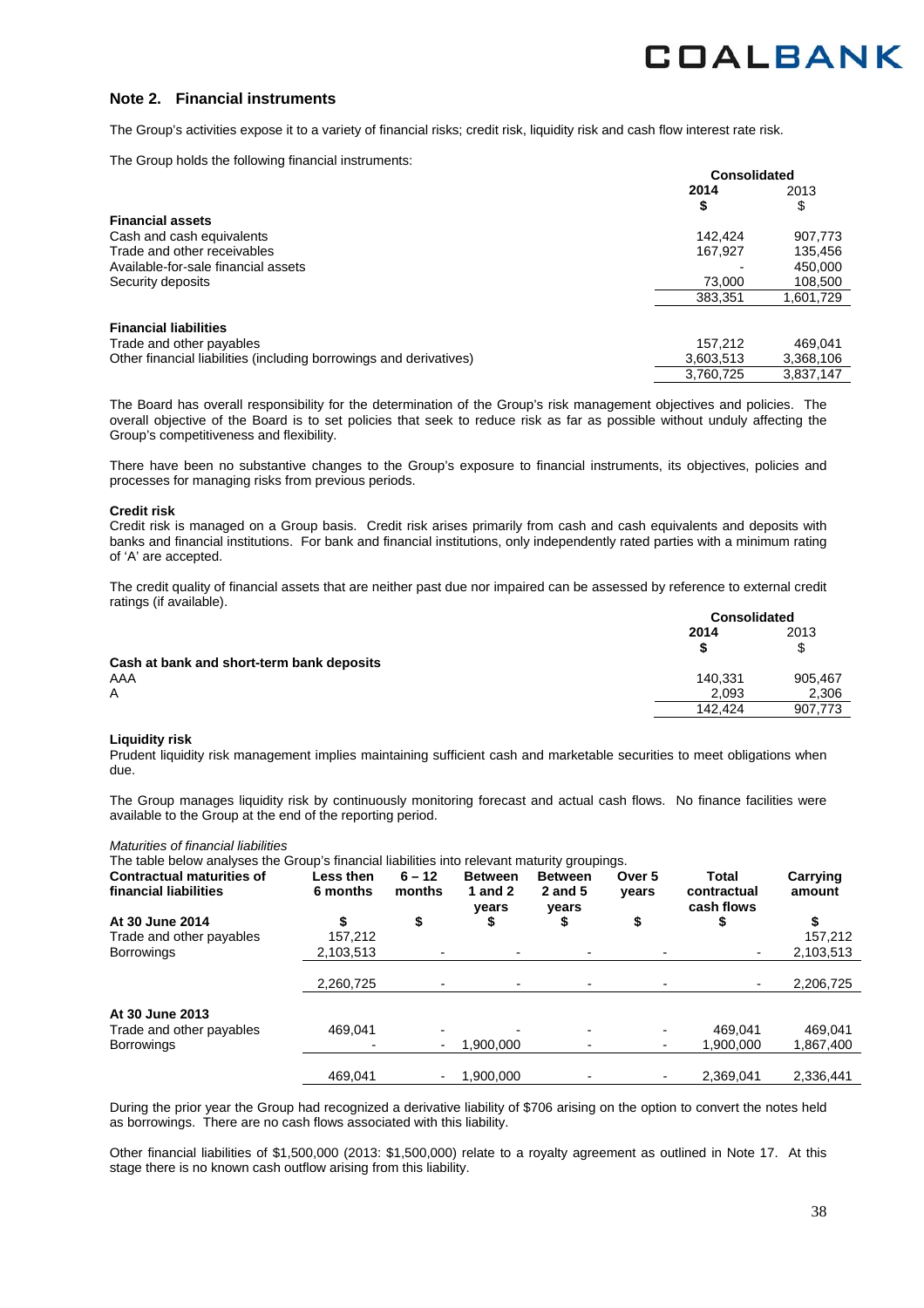### **Note 2. Financial risk management (continued)**

#### **Cash flow and fair value interest rate risk**

As the Group has interest-bearing cash assets, the company's income and operating cash flows are exposed to changes in market interest rates. The company manages its exposure to changes in interest rates by using fixed term deposits.

At 30 June 2014 if interest rates had changed by -/+ 100 basis points from the year-end rates with all other variables held constant, post-tax profit for the year would have been \$1,424 lower/higher (2013 – change of 100 bps: \$9,078 higher/lower), as a result of higher/lower interest income from cash and cash equivalents.

#### *Fair Value*

The carrying value of all other assets and liabilities approximate their fair value.

#### **Note 3. Critical accounting estimates and judgements**

The directors evaluate estimates and judgements incorporated into the financial report based on historical knowledge and best available current information. Estimates assume a reasonable expectation of future events and are based on current trends and economic data, obtained both externally and within the Group.

#### **Key judgements and estimates**

#### *(i) Carrying value of exploration and evaluation assets*

The Group has capitalised exploration expenditure of \$19,810,991 (2013: \$20,005,214). This amount includes costs directly associated with exploration. These costs are capitalised as an intangible asset until assessment and/or drilling of the permit is complete and the results have been evaluated. These costs include employee remuneration, materials, rig costs, delay rentals and payments to contractors. The expenditure is carried forward until such a time as the area of interest moves into the development phase, is abandoned, sold or sub-blocks relinquished.

Given exploration activities have not yet reached a stage which permits a reasonable assessment of the existence or otherwise of recoverable resources and the difficulty in forecasting cash flows to assess the fair value of exploration expenditure there is uncertainty as to the carrying value of exploration expenditure. The ultimate recovery of the carrying value of exploration expenditure is dependent upon the successful development and commercial exploitation or, alternatively, sale of the interests in the tenements. There are no factors or circumstances which suggest that the carrying amount of remaining exploration and evaluation assets may exceed recoverable amount.

#### *(ii) Fair value of the financial liabilities*

The Group has agreements with Oliver Lennox-King (Lennox-King), whereby Lennox-King has paid a net \$1.5 million to the Group and in return the Group has agreed to pay Lennox-King a royalty equal to 1% of the gross value of coal sold from the tenements currently held by the Group, in the areas of the Moreton Energy Coal Project in the Clarence-Moreton Basin and the Tambo Coal & Gas Project in the Upper Surat Basin. The liability was initially recognised at fair value. Post initial recognition, the financial liability is accounted for in accordance with the Group policy for financial instruments set out in Note 1(o).

The royalty is only payable in the event of future production of coal.

The Group's exploration and evaluation activities have not progressed to a stage to allow more reliable measurement of any future royalty payment obligations. As such, the Board is of the view that the fair value at the time of the receipt of the funds remains the appropriate measure of fair value at reporting date.

#### *(iii) Going concern*

The financial statements have been prepared on the going concern basis, which contemplates continuity of normal business activities and the realization of assets and settlement of liabilities in the normal course of business.

As disclosed in the financial statements, the Group recorded a loss of \$609,917 (2013: \$23,742,177) and had net cash outflows from operating activities of \$1,457,535 (2013: \$959,995) for the year ended 30 June 2014. Also, the Statement of Financial Position shows a working capital shortfall of \$1,950,374. This is due to the convertible note now being a current liability and due for settlement within 12 months.

The Group also has expenditure commitments of \$4,332,500 (2013: \$9,341,389) as detailed in Note 28.

The continued ability of the Group to continue the exploration and development of the Group's exploration projects is dependent upon further capital raising. In the event that the Group is unable to raise future funding requirements, there exists a material uncertainty that may cast significant doubt on the Group's ability to continue as a going concern with the result that the Group may be required to realise its assets at amounts different to those currently recognized, settle liabilities other than in the ordinary course of business and make provisions for costs which may arise as a result of cessation or curtailment of normal business operations. Since 30 June 2014 Coalbank Limited has raised \$1,921,405.50 from the placement of 128,093,700 fully paid ordinary shares.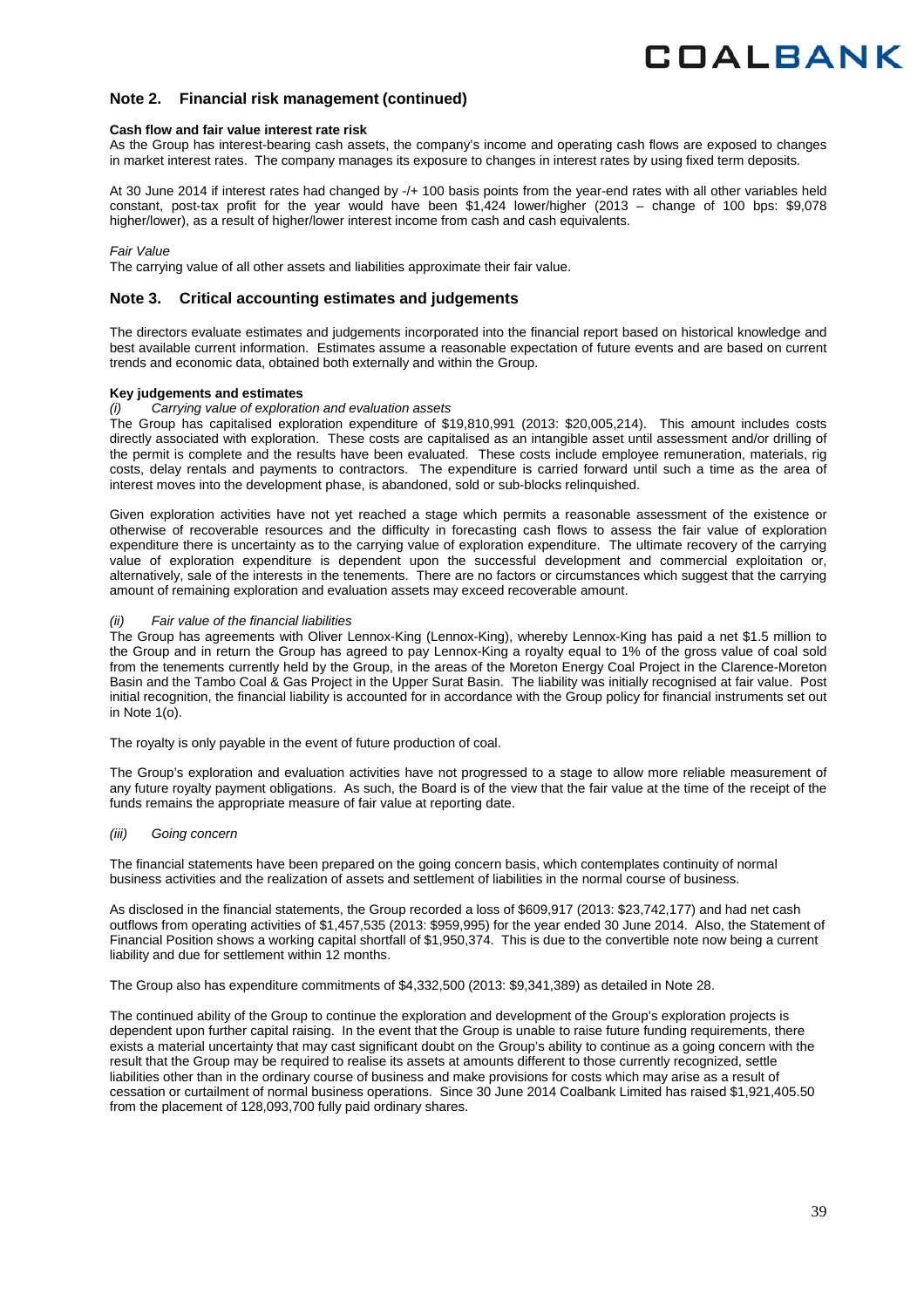### **Note 4 Segment information**

For the year ended 30 June 2014 the Group operated in one segment being the exploration for coal in Australia. The disclosure below relates to the prior year.

#### **Identification of reportable segments**

The Group has identified its operating segments based on the internal reports that are reviewed and used by the Board of Directors in assessing performance and determining the allocation of resources. The Board of Directors carries out the role and is therefore the Chief Operating Decision Maker.

The Group is managed primarily on the basis of product category having different risk profiles and performance assessment criteria. Operating segments are therefore determined on this basis.

#### **Description of segments**

The consolidated entity has idenitified its reportable operating segments based on its internal reports that are reviewed and used by the Board of Directors in assessing performance and in determining the location of resources. It's reporting on an operating basis into the following segments. There are no inter-segment transactions.

*Coal -* Exploration for coal.

*Minerals -* Exploration for base metals.

During the financial year the consolidated entity disposed of its mineral projects and now consists solely of one segment, being coal exploration.

The consolidated entity operates solely within Australia.

| 2013                                                                                                                                                                                         | Coal<br>\$ | <b>Minerals</b><br>\$ | Consolidated<br>\$                                                  |
|----------------------------------------------------------------------------------------------------------------------------------------------------------------------------------------------|------------|-----------------------|---------------------------------------------------------------------|
| <b>Segment result</b>                                                                                                                                                                        |            |                       |                                                                     |
| Tenement expenditure written-off / impaired                                                                                                                                                  | 21,900,135 | 8,960                 | 21,909,095                                                          |
| Segment assets<br>Cash and cash equivalents<br>Trade and other receivables<br>Available-for-sale financial assets<br>Plant and equipment<br><b>Total assets</b>                              | 19,565,988 | 547,726               | 20,113,714<br>907,773<br>135,456<br>450,000<br>30,093<br>21,637,036 |
| Segment liabilities<br><b>Borrowings</b><br>Derivative liability<br>Initial deposit for whole-of-company transaction<br>Unallocated liabilities - Other payables<br><b>Total liabilities</b> | 1,507,041  |                       | 1,507,041<br>1,867,400<br>706<br>1,000,000<br>462,000<br>4,837,147  |

A reconciliation to loss before income tax is provided as follows:

|                                                                           | 2013<br>S    |
|---------------------------------------------------------------------------|--------------|
| Tenement expenditure written off / impaired                               | (21,909,095) |
| Corporate expenses / income                                               |              |
| Professional services expenses                                            | (660,578)    |
| Corporate overhead expenses                                               | (245, 521)   |
| Depreciation expenses                                                     | (14.485)     |
| Directors' remuneration                                                   | (419, 800)   |
| Finance costs                                                             | (598,468)    |
| Revaluation of financial liabilities at fair value through profit or loss | 1,168,039    |
| Loss on disposal of subsidiary                                            | (918, 197)   |
| Share based payments expense                                              | (167, 924)   |
| Interest income                                                           | 23,852       |
| Loss before income tax                                                    | (23,742,177) |

**Consolidated**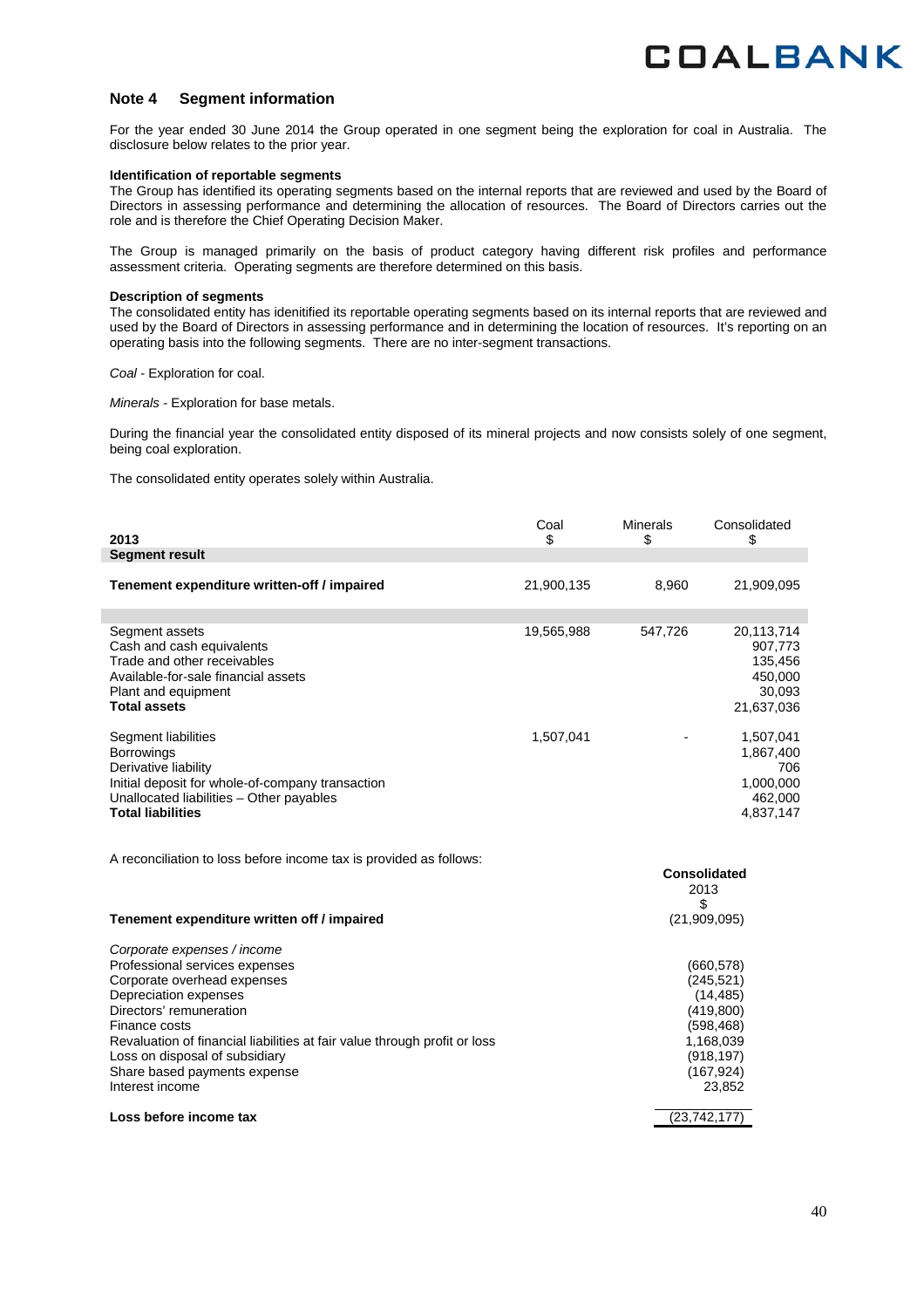### **Note 5 Discontinued operation**

### **(A) DISPOSAL OF HARVEST METALS PTY LTD AND EPC's**

#### **(i) Description**

On 20 November 2013, the group disposed of its wholly owned subsidiary, Harvest Metals Pty Ltd, along with its Biloela South, Coalbank South and Chinchilla East EPC's to Treasure Wheel Global Limited for \$2,000,000.

Financial information relating to the discontinued operation for the period to the date of disposal is set out below.

#### **(ii) Financial performance and cash flow information**

The financial performance and cash flow information presented are for the period ended 20 November 2013.

|                                                            | <b>Period ended</b><br>20 November | Year ended<br>2013 |
|------------------------------------------------------------|------------------------------------|--------------------|
|                                                            | 2013<br>\$                         | 5                  |
| Revenue<br>Operating expenses                              |                                    | (8,959)            |
| (Loss) /profit before income tax                           |                                    | (8,959)            |
| Income tax expense/(credit)                                |                                    |                    |
| (Loss) / profit after income tax of discontinued operation |                                    | (8,959)            |
| Profit on disposal before income tax                       | 1,340,555                          |                    |
| Income tax expense<br>Profit on sale after income tax      | 1,340,555                          |                    |
|                                                            |                                    |                    |
| Profit from discontinued operation                         | 1,340,555                          | (8.959)            |

|                                                                                                           | <b>Period ended</b><br>20 November<br>2013 | Year ended<br>2013 |
|-----------------------------------------------------------------------------------------------------------|--------------------------------------------|--------------------|
| Net cash inflow (outflow) from ordinary activities<br>Net cash inflow (outflow) from investing activities | 18.501                                     | (54, 448)          |
| Net cash inflow (outflow) from financing activities<br>Net increase in cash generated by the division     | 18.501                                     | (54.448)           |

#### **(iii) Carrying amounts of assets and liabilities**

The carrying amounts of assets and liabilities as at 20 November 2013 were:

|                             | 20 November<br>2013 |
|-----------------------------|---------------------|
|                             |                     |
| <b>Exploration assets</b>   | 634,445             |
| Security deposits           | 25,000              |
| <b>Total assets</b>         | 659,445             |
| Other financial liabilities |                     |
| <b>Total liabilities</b>    |                     |
| <b>Net assets</b>           | 659,445             |
|                             |                     |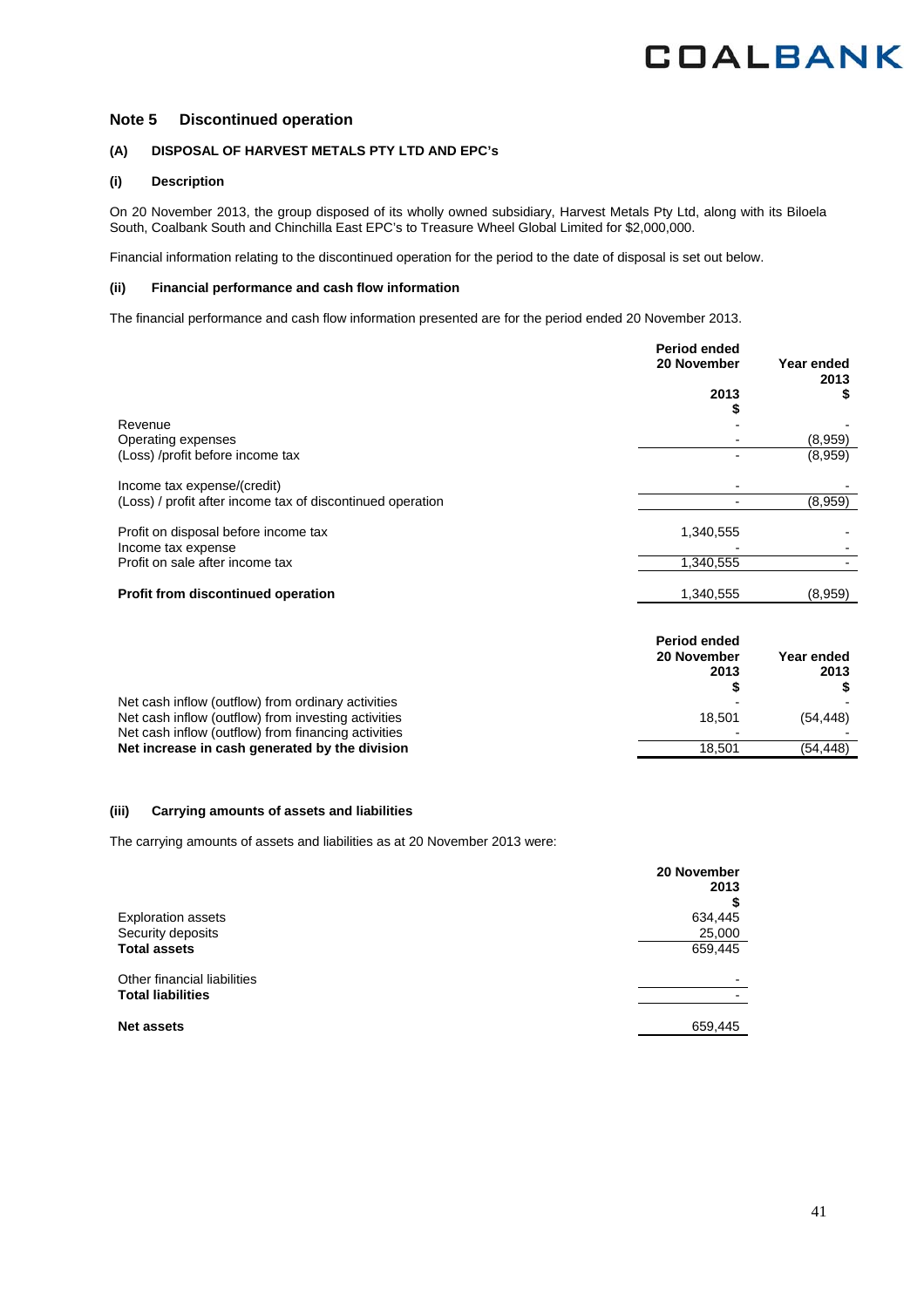### **Note 5 Discontinued operation (continued)**

#### **(iv) Details of the sale of the division**

|                                               | 2014      | 2013 |
|-----------------------------------------------|-----------|------|
| Consideration received or receivable:<br>Cash | 2,000,000 |      |
| Total disposal consideration                  | 2,000,000 |      |
| Carrying amount of net assets sold            | 659,445   |      |
| Profit on sale before income tax              | 1,340,555 |      |
| Income tax expense                            |           |      |
| Profit on sale after income tax               | 1,340,555 |      |

#### **(B) DISPOSAL OF SURAT GAS PTY LTD**

#### **(i) Description**

On 20 December 2012, the group disposed of Surat Gas Pty Ltd which held ATP's that are prospective for both unconventional and conventional oil and gas targets in the Surat/Eromanga/Galilee Basins. The total proceeds on disposal was \$828,297. This consisted of \$250,000 received in cash, \$450,000 received in Gobi Lithium Limited shares and \$128,297 of security deposits refundable.

Financial information relating to the discontinued operation for the period to the date of disposal is set out below.

#### **(ii) Financial performance and cash flow information**

The financial performance and cash flow information presented are for the period ended 20 December 2012.

|                                                                                                                                                                                                                    | Year ended<br>2013<br>S |
|--------------------------------------------------------------------------------------------------------------------------------------------------------------------------------------------------------------------|-------------------------|
| Revenue<br>Operating expenses<br>(Loss) /profit before income tax                                                                                                                                                  |                         |
| Income tax expense/(credit)<br>(Loss) / profit after income tax of discontinued operation                                                                                                                          |                         |
| Loss on disposal of Surat Gas Pty Ltd before income tax<br>Income tax expense                                                                                                                                      | (368, 197)              |
| Loss on sale of Surat Gas Pty Ltd after income tax                                                                                                                                                                 | (368,197)               |
| Loss from discontinued operation                                                                                                                                                                                   | (368, 197)              |
|                                                                                                                                                                                                                    | Year ended<br>2013      |
| Net cash inflow (outflow) from ordinary activities<br>Net cash inflow (outflow) from investing activities<br>Net cash inflow (outflow) from financing activities<br>Net increase in cash generated by the division | (20, 573)<br>(20, 573)  |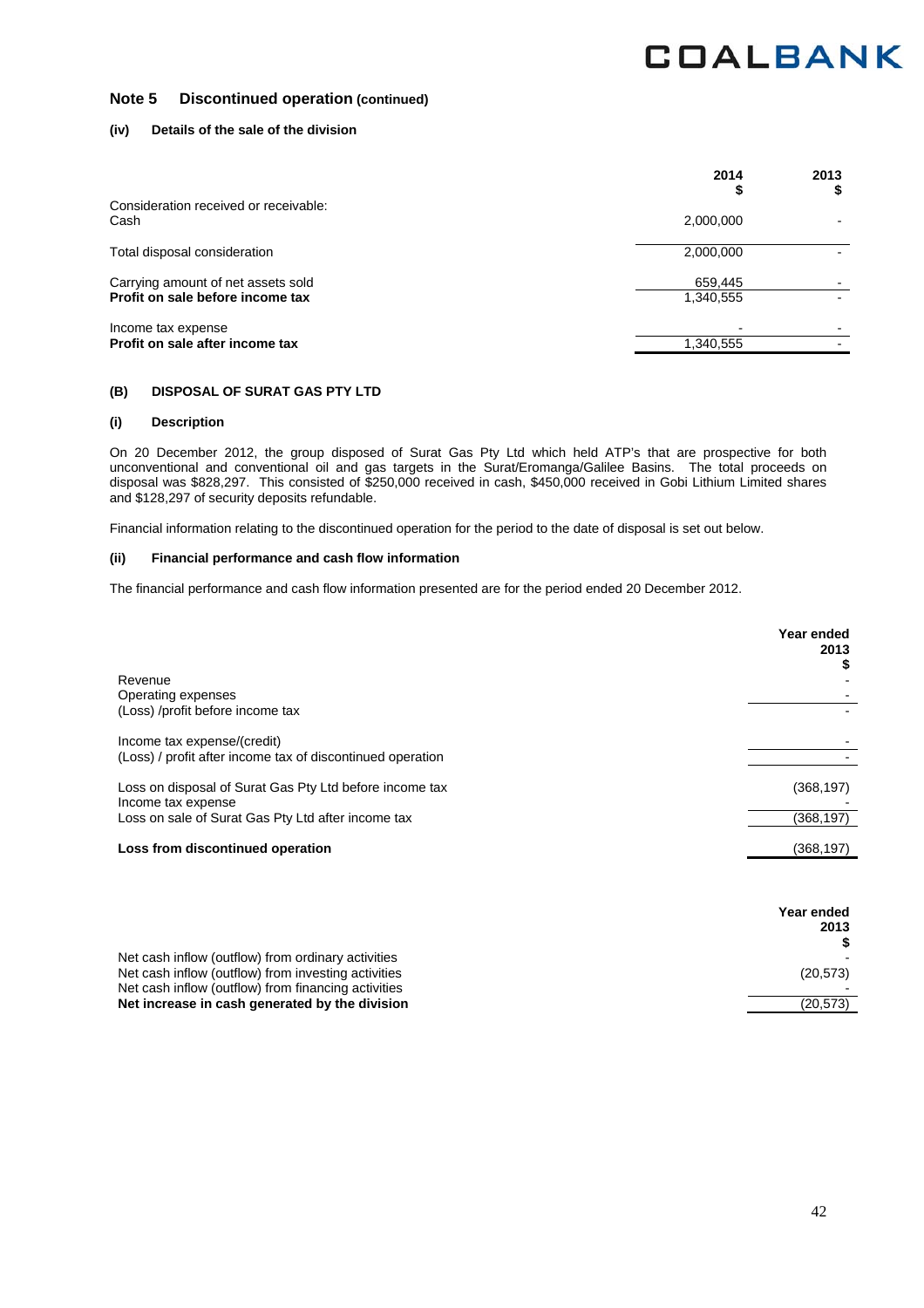**Consolidated 2014**  2013

\$

**\$**

## **Note 5 Discontinued operation (continued)**

#### **(iii) Carrying amounts of assets and liabilities**

The carrying amounts of assets and liabilities as at 20 December 2012 were:

|                             | 20 December |
|-----------------------------|-------------|
|                             | 2012        |
|                             |             |
| <b>Exploration assets</b>   | 3,118,197   |
| Security deposits           | 128,297     |
| <b>Total assets</b>         | 3,246,494   |
| Other financial liabilities | 1,500,000   |
| <b>Total liabilities</b>    | 1,500,000   |
| <b>Net assets</b>           | 1,746,494   |
|                             |             |

## **(iv) Details of the sale of the division**

|                                       | 2013<br>\$ |
|---------------------------------------|------------|
| Consideration received or receivable: |            |
| Cash                                  | 250,000    |
| Shares in Gobi Lithium Limited        | 450,000    |
| Security deposits refundable          | 128,297    |
| Total disposal consideration          | 828,297    |
| Carrying amount of net assets sold    | 1,746,494  |
| Loss on sale before income tax        | (918, 197) |
| Income tax expense                    |            |
| Loss on sale after income tax         | (918,197)  |

|  | Note 6 |  | <b>Expenses</b> |
|--|--------|--|-----------------|
|--|--------|--|-----------------|

Loss before income tax includes the following specific expenses:

| Defined contribution superannuation expense                                                                 | (375)   | 19,800        |
|-------------------------------------------------------------------------------------------------------------|---------|---------------|
| Depreciation<br>Plant and equipment                                                                         | 7.902   | 14.485        |
| Exploration assets written off                                                                              | 84.000  | 27,342        |
| Finance costs<br>Unwinding of issue costs financial liabilities not at fair value through<br>profit or loss | 296.944 | 594.899       |
| Issue costs of financial liabilities at fair value through profit or loss<br>Interest paid                  |         |               |
| Fair value (gains) losses on financial liabilities at fair value through profit or loss                     | (706)   | (1, 168, 039) |
| Other interest charges                                                                                      | 3.605   | 3.569         |
| Finance costs expensed                                                                                      | 299.843 | (569.571)     |

## **Note 7 Income tax expense**

|  |  |  | (a) Income tax expense |
|--|--|--|------------------------|
|--|--|--|------------------------|

| Current tax expense<br>Deferred tax expense |  |
|---------------------------------------------|--|
| Aggregate income tax expense                |  |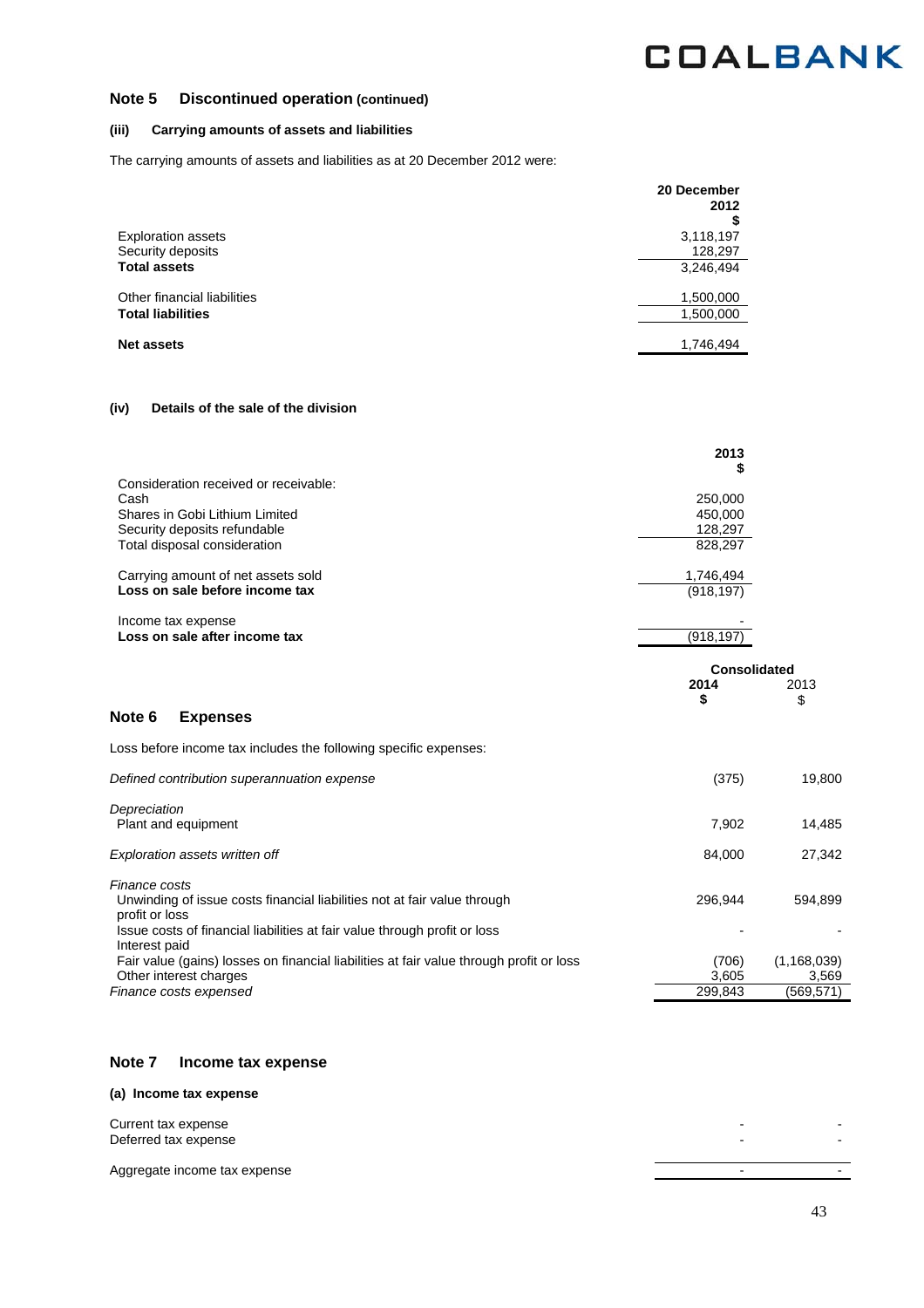|                                                                                                                                              | <b>Consolidated</b>      |                            |
|----------------------------------------------------------------------------------------------------------------------------------------------|--------------------------|----------------------------|
| Note 7 Income tax expense (continued)                                                                                                        | 2014<br>\$               | 2013<br>\$                 |
| (b) Numerical reconciliation of income tax expense to prima facie tax payable                                                                |                          |                            |
| Loss from operations before income tax expense                                                                                               | (609,917)                | (23, 742, 177)             |
| Tax at the Australian tax rate of 30% (2013: 30%)<br>Tax effect of amounts which are not deductible (taxable) in calculating taxable income: | (182, 975)               | (7, 122, 653)              |
| Share based payments<br>Disposal of subsidiary                                                                                               |                          | 50,377<br>(61, 053)        |
| Other                                                                                                                                        | 271                      | 364                        |
| Deferred tax assets not recognised                                                                                                           | (182, 704)<br>182,704    | (7, 132, 965)<br>7,132,965 |
| Income tax expense                                                                                                                           |                          |                            |
| (c) Deferred Tax Liabilities                                                                                                                 |                          |                            |
| The balance comprises temporary differences attributable to:                                                                                 |                          |                            |
| <b>Exploration expenditure</b>                                                                                                               | 5,943,297                | 6,001,564                  |
| Borrowing costs<br>Convertible notes                                                                                                         | 28,946                   | 1,863                      |
| Property, plant and equipment                                                                                                                | 2,310                    | 5,044                      |
| Other                                                                                                                                        | 318                      |                            |
| Total deferred tax liabilities<br>Set-off of deferred tax assets pursuant to set-off provisions                                              | 5,974,871<br>(5,974,871) | 6,008,471<br>(6,008,471)   |
|                                                                                                                                              |                          |                            |
| Net deferred tax liabilities                                                                                                                 |                          |                            |
| (d) Deferred Tax Assets                                                                                                                      |                          |                            |
| The balance comprises temporary differences attributable to:                                                                                 |                          |                            |
| Tax losses                                                                                                                                   | 19,163,759               | 19,254,487                 |
| Accruals<br>Borrowing costs                                                                                                                  | 8,926<br>11,096          | 6,000                      |
| <b>Business capital costs</b>                                                                                                                | 164,587                  | 137,431                    |
| Convertible bonds                                                                                                                            |                          | 5,613                      |
| Provisions                                                                                                                                   | 3,518                    |                            |
| Other financial liabilities                                                                                                                  | 450,000                  | 450,000                    |
| Total deferred tax assets                                                                                                                    | 19,801,886               | 19,853,531                 |
| Set-off of deferred tax assets pursuant to set-off provisions                                                                                | (5,974,871)              | (6,008,471)                |
| Net adjustment to deferred tax assets not recognized                                                                                         | (13,827,015)             | (13,845,060)               |
| Net deferred tax assets                                                                                                                      |                          |                            |
| (e) Unrecognised net deferred tax assets                                                                                                     |                          |                            |
| Unused tax losses for which no deferred tax asset has been recognized                                                                        | 46,090,050               | 46,150,200                 |
| Potential tax effect at 30%                                                                                                                  | 13,827,015               | 13,845,060                 |

Following the proportional takeover by Treasure Wheel Global Limited, the Group failed the Continuity of Ownership Test (COT). Unused tax losses are therefore carried forward under the Same Business Test (SBT). Management and the Directors are satisfied that the Group passes SBT on the basis that coal exploration has always been, and continues to be, the core focus of the business.

Unused losses which have not been recognized as an asset, will only be obtained if:

- (i) the group derives future assessable income of a nature and of an amount sufficient to enable the losses to be realized;
- (ii) the group continues to comply with the conditions for deductibility imposed by the law; and<br>(iii) on changes in tax legislation adversely affect the group in realizing the losses.
- no changes in tax legislation adversely affect the group in realizing the losses.

#### **(f) Tax consolidation legislation**

Coalbank Limited and its wholly-owned Australian subsidiaries have implemented the income tax consolidation legislation from 1 August 2010. Coalbank Limited is the head entity of the tax consolidated group for the year ended 30 June 2014. The Australian Taxation Office has been notified of the formation of the Coalbank Limited tax consolidated group.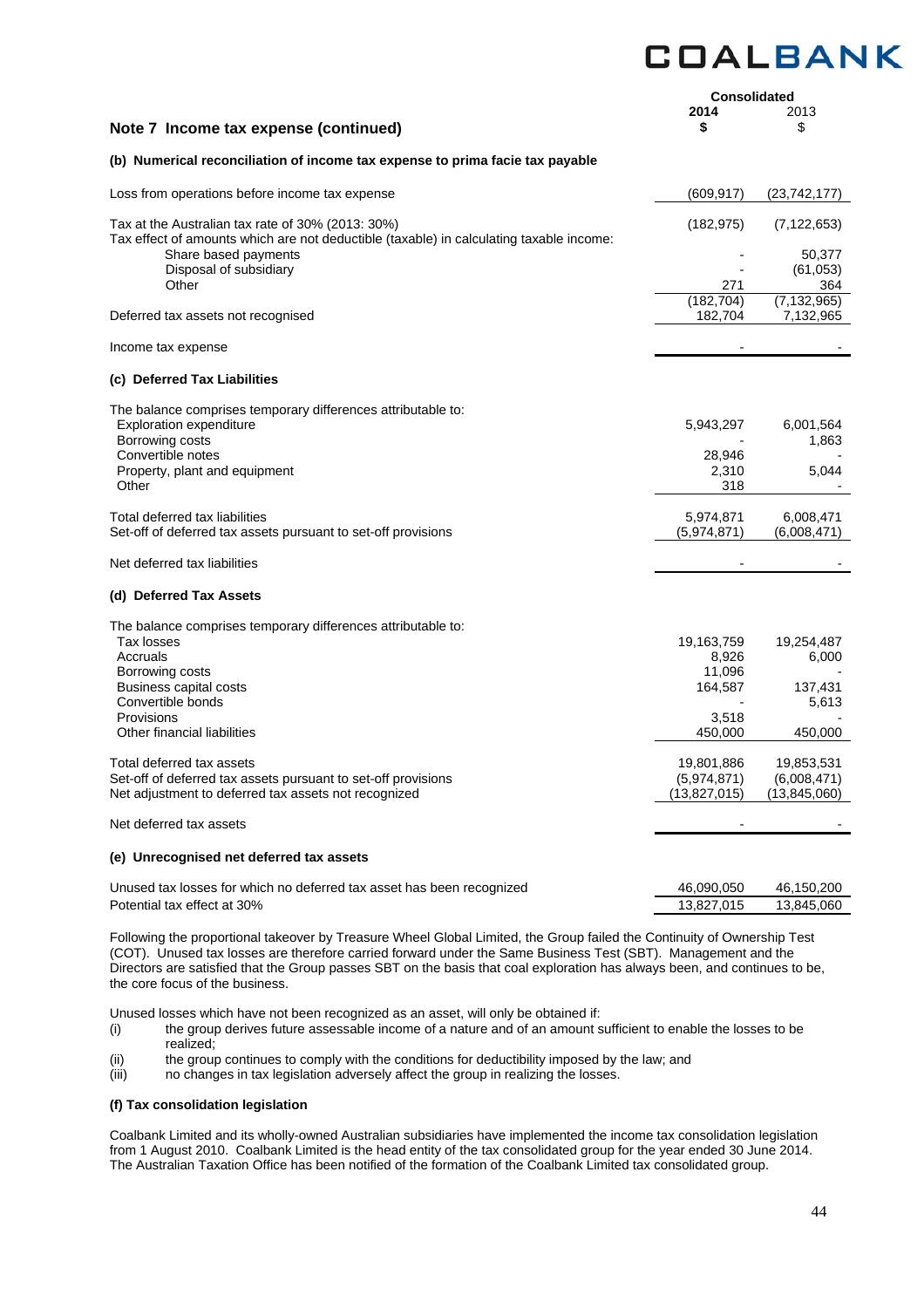|                  |                                            | <b>Consolidated</b> |            |
|------------------|--------------------------------------------|---------------------|------------|
|                  |                                            | 2014<br>S           | 2013<br>\$ |
| Note 8           | Current assets - Cash and cash equivalents |                     |            |
|                  | Cash at bank and on hand                   | 8.736               | 55,825     |
| Deposits at call |                                            | 133.688             | 851,948    |
|                  |                                            | 142.424             | 907.773    |

#### **(a) Risk exposure**

The Group's exposure to interest rate risk is discussed in Note 2. The maximum exposure to credit risk at the end of the reporting period is the carrying amount of each class of cash and cash equivalents mentioned above.

#### **(b) Deposits at call**

All deposits are at call bearing an interest rate of between 0% and 2.4% (2013 – 0% to 3.5%).

### **Note 9 Current assets – Trade and other receivables**

| Prepayments   | 12.145  | 117     |
|---------------|---------|---------|
| Other debtors | 155,782 | 135,339 |
|               | 167,927 | 135,456 |

| Note 10 Non-current assets - Plant and equipment                                                           | <b>Motor</b>        | Plant &            | Field plant &                 | <b>Total</b>                 |
|------------------------------------------------------------------------------------------------------------|---------------------|--------------------|-------------------------------|------------------------------|
| Consolidated                                                                                               | vehicles            | equipment<br>S     | equipment                     | S                            |
| Year ended 30 June 2013<br>Opening net book amount<br>Additions                                            |                     | 3,556              | 57,034                        | 60,590                       |
| <b>Disposals</b><br>Depreciation charge                                                                    |                     | (2,800)            | (16, 012)<br>(11,685)         | (16, 012)<br>(14, 485)       |
| Closing net book amount                                                                                    |                     | 756                | 29,337                        | 30,093                       |
| At 30 June 2013<br>At Cost<br>Accumulated depreciation                                                     | 27,259<br>(27, 259) | 36,462<br>(35,706) | 32,177<br>(2,840)             | 95,898<br>(65,805)           |
| Net book amount                                                                                            |                     | 756                | 29,337                        | 30,093                       |
| Year ended 30 June 2014<br>Opening net book amount<br>Additions<br><b>Disposals</b><br>Depreciation charge |                     | 756<br>(458)       | 29,337<br>(4,966)<br>(7, 444) | 30,093<br>(4,966)<br>(7,902) |
| Closing net book amount                                                                                    |                     | 298                | 16,927                        | 17,225                       |
| At 30 June 2014<br>At Cost<br>Accumulated depreciation                                                     | 27,259<br>(27, 259) | 36,462<br>(36,164) | 33,186<br>(16, 259)           | 96,907<br>(79,682)           |
| Net book amount                                                                                            |                     | 298                | 16,927                        | 17,225                       |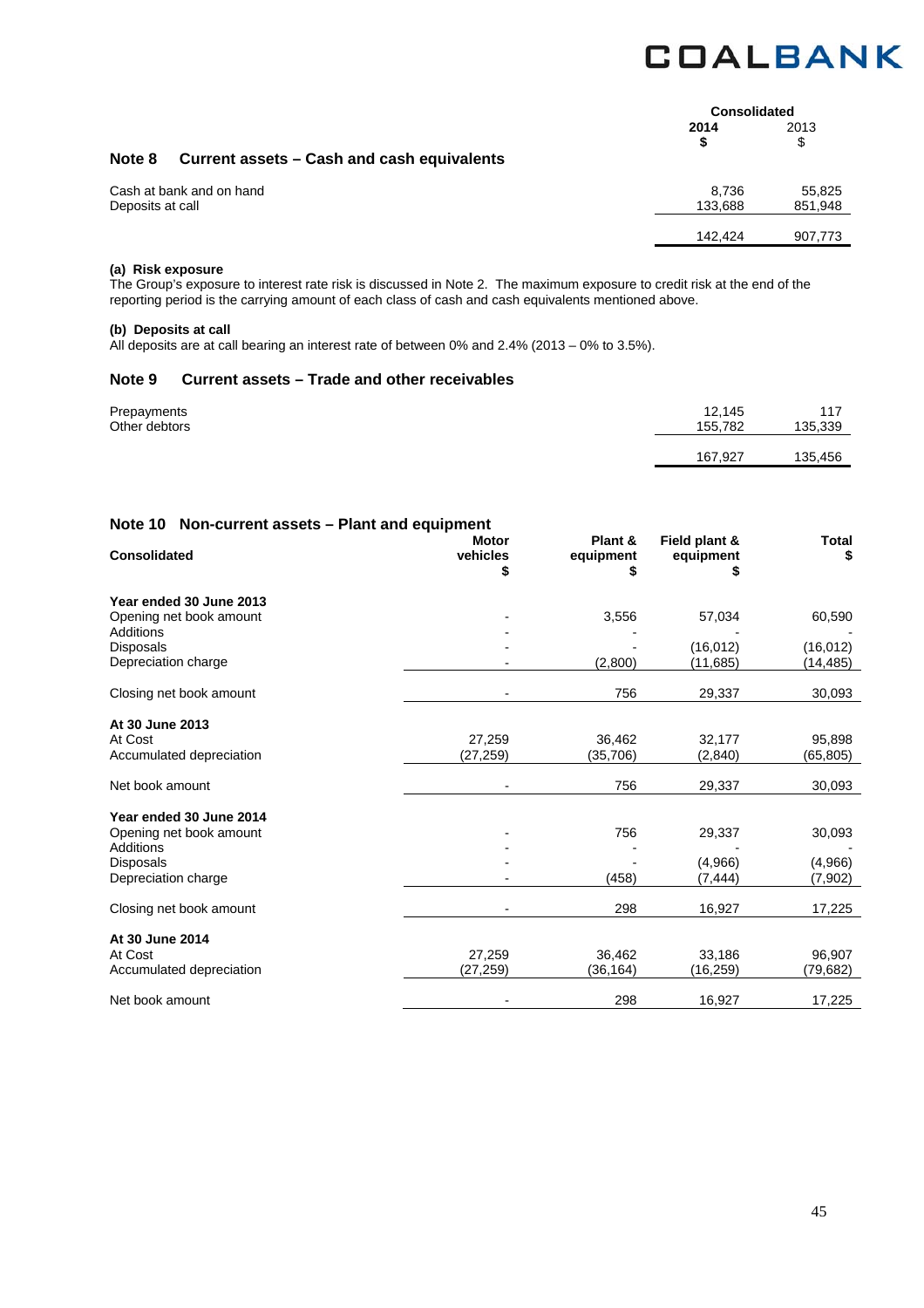|                                                                                                                                            | Consolidated         |            |
|--------------------------------------------------------------------------------------------------------------------------------------------|----------------------|------------|
|                                                                                                                                            | 2014<br>\$           | 2013<br>\$ |
| Note 11<br>Non-current assets - Available-for-sale financial assets                                                                        |                      |            |
| Unlisted equity securities – at cost                                                                                                       |                      | 450,000    |
| Unlisted securities are traded in inactive markets.                                                                                        |                      |            |
| Balance at the beginning of the year<br>Additions during the year<br>Impairment charge for the year<br>Impairment reversed during the year | 450.000<br>(450,000) | 450.000    |
| Balance at the end of the year                                                                                                             |                      | 450,000    |

### **Note 12 Non-current assets – Exploration and evaluation assets**

| Exploration phase costs – at cost                                                                                                                    | 19,810,991                                     | 20,005,214                                                            |
|------------------------------------------------------------------------------------------------------------------------------------------------------|------------------------------------------------|-----------------------------------------------------------------------|
| The capitalised exploration assets carried forward above has been determined as follows:                                                             |                                                |                                                                       |
| Balance at the beginning of the year<br>Expenditure incurred during the year<br>Impairment charge<br>Disposal of subsidiary<br>Exploration abandoned | 20.005.214<br>524.222<br>(634,445)<br>(84,000) | 43,733,957<br>1.298.549<br>(21,881,753)<br>(3, 118, 197)<br>(27, 342) |
| Balance at the end of the year                                                                                                                       | 19,810,991                                     | 20,005,214                                                            |

The ultimate recoupment of costs carried forward for exploration assets is dependent upon the successful development and commercial exploitation or alternatively sale of the interests in the tenements.

As a result of the Treasure Wheel Offer and the Directors' recommendation of the Offer required under the agreements with the Bidder, the Board recognized an impairment in the prior year of the Company's exploration and evaluation assets in order to comply with the relevant accounting standards. The impairment arose from the difference between the carrying value of COALBANK's exploration and evaluation assets and the valuation of COALBANK implied by the terms of the Treasure Wheel Offer.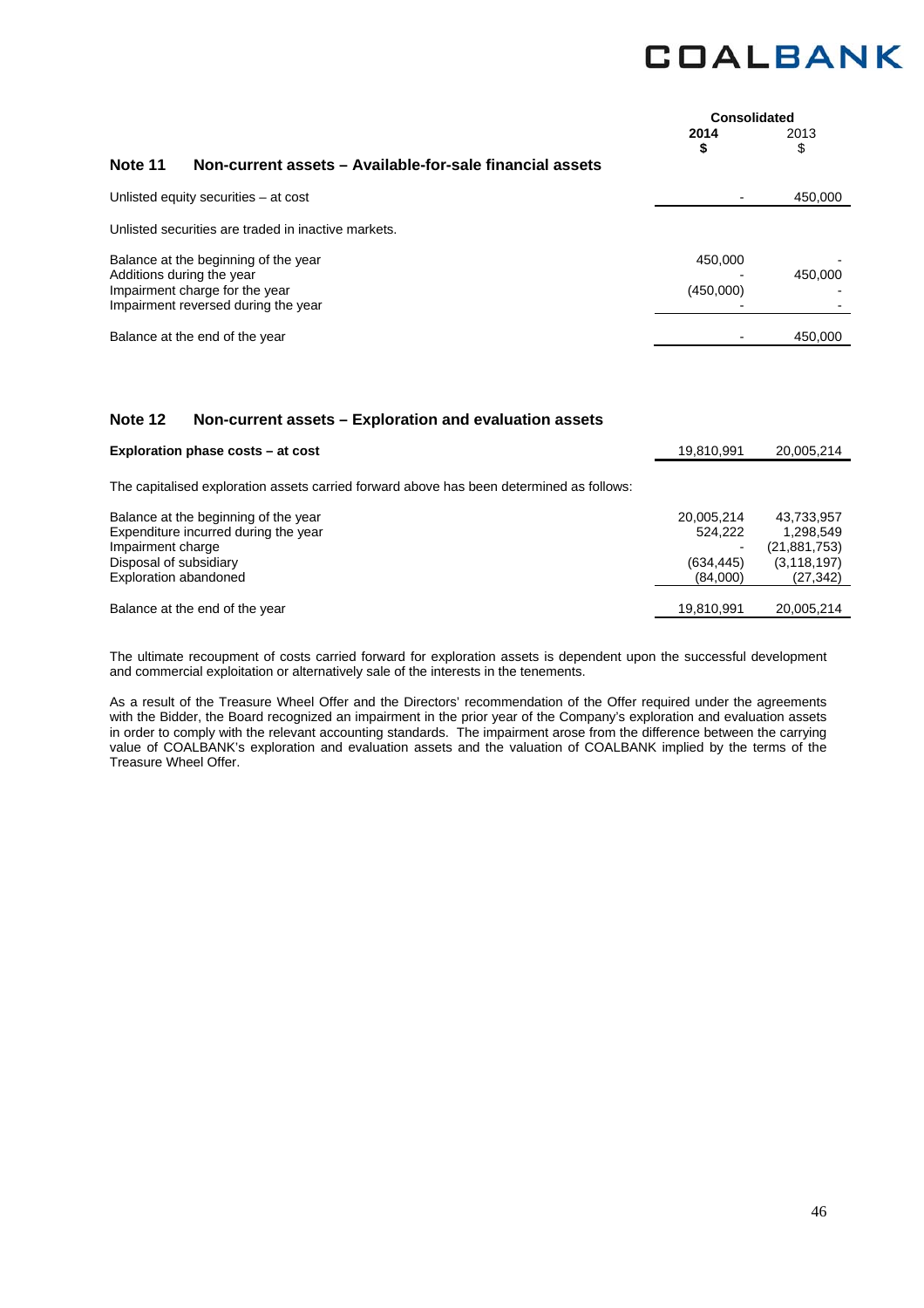|                   |                                                                                                                                                 | <b>Consolidated</b> |            |
|-------------------|-------------------------------------------------------------------------------------------------------------------------------------------------|---------------------|------------|
|                   |                                                                                                                                                 | 2014<br>\$          | 2013<br>\$ |
| Note 13           | Non-current assets – Other assets                                                                                                               |                     |            |
| Security deposit  |                                                                                                                                                 | 73,000              | 108,500    |
|                   | Security deposits represent amounts lodged with the Department of Employment, Economic<br>Development and Innovation as security for tenements. |                     |            |
| Note 14           | Current liabilities – Trade and other payables                                                                                                  |                     |            |
| Unsecured         |                                                                                                                                                 |                     |            |
| Trade payables    |                                                                                                                                                 | 157,212             | 469,041    |
|                   |                                                                                                                                                 | 157,212             | 469,041    |
| Note 15           | <b>Current liabilities - Borrowings</b>                                                                                                         |                     |            |
| <b>Borrowings</b> |                                                                                                                                                 | 200,000             |            |
| Convertible note  |                                                                                                                                                 | 1,903,513           |            |
|                   |                                                                                                                                                 | 2,103,513           |            |

During the financial year the 380 convertible notes on issue for \$1,900,000 were replaced with 1 convertible note with a face value of \$2,000,000. The new note is convertible into 133,333,333 ordinary shares of the parent entity, at any time at the option of the holder, or repayable on 13 November 2014. No interest is payable on the loan save in the event that the term is greater than 12 months, in which case interest will accrue at the rate of 15% per annum on and from 13 November 2014.

|                                                                      | <b>Consolidated</b> |            |
|----------------------------------------------------------------------|---------------------|------------|
|                                                                      | 2014<br>\$          | 2013<br>\$ |
| <b>Borrowings</b>                                                    |                     |            |
| Face value of notes issued                                           | 2,000,000           |            |
| Other equity securities – value of conversion rights (note $19(g)$ ) | (260, 870)          |            |
|                                                                      | 1,739,130           |            |
| Interest expense                                                     | 164,383             |            |
|                                                                      |                     |            |
| Current liability                                                    | 1,903,513           |            |

The initial fair value of the liability portion of the note was determined using a market interest rate for an equivalent nonconvertible note at the issue date. The liability is subsequently recognized on an amortised cost basis until extinguished on conversion or maturity of the notes. The remainder of the proceeds is allocated to the conversion option and recognized in shareholders' equity, net of income tax, and not subsequently remeasured.

During the financial year Treasure Wheel Global Limited also advanced the company \$200,000 by way of an unsecured loan. The loan is for an initial term of 12 months and accrues interest at a rate of 7% p.a.

## **Note 16 Current liabilities – Other**

Deposit for sale of non-core assets  $1,000,000$ 

- 1,000,000

During the prior year \$1,000,000 was received as a deposit relating to the sale of certain non-core assets. This was applied in the sale of asset disclosed in note 5(a).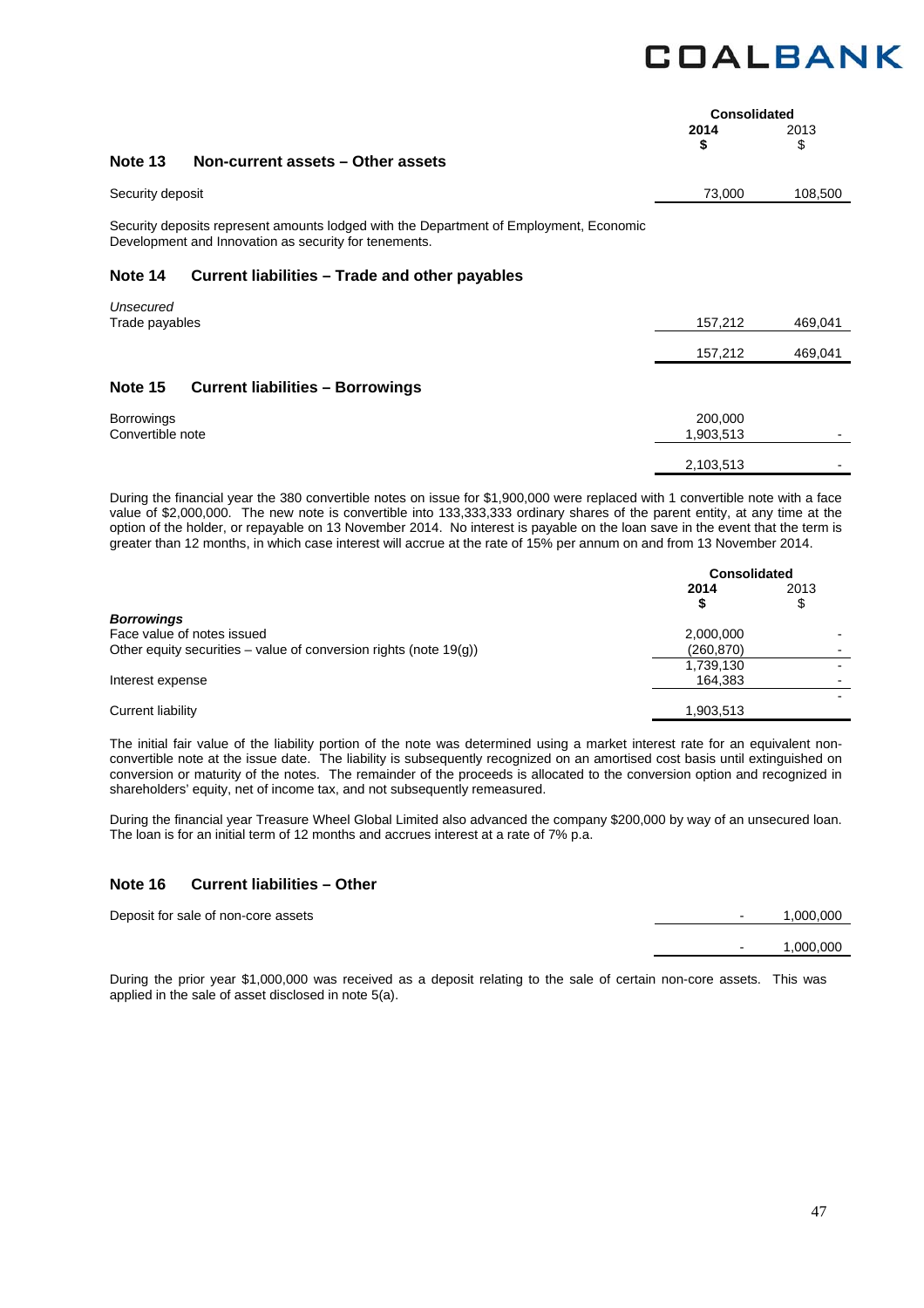|                             |                                                       | <b>Consolidated</b> |            |
|-----------------------------|-------------------------------------------------------|---------------------|------------|
|                             |                                                       | 2014                | 2013<br>\$ |
| Note 17                     | Non-current liabilities – Other financial liabilities |                     |            |
| Other financial liabilities |                                                       | 1,500,000           | 1.500.000  |
|                             |                                                       |                     |            |

The Group has agreements with Oliver Lennox-King (Lennox-King), whereby Lennox-King has paid a net \$1.5 million to the Group and in return the Group has agreed to pay Lennox-King a royalty equal to 1% of the gross value of coal sold from the tenements currently held by the Group, in the areas of the Moreton Energy Coal Project in the Clarence-Moreton Basin and the Tambo Coal & Gas Project in the Upper Surat Basin. The liability was initially recognised at fair value. Post initial recognition, the financial liability is accounted for in accordance with the Group policy for financial instruments set out in Note 1(o).

The royalty is only payable in the event of future production of coal.

The Group's exploration and evaluation activities have not progressed to a stage to allow more reliable measurement of any future royalty payment obligations. As such, the Board is of the view that the fair value at the time of the receipt of the funds remains the appropriate measure of fair value at reporting date.

|         |                                             | <b>Consolidated</b> |      |
|---------|---------------------------------------------|---------------------|------|
|         |                                             | 2014                | 2013 |
|         |                                             |                     |      |
| Note 18 | Non-current liabilities – Convertible bonds |                     |      |

The carrying value of Convertible Bonds are disclosed as:

| Derivative liability | $\overline{\phantom{0}}$ | 706       |
|----------------------|--------------------------|-----------|
| <b>Borrowings</b>    | $\sim$                   | 1,867,400 |
|                      | $\overline{\phantom{0}}$ | 1.868.106 |
|                      |                          |           |

During the financial year the 380 convertible notes on issue for \$1,900,000 were replaced with 1 convertible note with a face value of \$2,000,000. Refer to note 15 for further details regarding the new note.

The previous convertible notes were convertible into ordinary shares in the parent entity, at the option of the holder, up until 25 July 2014. The number of shares to be converted was dependent on the Conversion Price, which is the lower of \$0.038 and the price of any subsequent issue of ordinary shares. The convertible bonds had a zero coupon rate, were secured over all assets of the Group and were to mature in July 2014. The convertible bonds are presented in the statement of financial position as follows:

|                                                        | <b>Consolidated</b> |               |
|--------------------------------------------------------|---------------------|---------------|
|                                                        | 2014<br>\$          | 2013<br>\$    |
| <b>Borrowings</b>                                      |                     |               |
| Face value of notes issued                             |                     | 1,900,000     |
| Equity component                                       |                     |               |
| Derivative liability - fair value initially recognized |                     | (1, 139, 198) |
|                                                        |                     | 760,802       |
| <b>Issue costs</b>                                     |                     | (50, 603)     |
| Unwinding of discount                                  |                     | 1,157,201     |
| Non-current liability                                  |                     | 1,867,400     |
| <b>Derivative liability</b>                            |                     |               |
| Fair value initially recognized                        |                     | 1,139,198     |
| Fair value movement to 30 June 2012                    |                     | 29,547        |
| Fair value at 30 June 2012                             |                     | 1,168,745     |
| Fair value movement to 30 June 2013                    |                     | (1,168,039)   |
|                                                        |                     |               |
| Fair value at 30 June 2013                             |                     | 706           |
|                                                        |                     |               |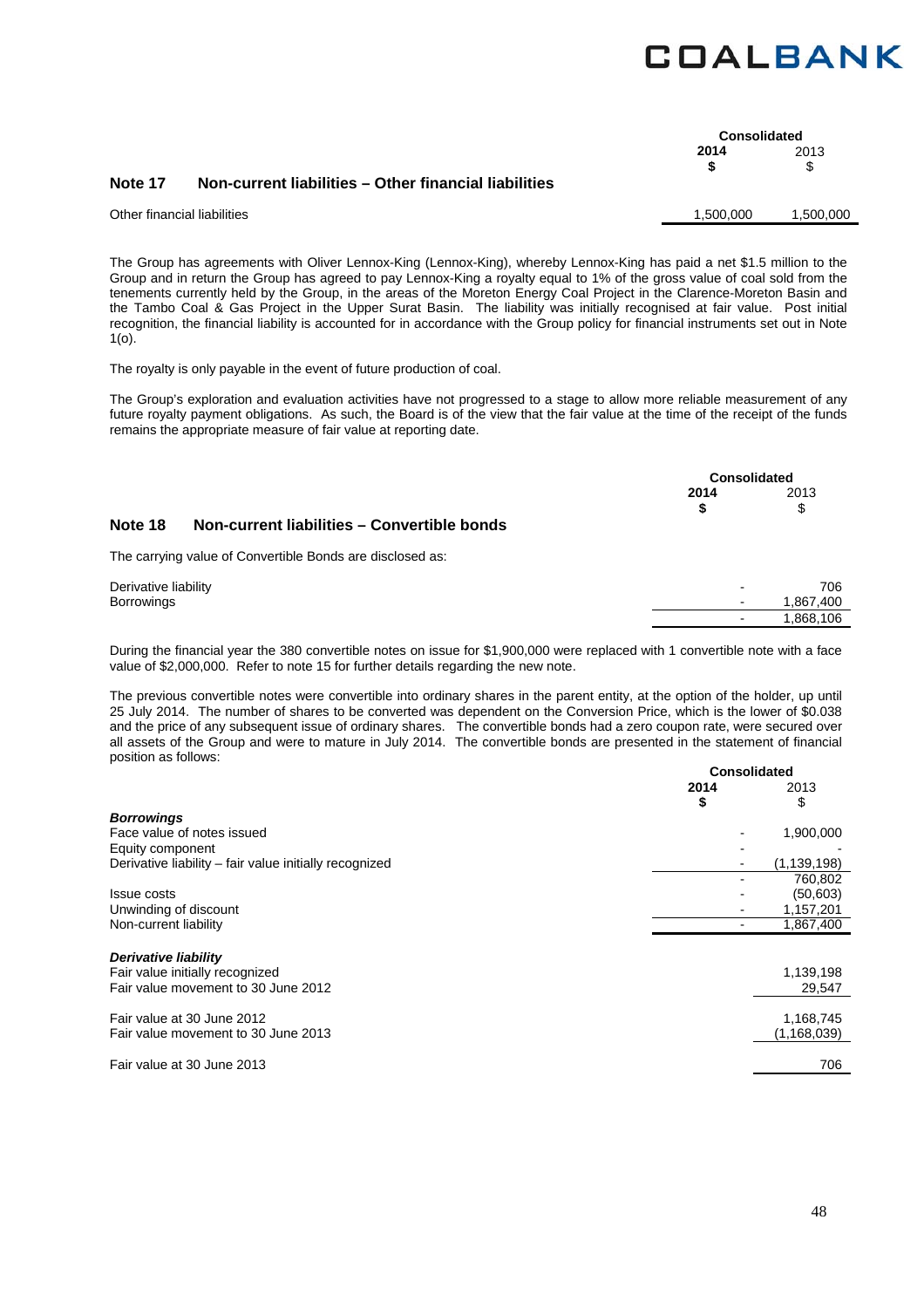#### **Note 19 Issued capital**

|     |                                                                         |                       | <b>Consolidated</b>      |            | <b>Consolidated</b> |
|-----|-------------------------------------------------------------------------|-----------------------|--------------------------|------------|---------------------|
|     |                                                                         | 2014<br><b>Shares</b> | 2013<br><b>Shares</b>    | 2014<br>\$ | 2013<br>\$          |
| (a) | Share capital                                                           |                       |                          |            |                     |
|     | (i)<br>Ordinary shares<br>Fully paid<br>(ii)<br>Other equity securities | 853,958,015           | 845,708,015              | 60,792,142 | 60,792,142          |
|     | Value of conversion rights<br>- convertible notes                       |                       | $\overline{\phantom{0}}$ | 260,870    |                     |
|     |                                                                         | 853,958,015           | 845,748,015              | 61,053,012 | 60,792,142          |

#### **(b) Movements in ordinary share capital:**

| <b>Date</b>       | <b>Details</b>                      | <b>Note</b> | Number of<br><b>Shares</b> | <b>Issue</b><br><b>Price</b> | \$         |
|-------------------|-------------------------------------|-------------|----------------------------|------------------------------|------------|
| 1 July 2012       | <b>Balance</b>                      |             | 812,931,073                |                              | 59,627,384 |
| 7 August 2012     | Placement                           | (e)         | 27,017,173                 | \$0.038                      | 1,026,653  |
| 20 September 2012 | Share purchase plan                 | (e)         | 5,759,769                  | \$0.038                      | 218,871    |
|                   | Share issue costs                   |             |                            |                              | (80, 766)  |
| 30 June 2013      | <b>Balance</b>                      |             | 845,708,015                |                              | 60,792,142 |
|                   | Performance rights exercised        | (f)         | 8,250,000                  |                              |            |
|                   | Value<br>conversion<br>riahts<br>οf |             |                            |                              |            |
|                   | convertible notes                   | (g)         |                            |                              | 260,870    |
|                   |                                     |             | 853,958,015                |                              | 61,053,012 |

#### **(c) Ordinary shares**

 Ordinary shares entitle the holder to participate in dividends and the proceeds on winding up of the company in proportion to the number of and amounts paid on the shares held.

 On a show of hands every holder of ordinary shares present at a meeting in person or by proxy, is entitled to one vote, and upon a poll each share is entitled to one vote.

Ordinary shares have no par value and the company does not have a limited amount of authorised capital.

#### **(d) Options**

At balance date there were no options over ordinary shares of COALBANK Limited on issue.

#### **(e) Placements**

- The following placements were made to sophisticated investors:
- 1) On 7 August 2012 27,017,173 ordinary shares were issued at \$0.038 each to raise \$1,026,653.
- 2) On 20 September 2012 5,759,769 ordinary shares were issued at \$0.038 each to raise \$218,871.

#### **(f) Performance rights**

8,250,000 performance rights over ordinary shares of COALBANK Limited were exercised during the period.

#### **(g) Other equity securities**

The amount shown for other equity securities is the value of the conversion rights relating to the convertible notes, details of which are shown in note 15.

#### **(h) Capital risk management**

The Group's objectives when managing capital are to safeguard its ability to continue as a going concern, so that it can continue to provide returns for shareholders, benefits for other stakeholders and to maintain an optimal capital structure to reduce the cost of capital.

The capital structure of the Group includes equity attributable to equity holders, comprising of issued capital, reserves and accumulated losses. In order to maintain or adjust the capital structure, the company may issue new shares, sell assets to reduce debt or adjust the level of activities undertaken by the company.

The Group monitors capital on the basis of cash flow requirements for operational, and exploration and evaluation expenditure. The Group will continue to use capital market issues and joint venture participant funding contributions to satisfy anticipated funding requirements.

The Group has no externally imposed capital requirements. The Group's strategy for capital risk management is unchanged from prior years.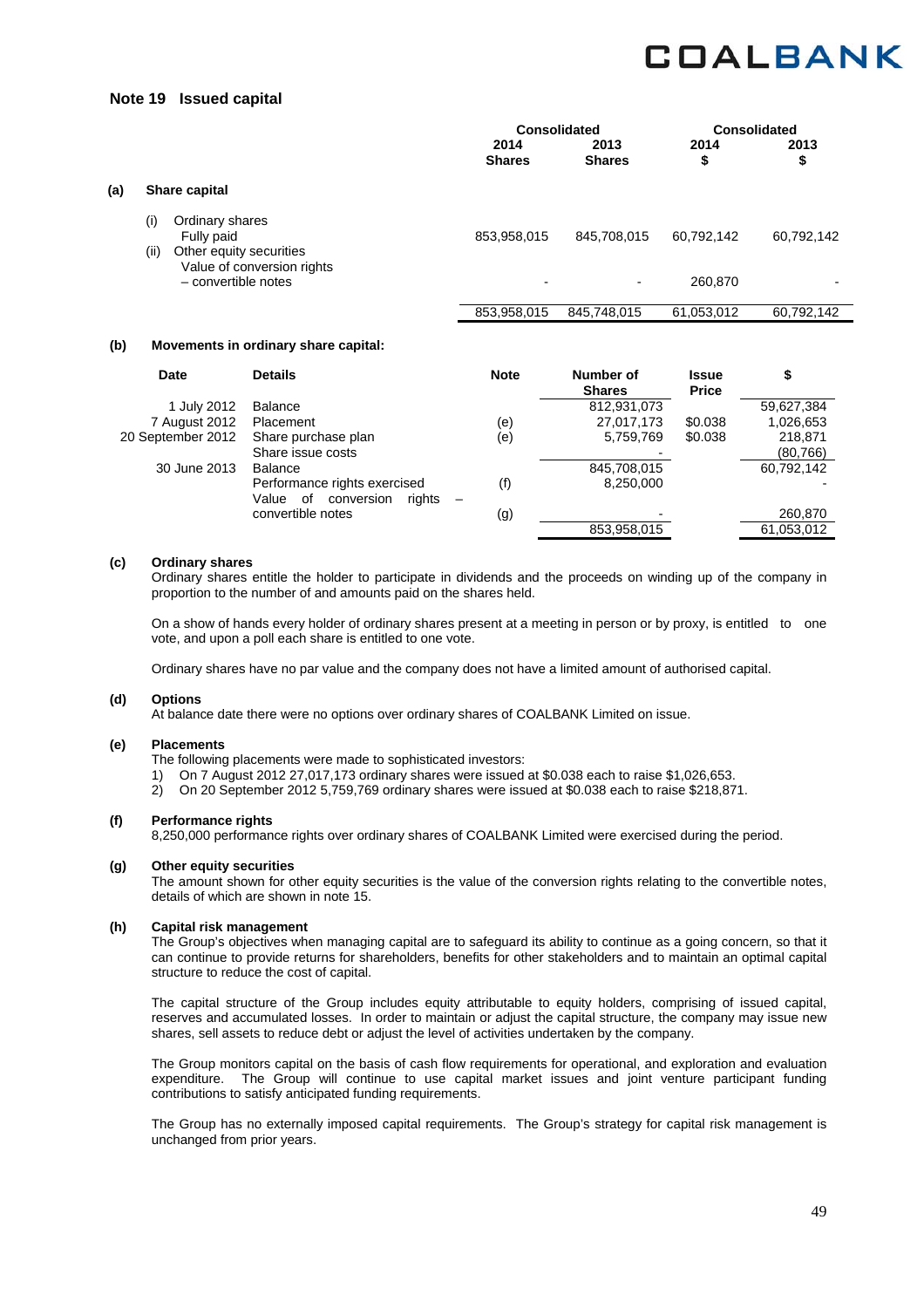|                                         | Consolidated |                |
|-----------------------------------------|--------------|----------------|
|                                         | 2014         | 2013           |
| Note 20 Reserves and accumulated losses | \$           | \$             |
|                                         |              |                |
| <b>Reserves</b><br>(a)                  |              |                |
| Share-based payments reserve            | 3,528,043    | 3,528,043      |
| <b>Movements:</b>                       |              |                |
| Balance 1 July                          | 3,528,043    | 3,360,119      |
| Share based payments                    |              | 167,924        |
| Balance 30 June                         | 3,528,043    | 3,528,043      |
|                                         |              |                |
| (b) Accumulated losses                  |              |                |
| Balance 1 July                          | (47,520,296) | (23, 778, 119) |
| Loss for the year                       | (609,917)    | (23, 742, 177) |
| Balance 30 June                         | (48130, 213) | (47,520,296)   |
|                                         |              |                |

#### **Nature and purpose of reserves**

*Share based payments reserve* 

The share-based payments reserve is used to recognise:

(a) the grant date fair value of options issued to directors / contractors and vendors of assets

(b) the grant date fair value of performance rights issued to directors / contractors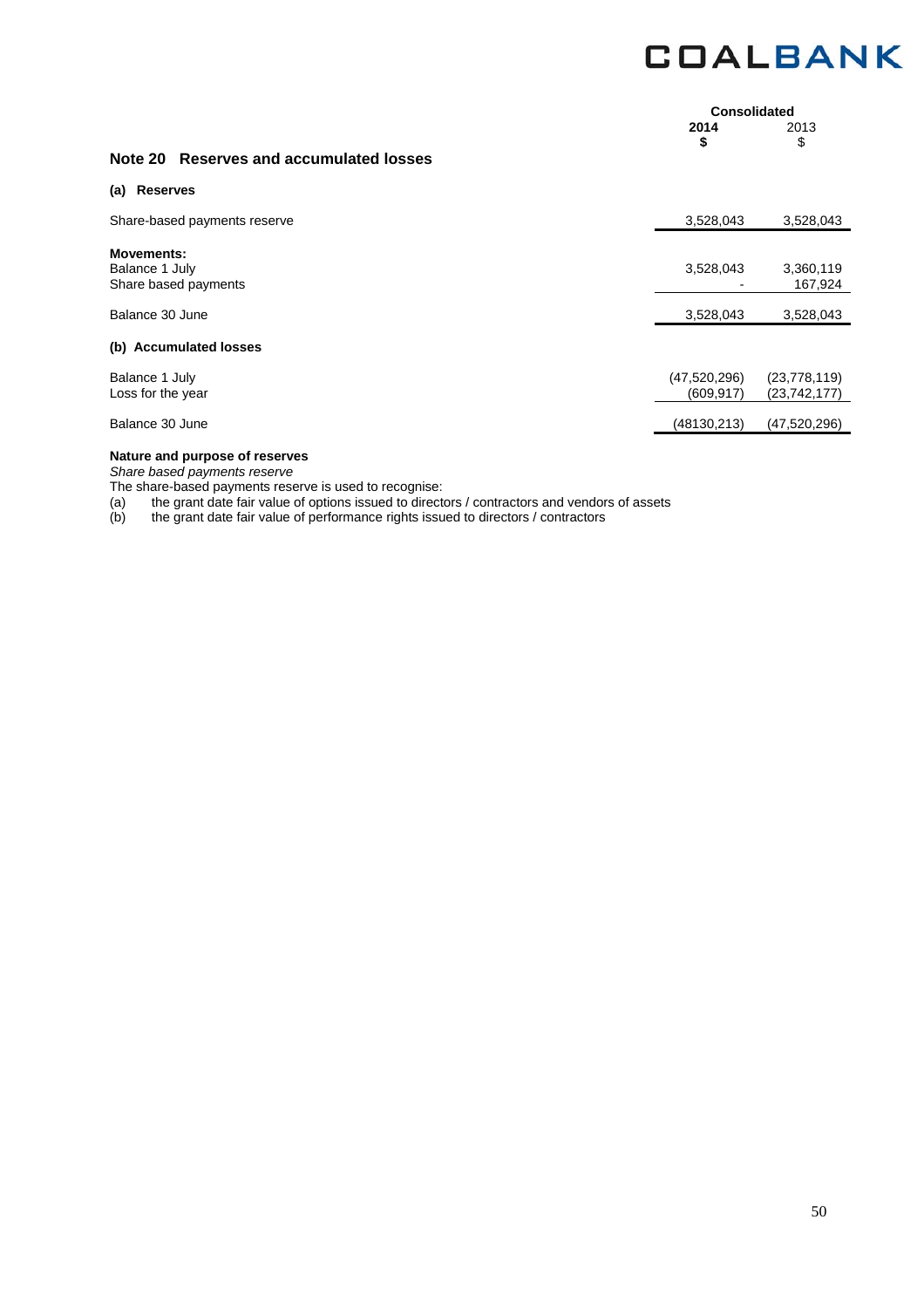### **Note 21 Parent entity information**

The following information relates to the parent entity, COALBANK Limited. The information presented has been prepared using accounting policies that are consistent with those presented in Note 1 where applicable.

|                                                          | 2014<br>\$                | 2013<br>\$                  |
|----------------------------------------------------------|---------------------------|-----------------------------|
| <b>Current assets</b>                                    | 309,650                   | 1,042,837                   |
| Non-current assets                                       | 7,669,370                 | 18,209,780                  |
| <b>Total assets</b>                                      | 7,979,020                 | 19,252,617                  |
| <b>Current liabilities</b>                               | 2,254,277                 | 462,000                     |
| Non-current liabilities                                  | 2,151,020                 | 4,368,106                   |
| <b>Total liabilities</b>                                 | 4,405,297                 | 4,830,106                   |
| <b>Issued capital</b>                                    | 61,052,995                | 60,792,142                  |
| <b>Accumulated losses</b><br>Share based payment reserve | (61,007,315)<br>3,528,043 | (49, 897, 674)<br>3,528,043 |
| <b>Total equity</b>                                      | 3,573,723                 | 14,422,511                  |
|                                                          |                           |                             |
| Profit or loss for the year                              | (11,024,496)              | (25, 837, 350)              |
|                                                          |                           |                             |
| <b>Total comprehensive income</b>                        | (11,024,496)              | (25, 837, 350)              |

#### **Contingent liabilities**

COALBANK Limited does not have any contingent liabilities at 30 June 2014.

#### **Capital commitments**

COALBANK Limited has the following exploration commitments, which are included in the Group's exploration commitments as detailed in note 27:

|                                                                                           | <b>Consolidated</b> |  |
|-------------------------------------------------------------------------------------------|---------------------|--|
| 2014                                                                                      | 2013                |  |
|                                                                                           |                     |  |
| <b>Exploration commitments</b>                                                            |                     |  |
| Commitments for payments under exploration permits for coal in existence at the reporting |                     |  |
| date but not recognized as liabilities payable is as follows:<br>2.901.111                | 3.099.444           |  |

#### **Guarantees**

COALBANK Limited has not guaranteed any debts of its subsidiaries.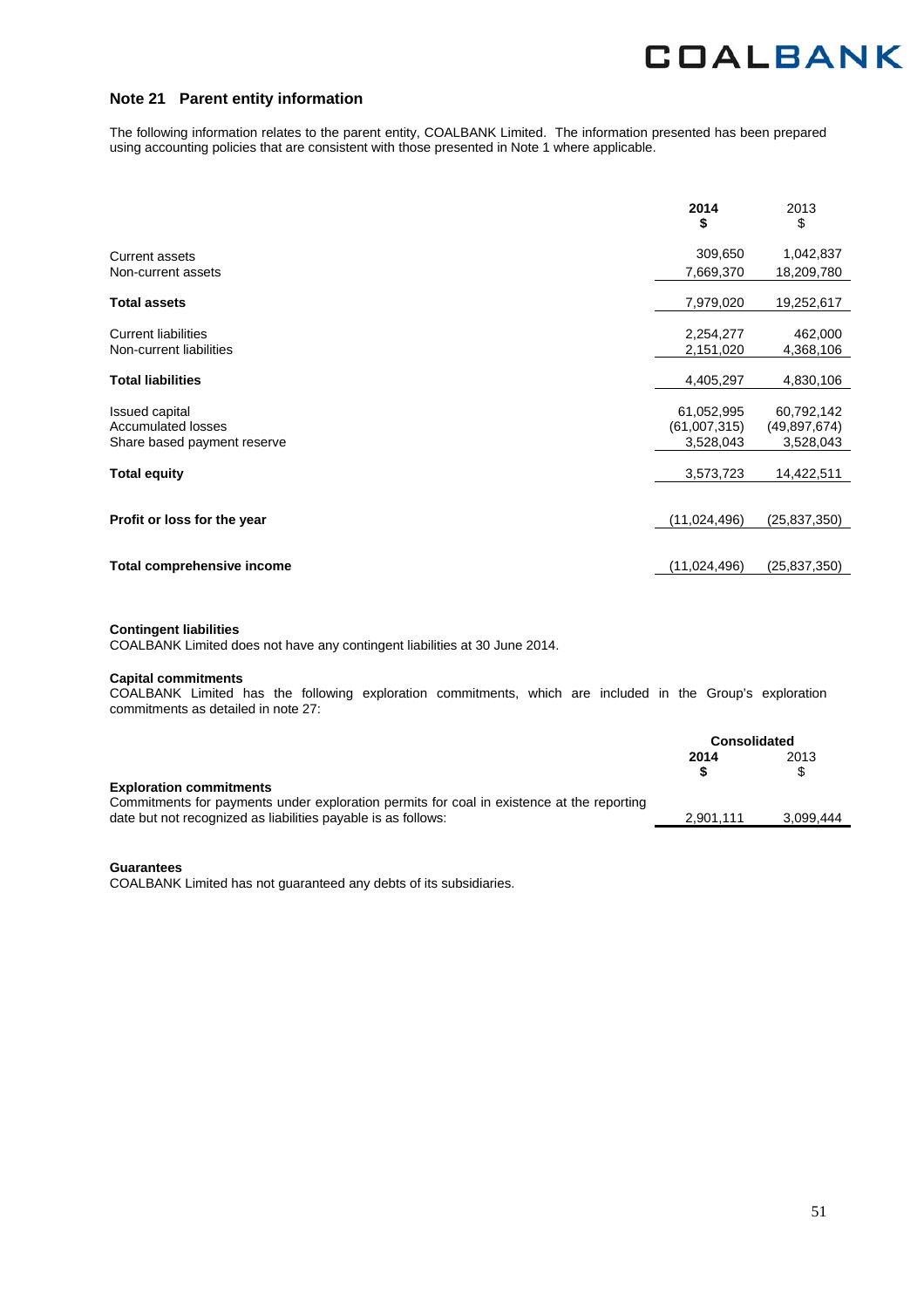### **Note 22 Key management personnel disclosures**

#### **Key management personnel compensation**

|                                                                                  |                  | <b>Consolidated</b>          |  |
|----------------------------------------------------------------------------------|------------------|------------------------------|--|
|                                                                                  | 2014<br>S        | 2013<br>\$                   |  |
| Short-term employee benefits<br>Post-employment benefits<br>Share-based payments | 396.221<br>(375) | 651,896<br>19,800<br>142,447 |  |
|                                                                                  | 395.846          | 814,143                      |  |

### **Note 23 Remuneration of auditors**

|                                                                                                                                                        | Consolidated |            |
|--------------------------------------------------------------------------------------------------------------------------------------------------------|--------------|------------|
|                                                                                                                                                        | 2014<br>\$   | 2013<br>\$ |
| During the year the following fees were paid or payable for services provided by the auditor<br>or, its related practices and non-related audit firms: |              |            |
| <b>BDO Audit Pty Ltd</b><br>Audit services                                                                                                             |              |            |
| Audit and review of financial reports                                                                                                                  | 30.140       | 37.500     |
| Total remuneration for audit and other assurance services                                                                                              | 30,140       | 37,500     |
| Other services<br>Accounting advice                                                                                                                    |              |            |
| Total remuneration for other services                                                                                                                  |              |            |
| <b>Total auditor remuneration</b>                                                                                                                      | 30.140       | 37.500     |

### **Note 24 Related parties**

#### **(a) Parent entities**

The parent entity and ultimate Australian parent entity within the group is COALBANK Limited. The ultimate parent entity is Treasure Wheel Global Limited which at 30 June 2014 owned 62.29% (2013: 0%).

#### **(b) Subsidiaries**

Interests in subsidiaries are set out in note 28.

#### **(c) Key management personnel**

Disclosures relating to key management personnel are set out in note 22.

#### **(d) Amounts payable to related parties**

During the financial year Treasure Wheel Global Limited advanced Coalbank Limited loan funds of \$200,000. The loan is unsecured and for an initial period of 12 month. The loan accrues interest at a rate of 7% pa with the interest being payable at the expiry of the loan.

Included in trade payables is an amount of \$67,392 which represents amounts payable to directors for unpaid directors' fees.

On 20 November 2013, the group disposed of its wholly owned subsidiary, Harvest Metals Pty Ltd, along with its Biloela South, Coalbank South and Chinchilla East EPC's to Treasure Wheel Global Limited for \$2,000,000. Refer to Note 5 for details.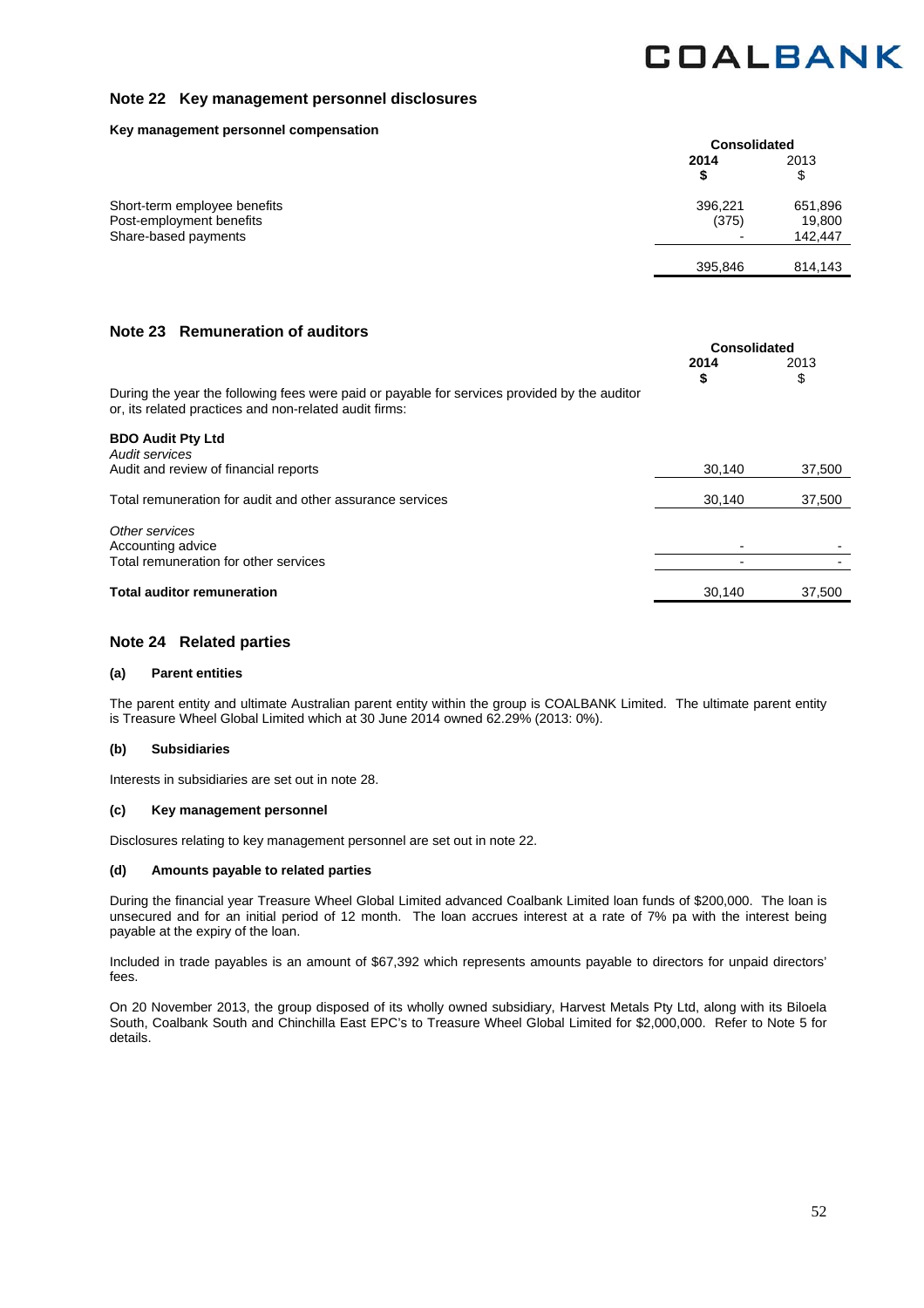### **Note 25 Events occurring after reporting date**

Since 30 June 2014 Coalbank Limited has raised \$1,921,405.50 from placement of 128,093,700 fully paid ordinary shares.

Since 30 June 2014 Coalbank Limited has been advanced loan funds of \$100,000 from Treasure Wheel Global Limited. The loan is unsecured and for an initial period of 12 month. The loan accrues interest at a rate of 7% pa with the interest being payable at the expiry of the loan.

At the date of this report there are no other matters or circumstances which have arisen since 30 June 2014 that have significantly affected, or may significantly affect:

- (a) the Group's operations in future financial years, or
- (b) the results of those operations in future financial years, or (c) the Group's state of affairs in future financial years.
- the Group's state of affairs in future financial years.

#### **Note 26 Reconciliation of loss after income tax to net cash outflow from operating activities**

|                                                                                         | Consolidated  |                |
|-----------------------------------------------------------------------------------------|---------------|----------------|
|                                                                                         | 2014<br>\$    | 2013<br>\$     |
| Loss after income tax                                                                   | (609.917)     | (23, 742, 177) |
| <b>Exploration abandoned</b>                                                            |               | 27,342         |
| Impairment of exploration and evaluation assets                                         | 84,000        | 21,881,753     |
| Impairment of available-for-sale financial assets                                       | 450,000       |                |
| Depreciation                                                                            | 7,902         | 14,485         |
| Share based payments                                                                    |               | 167,924        |
| Profit on sale of fixed assets                                                          | (1,534)       | (412)          |
| (Profit) Loss on sale of subsidiary                                                     | (1,340,555)   | 918,197        |
| Finance costs:                                                                          |               |                |
| Unwinding of issue costs financial liabilities not at fair value through profit or loss | 296,944       | 594,899        |
| Fair value (gains) losses on financial liabilities at fair value through profit or loss | (706)         | (1, 168, 039)  |
| Other                                                                                   |               | 3,569          |
| Change in operating assets and liabilities:                                             |               |                |
| (Increase)/decrease in trade and other receivables                                      | (32, 471)     | 44,672         |
| Increase/(decrease) in trade and other payables                                         | (311,198)     | 297,792        |
| Net cash outflow from operating activities                                              | (1, 457, 535) | (959,995)      |

### **Note 27 Commitments for expenditure**

|                                                                                     | Consolidated |           |
|-------------------------------------------------------------------------------------|--------------|-----------|
|                                                                                     | 2014         | 2013      |
|                                                                                     |              |           |
| <b>Exploration commitments</b>                                                      |              |           |
| Commitments for payments under exploration permits for minerals in existence at the |              |           |
| reporting date but not recognized as liabilities payable is as follows:             | 4.332.500    | 9.341.389 |

So as to maintain current rights to tenure of various exploration tenements, the Group will be required to outlay amounts in respect of tenement exploration expenditure commitments. These outlays, which arise in relation to granted tenements are noted above. The outlays may be varied from time to time, subject to approval of the relevant government departments, and may be relieved if a tenement is relinquished.

Exploration commitments are calculated on the assumption that each of these tenements will be held for its full term. But, in fact, commitments will decrease materially as exploration advances and ground that is shown to be unprospective is progressively surrendered. Expenditure commitments on prospective ground will be met out of existing funds, joint ventures, farm-outs, and new capital raisings.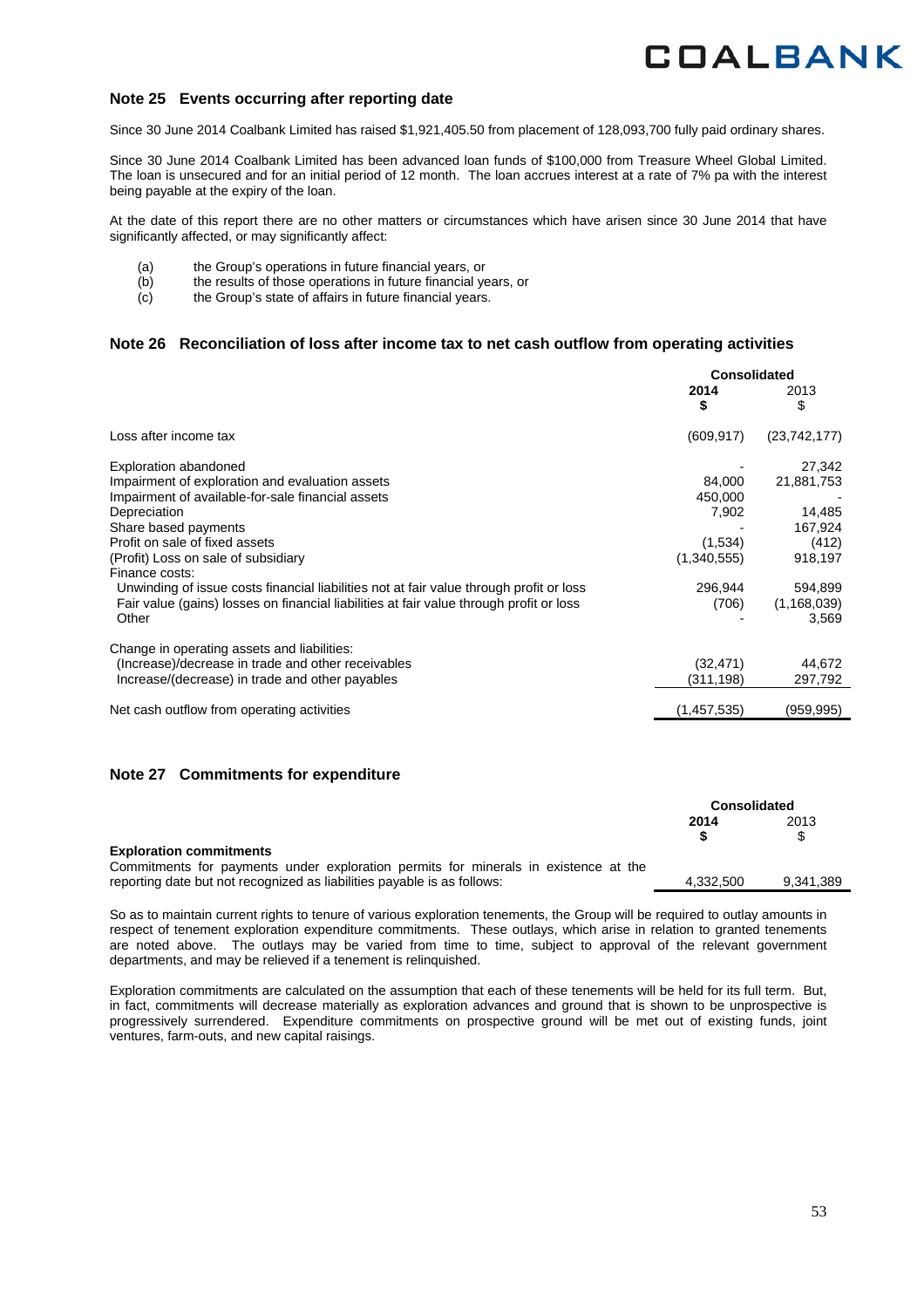**2014** 

**2013**

### **Note 28 Subsidiaries**

The consolidated financial statements incorporate the assets, liabilities and results of the following subsidiaries in accordance with the accounting policy described in Note 1(b):

| Name of entity                 | Principal<br>Activities | Country of<br>incorporation | Class of shares |                          | Equity holding |
|--------------------------------|-------------------------|-----------------------------|-----------------|--------------------------|----------------|
|                                |                         |                             |                 | 2014<br>%                | 2013<br>$\%$   |
| Lodestone Coal Pty Limited     | Coal exploration        | Australia                   | Ordinary        | 100                      | 100            |
| Lodestone CSG Pty Limited      | Gas exploration         | Australia                   | Ordinary        | 100                      | 100            |
| Lodestone Minerals Pty Limited | Mineral<br>exploration  | Australia                   | Ordinary        | 100                      | 100            |
| Tambo Coal & Gas Pty Limited   | Coal exploration        | Australia                   | Ordinary        | 100                      | 100            |
| Moreton Energy Pty Ltd         | Coal exploration        | Australia                   | Ordinary        | 100                      | 100            |
| Coalbank Qld Pty Itd           | Coal exploration        | Australia                   | Ordinary        | 100                      | 100            |
| Surat Mining Pty Ltd           | Coal exploration        | Australia                   | Ordinary        | 100                      | 100            |
| Harvest Metals Pty Ltd         | Mineral<br>exploration  | Australia                   | Ordinary        | $\overline{\phantom{0}}$ | 100            |

### **Note 29 Earnings per share**

|                                                                                                                                               | 20 I 4<br><b>Cents</b> | 20 I J<br><b>Cents</b> |
|-----------------------------------------------------------------------------------------------------------------------------------------------|------------------------|------------------------|
| (a)<br>Basic earnings per share                                                                                                               |                        |                        |
| From continuing operations attributable to ordinary equity holders of the company                                                             | (0.2)                  | (2.7)                  |
| From discontinued operation                                                                                                                   | 0.2                    | (0.1)                  |
| Total basic earnings per share attributable to the ordinary equity holders of the company                                                     | (0.0)                  | (2.8)                  |
| Diluted earnings per share<br>(b)                                                                                                             |                        |                        |
| From continuing operations attributable to ordinary equity holders of the company                                                             | (0.2)                  | (2.7)                  |
| From discontinued operation                                                                                                                   | 0.2                    | (0.1)                  |
| Total diluted earnings per share attributable to the ordinary equity holders of the company                                                   | (0.0)                  | (2.8)                  |
|                                                                                                                                               |                        |                        |
| Reconciliation of earnings used in calculating earnings per share<br>(c)                                                                      |                        |                        |
| Basic and diluted earnings per share                                                                                                          |                        |                        |
| Loss attributable to the ordinary equity holders of the company used in calculating basic                                                     |                        |                        |
| and diluted earnings per share:                                                                                                               |                        |                        |
| From continuing operations                                                                                                                    | (1,950,472)            | (22, 823, 980)         |
| From discontinued operation                                                                                                                   | 1,340,555              | (918, 197)             |
|                                                                                                                                               | (609, 917)             | (23, 742, 177)         |
|                                                                                                                                               |                        |                        |
| Weighted average number of shares used as the denominator<br>(d)                                                                              |                        |                        |
|                                                                                                                                               | 2014                   | 2013                   |
|                                                                                                                                               | <b>Number</b>          | <b>Number</b>          |
| Weighted average number of ordinary shares used as the denominator in                                                                         |                        |                        |
| calculating basic earnings per share                                                                                                          | 851,336,097            | 841,691,093            |
| Adjustments for calculation of diluted earnings per share:                                                                                    |                        |                        |
| Options                                                                                                                                       |                        |                        |
| Weighted average number of ordinary shares and potential ordinary<br>shares used as the denominator in calculating diluted earnings per share | 851,336,097            | 841,691,093            |
|                                                                                                                                               |                        |                        |

### **(e) Information concerning the classification of securities**

*Options and rights* 

There are no options or rights on issue at 30 June 2014. Options and rights on issue during the year are not included in the calculation of diluted earnings per share because they are antidilutive for the year ended 30 June 2014. These options and rights could potentially dilute basic earnings per share in the future. Details relating to options and rights are set out in note 30.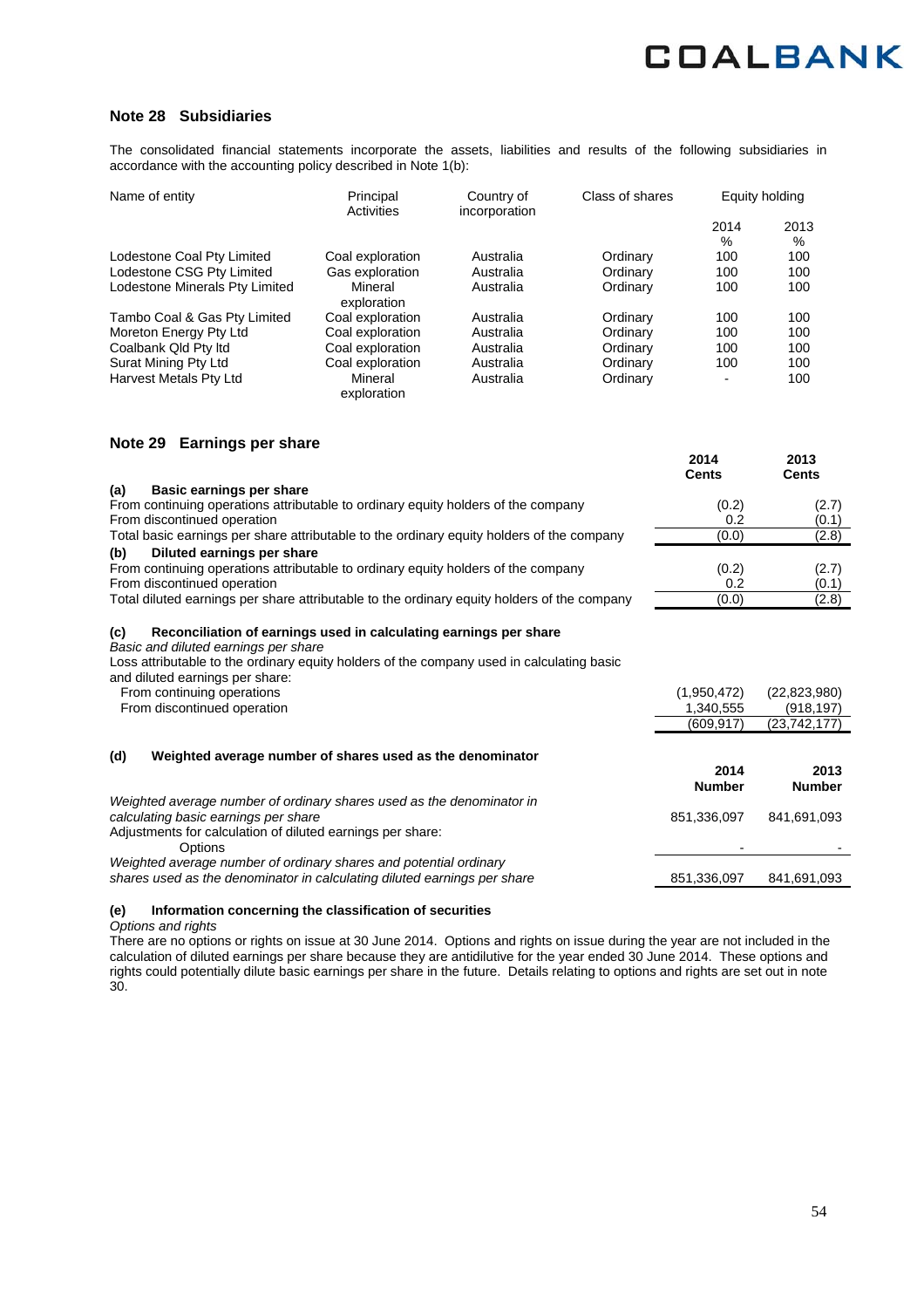### **Note 30 Share-based payments**

### **Options**

During the financial year COALBANK Limited did not grant any options.

Options granted carry no dividend or voting rights. When exercisable, each option is convertible into one ordinary share.

The exercise price of options is based on the weighted average price at which the company's shares are traded on the Australian Securities Exchange during the five trading days immediately before the options are granted.

Set out below are summaries of options granted:

### **2014**

| <b>Grant date</b> | <b>Expiry date</b>              | <b>Exercise</b><br>price | <b>Balance at</b><br>start of the<br>year<br><b>Number</b> | Granted<br>during<br>the year | <b>Exercised</b><br>during<br>the year | <b>Expired</b><br>during the<br>year | <b>Balance</b><br>at end of<br>the year | <b>Exercisable</b><br>at end of<br>the year |
|-------------------|---------------------------------|--------------------------|------------------------------------------------------------|-------------------------------|----------------------------------------|--------------------------------------|-----------------------------------------|---------------------------------------------|
|                   |                                 |                          |                                                            | <b>Number</b>                 | <b>Number</b>                          | <b>Number</b>                        | <b>Number</b>                           | <b>Number</b>                               |
| 17/11/2011        | 08/08/2013                      | \$0.0825                 | 3.000.000                                                  | $\overline{\phantom{a}}$      | $\sim$                                 | (3,000,000)                          | -                                       |                                             |
| 17/11/2011        | 08/08/2013                      | \$0.10                   | 4,000,000                                                  | $\overline{\phantom{a}}$      | $\blacksquare$                         | (4,000,000)                          |                                         |                                             |
| 02/06/2011        | 02/09/2014                      | \$0.25                   | 40,000,000                                                 | $\overline{\phantom{a}}$      |                                        | (40,000,000)                         |                                         |                                             |
| Total             |                                 |                          | 47.000.000                                                 |                               |                                        | (47,000,000)                         |                                         |                                             |
|                   | Weighted average exercise price |                          | \$0.23                                                     | $\overline{\phantom{a}}$      | ٠                                      | \$0.23                               |                                         |                                             |

#### **2013**

| <b>Grant date</b> | Expiry date                     | <b>Exercise</b><br>price | <b>Balance at</b><br>start of the<br>year<br><b>Number</b> | Granted<br>during<br>the year | <b>Exercised</b><br>during<br>the year | <b>Expired</b><br>during the<br>year | <b>Balance at</b><br>end of the<br>year | Exercisable<br>at end of<br>the year |
|-------------------|---------------------------------|--------------------------|------------------------------------------------------------|-------------------------------|----------------------------------------|--------------------------------------|-----------------------------------------|--------------------------------------|
|                   |                                 |                          |                                                            | <b>Number</b>                 | <b>Number</b>                          | <b>Number</b>                        | <b>Number</b>                           | <b>Number</b>                        |
| 17/11/2011        | 08/08/2013                      | \$0.0825                 | 3.000.000                                                  | $\blacksquare$                | ۰                                      | $\blacksquare$                       | 3.000.000                               | 3.000.000                            |
| 17/11/2011        | 08/08/2013                      | \$0.10                   | 4.000.000                                                  |                               | $\overline{\phantom{a}}$               |                                      | 4.000.000                               | 4.000.000                            |
| 02/06/2011        | 02/09/2014                      | \$0.25                   | 40,000,000                                                 | $\blacksquare$                | $\overline{\phantom{a}}$               | $\blacksquare$                       | 40,000,000                              |                                      |
| 02/06/2011        | 02/06/2013                      | \$0.1033                 | 3,000,000                                                  |                               | ۰.                                     | (3.000.000)                          |                                         |                                      |
|                   |                                 |                          |                                                            |                               |                                        |                                      |                                         |                                      |
| Total             |                                 |                          | 50.000.000                                                 |                               | ٠                                      | (3,000,000)                          | 47,000,000                              | 7.000.000                            |
|                   | Weighted average exercise price |                          | \$0.22                                                     | -                             | ٠                                      | \$0.10                               | \$0.23                                  | \$0.09                               |

The weighted average share price at the date of exercise of options exercised during the year ended 30 June 2014 was \$nil (2013 - \$nil).

The weighted average remaining contractual life of share options outstanding at the end of the period was nil (2013 – 1.0 years)

#### **Performance Rights**

During the financial year there were no performance rights granted and there were no performance rights on issue at the end of the financial year.

Performance rights granted carry no dividend or voting rights.

When exercisable, each performance right is convertible into one ordinary share.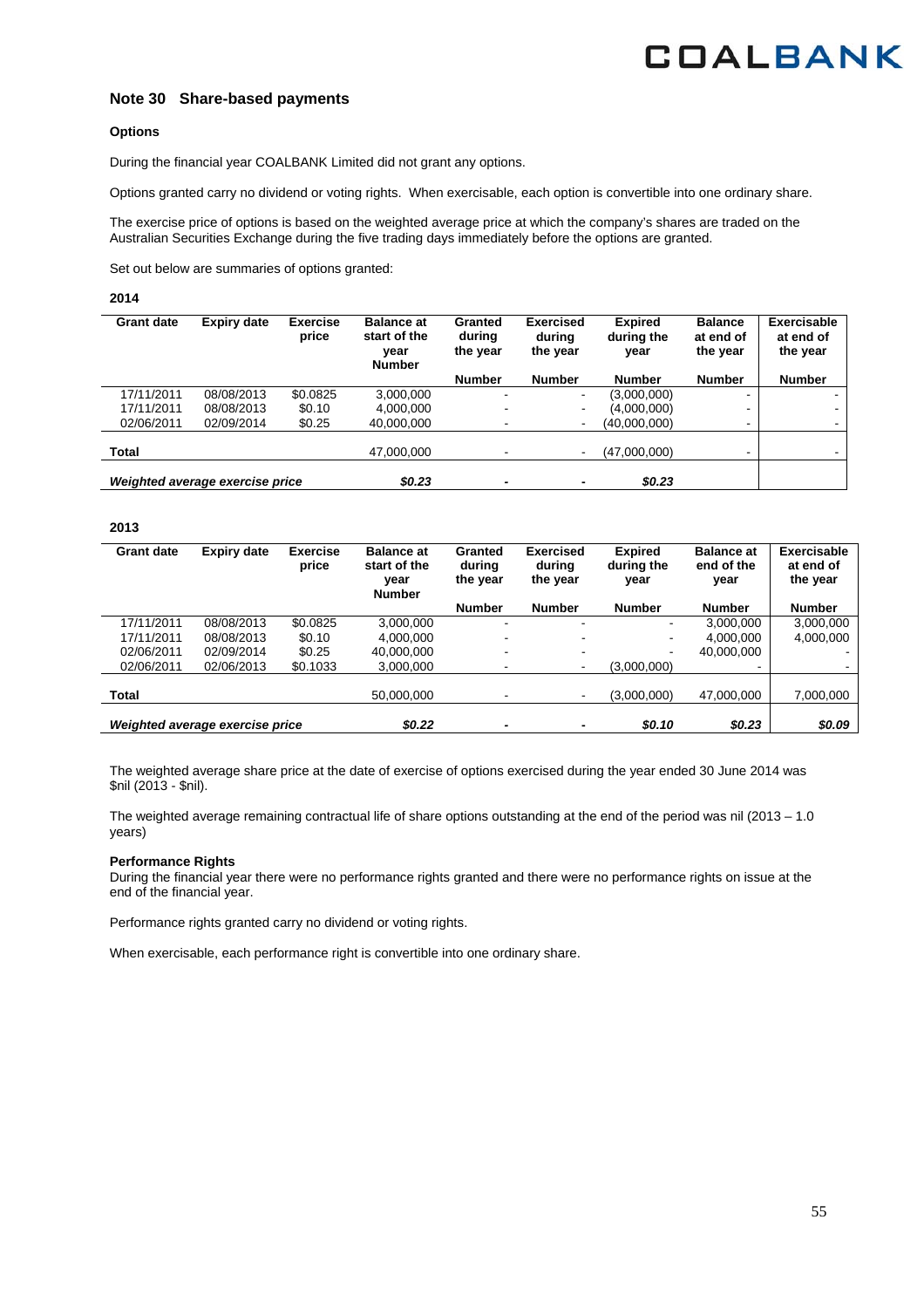### **Note 30 Share-based payments (continued)**

Set out below are summaries of performance rights on issue: **2014** 

| <b>Grant date</b> | Expiry date | <b>Exercise</b><br>price | <b>Balance at</b><br>start of the<br>year | Granted<br>during the<br>year | <b>Exercised</b><br>during the<br>vear | <b>Expired</b><br>during the<br>vear | <b>Balance at</b><br>end of the<br>year | Exercisable<br>at end of the<br>year |
|-------------------|-------------|--------------------------|-------------------------------------------|-------------------------------|----------------------------------------|--------------------------------------|-----------------------------------------|--------------------------------------|
|                   |             |                          | <b>Number</b>                             | <b>Number</b>                 | <b>Number</b>                          | <b>Number</b>                        | <b>Number</b>                           | <b>Number</b>                        |
| 26/06/2009        | 25/06/2019  | \$0.00                   | 8.000.000                                 |                               | (8,000,000)                            |                                      | ۰.                                      |                                      |
| 03/03/2010        | 03/03/2020  | \$0.00                   | 250,000                                   |                               | (250.000)                              |                                      | -                                       |                                      |
| Total             |             |                          | 8.250.000                                 |                               | (8.250.000)                            | -                                    | $\overline{\phantom{a}}$                | $\overline{\phantom{a}}$             |

#### **2013**

| 20 I J            |                    |                          |                                           |                                      |                                        |                                      |                                         |                                      |
|-------------------|--------------------|--------------------------|-------------------------------------------|--------------------------------------|----------------------------------------|--------------------------------------|-----------------------------------------|--------------------------------------|
| <b>Grant date</b> | <b>Expiry date</b> | <b>Exercise</b><br>price | <b>Balance at</b><br>start of the<br>year | <b>Granted</b><br>during the<br>year | <b>Exercised</b><br>during the<br>year | <b>Expired</b><br>during the<br>year | <b>Balance at</b><br>end of the<br>year | Exercisable<br>at end of the<br>year |
|                   |                    |                          | <b>Number</b>                             | <b>Number</b>                        | <b>Number</b>                          | <b>Number</b>                        | <b>Number</b>                           | <b>Number</b>                        |
| 26/06/2009        | 25/06/2019         | \$0.00                   | 8,000,000                                 |                                      | ۰.                                     |                                      | 8.000.000                               | 1.000.000                            |
| 03/03/2010        | 03/03/2020         | \$0.00                   | 250,000                                   |                                      | $\overline{\phantom{a}}$               |                                      | 250.000                                 |                                      |
|                   |                    |                          |                                           |                                      |                                        |                                      |                                         |                                      |
| Total             |                    |                          | 8,250,000                                 | -                                    | $\overline{\phantom{a}}$               |                                      | 8,250,000                               | 1,000,000                            |

The weighted average share price at the date of exercise of performance rights exercised during the year ended 30 June 2014 was \$0.009 (2013 - \$nil).

The weighted average remaining contractual life of performance rights outstanding at the end of the period was nil years  $(2013 - 6 \text{ years})$ 

Shares issued on the taking up of performance rights are issued for no consideration and therefore do not have a weighted average exercise price.

#### *Fair value of performance rights granted*

The assessed fair value at grant date of performance rights granted to the individuals is allocated equally over the period from grant date to estimated vesting date. Fair values at grant date are independently determined using the Monte Carlo Simulation method that takes into account the exercise price, the term of the performance right, the impact of dilution, the share price at grant date and expected price volatility of the underlying share, the expected dividend yield and the risk-free interest rate for the term of the performance right.

#### **Expense arising from share-based payment transactions**

Total expense arising from share-based payment transactions recognised during the period were as follows:

|      | <b>Consolidated</b> |  |  |
|------|---------------------|--|--|
| 2014 | 2013                |  |  |
| \$   |                     |  |  |
|      | 98,001              |  |  |
|      | 69,923              |  |  |
| -    | 167.924             |  |  |
|      |                     |  |  |

### **Note 31 Contingent liabilities**

The Group does not have any contingent liabilities at 30 June 2014.

### **Note 32 Entity details**

The registered office and principal place of business of the company is:

Level 6, 344 Queen Street Brisbane QLD 4000 Ph (07) 3229 6606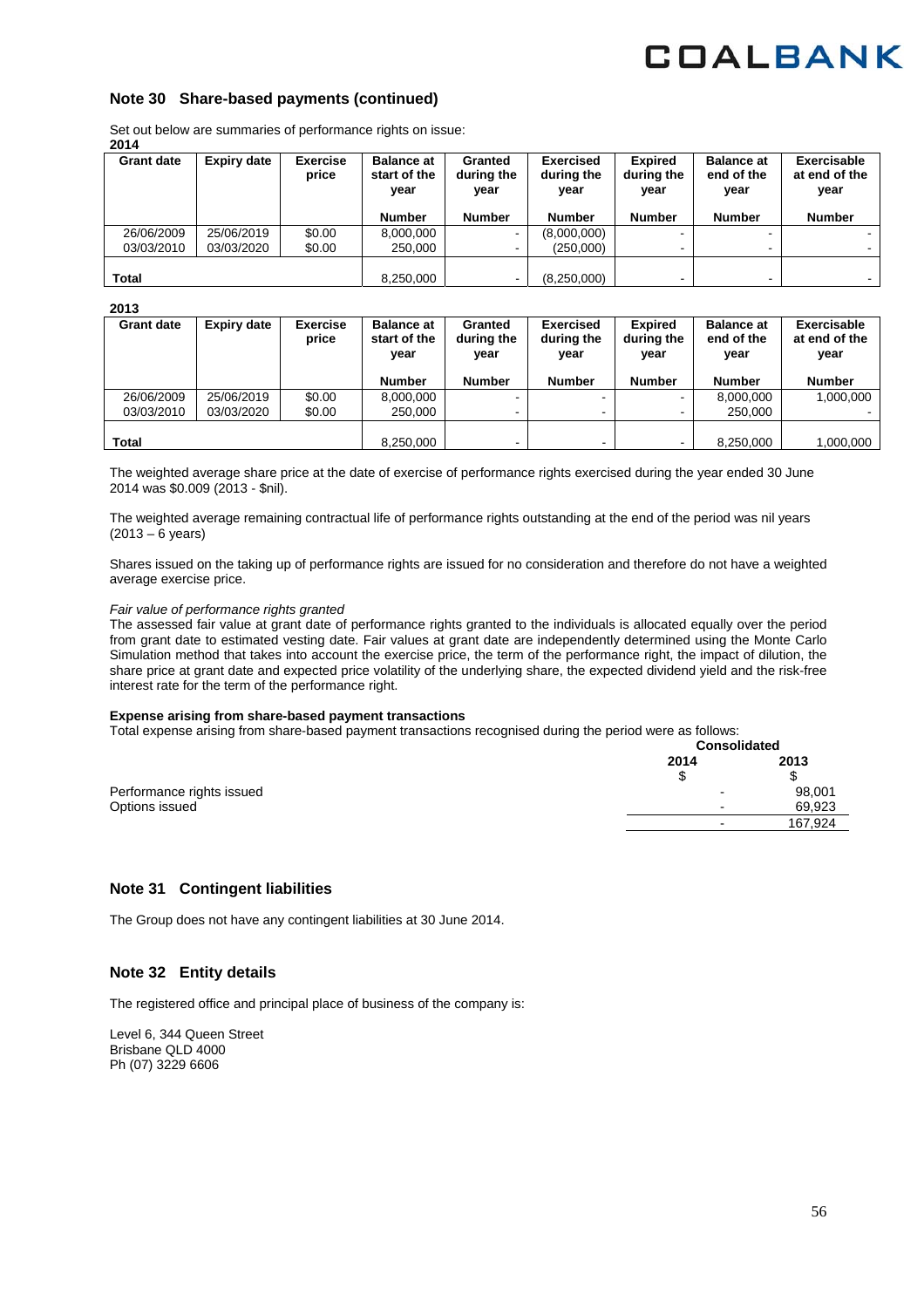

Tel: +61 7 3237 5999 Fax: +61 7 3221 9227 **www.bdo.com.au**

Level 10, 12 Creek St Brisbane QLD 4000 GPO Box 457 Brisbane QLD 4001 Australia

### **INDEPENDENT AUDITOR'S REPORT**

### To the members of COALBANK Limited

## **Report on the Financial Report**

We have audited the accompanying financial report of COALBANK Limited, which comprises the consolidated balance sheet as at 30 June 2014, the consolidated statement of profit or loss and other comprehensive income, the consolidated statement of changes in equity and the consolidated statement of cash flows for the year then ended, notes comprising a summary of significant accounting policies and other explanatory information, and the directors' declaration of the consolidated entity comprising the company and the entities it controlled at the year's end or from time to time during the financial year.

### **Directors' Responsibility for the Financial Report**

The directors of the company are responsible for the preparation of the financial report that gives a true and fair view in accordance with Australian Accounting Standards and the *Corporations Act 2001*  and for such internal control as the directors determine is necessary to enable the preparation of the financial report that gives a true and fair view and is free from material misstatement, whether due to fraud or error. In Note 1, the directors also state, in accordance with Accounting Standard AASB 101 *Presentation of Financial Statements*, that the financial statements comply with *International Financial Reporting Standards*.

### **Auditor's Responsibility**

Our responsibility is to express an opinion on the financial report based on our audit. We conducted our audit in accordance with Australian Auditing Standards. Those standards require that we comply with relevant ethical requirements relating to audit engagements and plan and perform the audit to obtain reasonable assurance about whether the financial report is free from material misstatement.

An audit involves performing procedures to obtain audit evidence about the amounts and disclosures in the financial report. The procedures selected depend on the auditor's judgement, including the assessment of the risks of material misstatement of the financial report, whether due to fraud or error. In making those risk assessments, the auditor considers internal control relevant to the company's preparation of the financial report that gives a true and fair view in order to design audit procedures that are appropriate in the circumstances, but not for the purpose of expressing an opinion on the effectiveness of the company's internal control. An audit also includes evaluating the appropriateness of accounting policies used and the reasonableness of accounting estimates made by the directors, as well as evaluating the overall presentation of the financial report.

We believe that the audit evidence we have obtained is sufficient and appropriate to provide a basis for our audit opinion.

### **Independence**

In conducting our audit, we have complied with the independence requirements of the *Corporations Act 2001*. We confirm that the independence declaration required by the *Corporations Act 2001*, which has been given to the directors of COALBANK Limited, would be in the same terms if given to the directors as at the time of this auditor's report.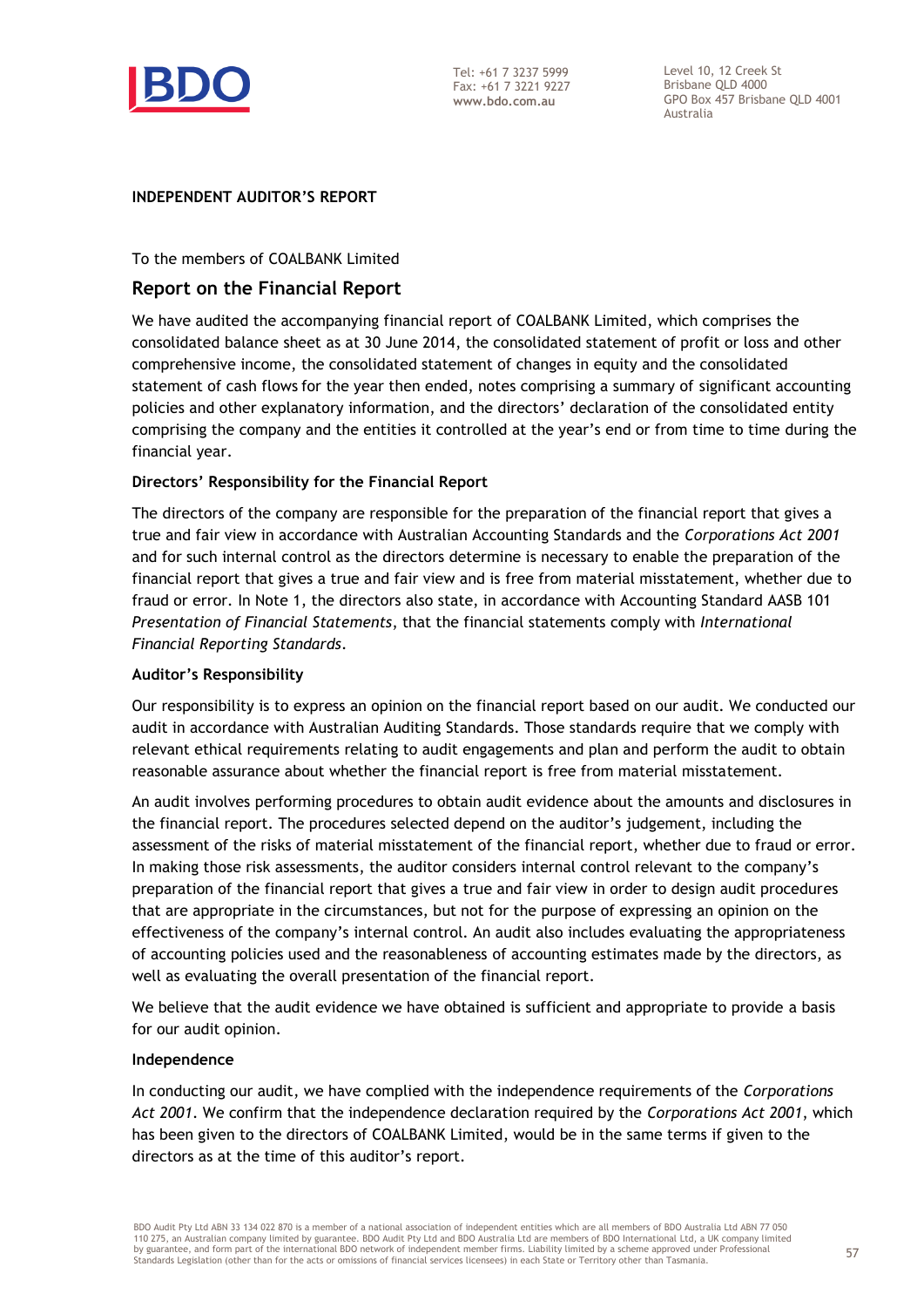

### **Opinion**

In our opinion:

- (a) the financial report of COALBANK Limited is in accordance with the *Corporations Act 2001*, including:
	- (i) giving a true and fair view of the consolidated entity's financial position as at 30 June 2014 and of its performance for the year ended on that date; and
	- (ii) complying with Australian Accounting Standards and the *Corporations Regulations 2001*; and
- (b) the financial report also complies with *International Financial Reporting Standards* as disclosed in Note 1.

### **Emphasis of matter**

Without modifying our opinion, we draw attention to Note 3 (iii) in the financial report, which indicates that the ability of the consolidated entity to continue as a going concern is dependent upon the future successful raising of necessary funding through equity. These conditions, along with other matters as set out in Note 3 (iii), indicate the existence of a material uncertainty that may cast significant doubt about the consolidated entity's ability to continue as a going concern and therefore, the consolidated entity may be unable to realise its assets and discharge its liabilities in the normal course of business.

## **Report on the Remuneration Report**

We have audited the Remuneration Report included in pages 11 to 16 of the directors' report for the year ended 30 June 2014. The directors of the company are responsible for the preparation and presentation of the Remuneration Report in accordance with section 300A of the *Corporations Act 2001*. Our responsibility is to express an opinion on the Remuneration Report, based on our audit conducted in accordance with Australian Auditing Standards.

### **Opinion**

In our opinion, the Remuneration Report of COALBANK Limited for the year ended 30 June 2014 complies with section 300A of the *Corporations Act 2001*.

**BDO Audit Pty Ltd**

 $BD<sub>0</sub>$ Phi MT

**C J Skelton** Director Brisbane, 11 September 2014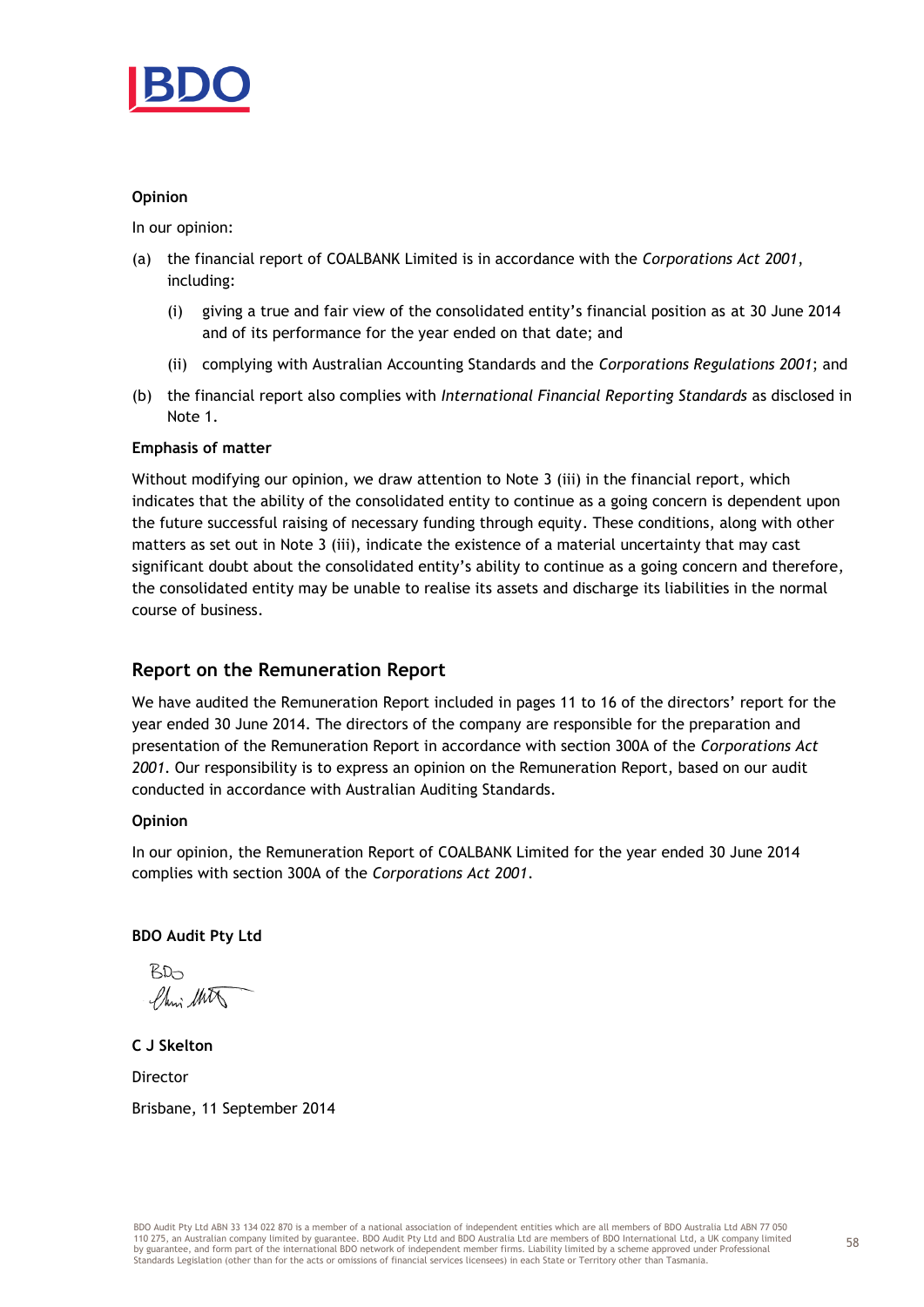### **SHAREHOLDER INFORMATION**

The shareholder information set out below was applicable as at 3 September 2014.

#### **A. Distribution of equity securities**

Analysis of numbers of equity security holders by size of holding:

|                    | <b>Class of equity security</b> |
|--------------------|---------------------------------|
|                    | <b>Ordinary Shares</b>          |
| $1 - 1,000$        | 53                              |
| $1,001 - 5,000$    | 27                              |
| $5,001 - 10,000$   | 141                             |
| $10,001 - 100,000$ | 343                             |
| 100,001 and over   | 272                             |
|                    | 836                             |

There were 474 holders of less than a marketable parcel of ordinary shares.

#### **B**. **B. Equity security holders**

### *Twenty largest quoted equity security holders*

The names of the twenty largest holders of quoted equity securities are listed below:

|                                      | <b>Ordinary shares</b> |                                    |  |  |
|--------------------------------------|------------------------|------------------------------------|--|--|
| <b>Name</b>                          | <b>Number</b><br>Held  | Percentage (%) of<br>issued shares |  |  |
| Treasure Wheel Global Limited        | 531,906,361            | 54.16                              |  |  |
| <b>KAMS Brother Holdings Limited</b> | 128,093,700            | 13.04                              |  |  |
| Allegro Capital Nominees Pty Ltd     | 100,499,321            | 10.23                              |  |  |
| Rocket Science Pty Ltd               | 20,000,000             | 2.04                               |  |  |
| Leejames Nominees Pty Ltd            | 11,500,000             | 1.17                               |  |  |
| <b>Trevor Robert Learey</b>          | 10,585,126             | 1.08                               |  |  |
| Mr Nicholas Playford Forgan          | 9,264,917              | 0.94                               |  |  |
| <b>Wealford Investments Limited</b>  | 8,704,654              | 0.89                               |  |  |
| Square Resources Pty Ltd             | 5,937,500              | 0.60                               |  |  |
| Campbell Marine Pty Ltd              | 4,918,346              | 0.50                               |  |  |
| Alister John Forsyth                 | 4,494,079              | 0.46                               |  |  |
| Mrs Fiona Mary Learey Bowles         | 4,104,073              | 0.42                               |  |  |
| Oliver Lennox-King                   | 3,750,000              | 0.38                               |  |  |
| Armarda Trading Pty Ltd              | 3,125,000              | 0.32                               |  |  |
| Ms Jessica Jane Green                | 3,122,000              | 0.32                               |  |  |
| The Purple Onion Pty Ltd             | 3,000,000              | 0.31                               |  |  |
| Tre Pty Ltd                          | 2,797,200              | 0.28                               |  |  |
| Gleneagle Securities (Aust) Pty Ltd  | 2,713,333              | 0.28                               |  |  |
| Orbit Capital Pty Ltd                | 2,602,867              | 0.27                               |  |  |
| Humber Hawke Pty Ltd                 | 2,435,947              | 0.25                               |  |  |
|                                      | 863,554,424            | 87.94                              |  |  |